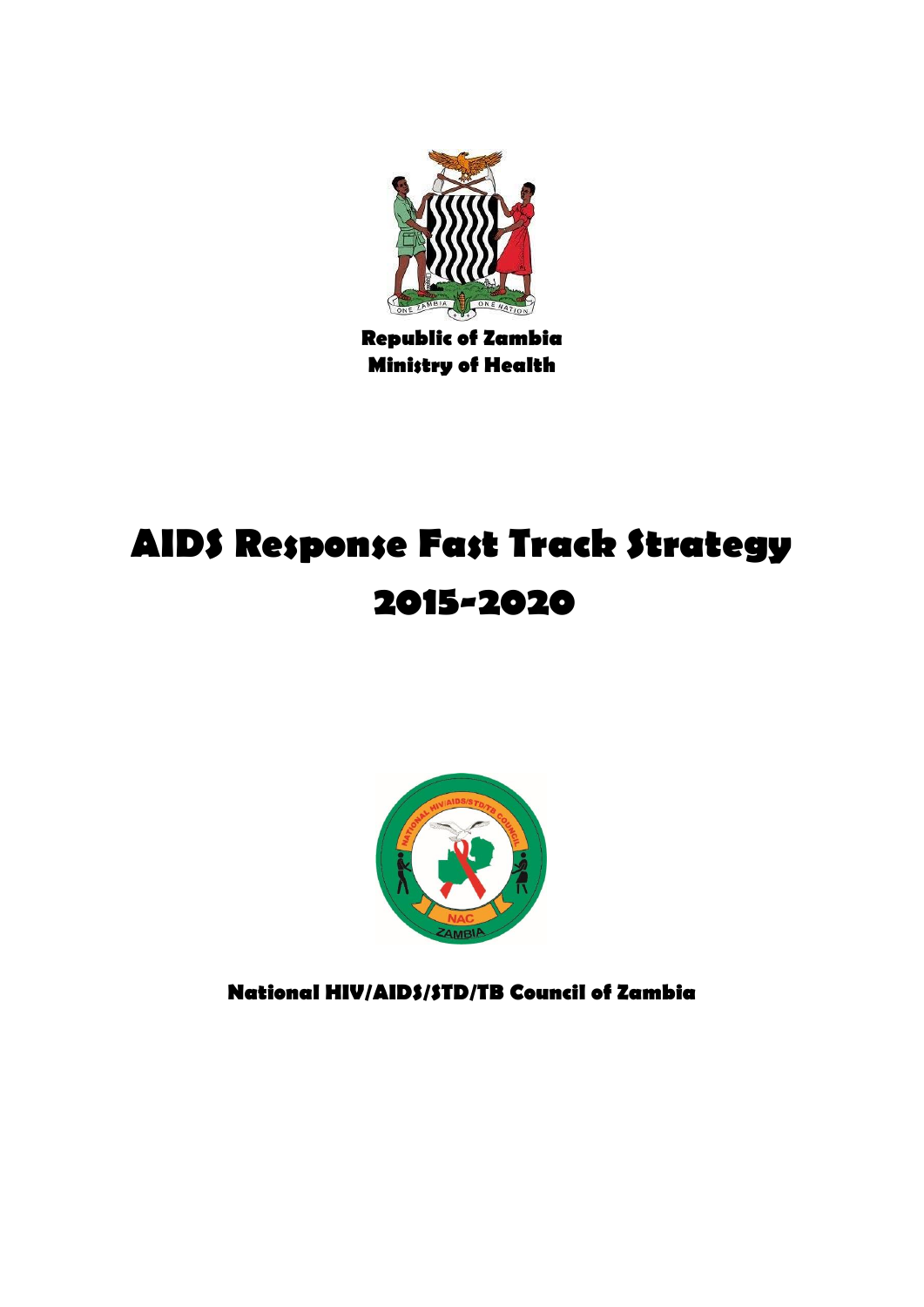# **Table of Contents**

<span id="page-1-0"></span>

| People living with HIV on ART virologically suppressed  Error! Bookmark not defined. |  |
|--------------------------------------------------------------------------------------|--|
|                                                                                      |  |
|                                                                                      |  |
|                                                                                      |  |
|                                                                                      |  |
|                                                                                      |  |
|                                                                                      |  |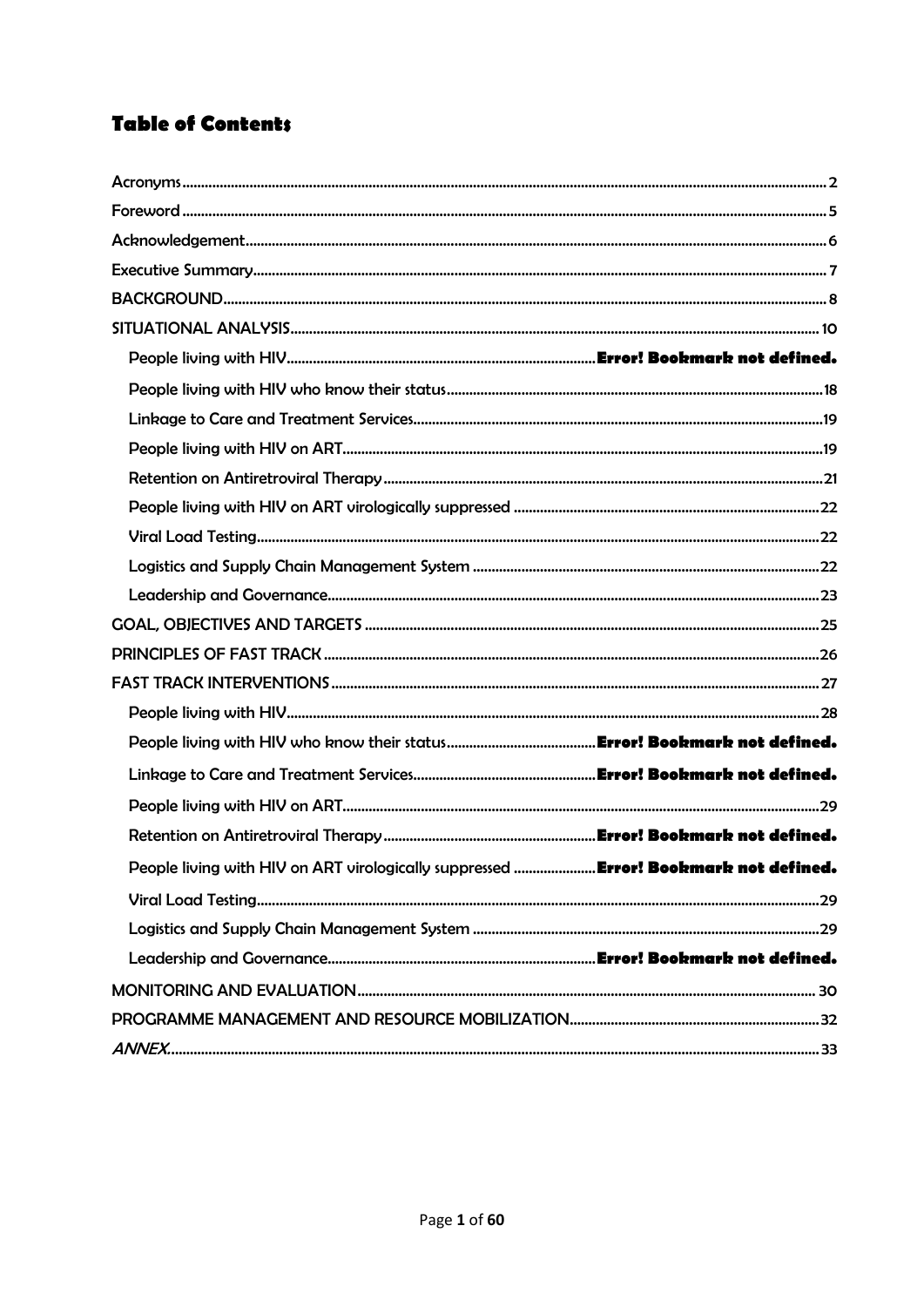| <b>Acronyms</b>  |                                                                 |
|------------------|-----------------------------------------------------------------|
| <b>ACT</b>       | <b>Accelerating Children's HIV/AIDS Treatment Initiative</b>    |
| <b>AIDS</b>      | <b>Acquired Immune Deficiency Syndrome</b>                      |
| <b>ANC</b>       | Antenatal care                                                  |
| <b>ART</b>       | <b>Antiretroviral therapy</b>                                   |
| <b>ARV</b>       | <b>Antiretroviral drugs</b>                                     |
| <b>AIDS</b>      | <b>Acquired Immune Deficiency Syndrome</b>                      |
| <b>AGEP</b>      | <b>Adolescent Girls Empowerment Program</b>                     |
| <b>AGYW</b>      | Adolescent girls and young women                                |
| <b>ANC</b>       | Antenatal care                                                  |
| <b>ARVs</b>      | <b>Antiretroviral drugs</b>                                     |
| <b>ART</b>       | <b>Antiretroviral therapy</b>                                   |
| <b>BU</b>        | <b>Boston University</b>                                        |
| <b>CDC</b>       | <b>Centers for Disease Control and Prevention</b>               |
| <b>CHA</b>       | <b>Community Health Assistant</b>                               |
| <b>CHAZ</b>      | <b>Churches Health Association of Zambia</b>                    |
| <b>CHAI</b>      | <b>Clinton Health Access Initiative</b>                         |
| <b>CIDRZ</b>     | Centre for Infectious Disease Research in Zambia                |
| <b>CSE</b>       | <b>Comprehensive Sexuality Education</b>                        |
| <b>CBVs</b>      | <b>Community based volunteers</b>                               |
| <b>CDC</b>       | <b>Centers for Disease Control and Prevention</b>               |
| <b>DBS</b>       | <b>Dried Blood Spots</b>                                        |
| <b>DFID</b>      | Department for International Development                        |
| <b>DHIS</b>      | <b>District Health Information System</b>                       |
| <b>DMO</b>       | <b>District Medical Office</b>                                  |
| <b>DNA</b>       | Deoxyribonucleic acid                                           |
| <b>DREAMS</b>    | Determined, resilient, empowered, AIDS-free, mentored, and safe |
| <b>EIMC</b>      | <b>Early Infant Male Circumcision</b>                           |
| eMTCT            | Elimination of Mother-to-Child Transmission of HIV              |
| <b>EID</b>       | <b>Early Infant Diagnosis of HIV</b>                            |
| EPI              | <b>Expanded Programme for Immunisation</b>                      |
| <b>FBOs</b>      | <b>Faith-based Organisations</b>                                |
| <b>FDC</b>       | <b>Fixed Dose Combination</b>                                   |
| FP               | <b>Family Planning</b>                                          |
| <b>GBV</b>       | <b>Gender based violence</b>                                    |
| <b>GF</b>        | <b>Global Fund</b>                                              |
| <b>GRZ</b>       | Government of the Republic of Zambia                            |
| <b>HAART</b>     | <b>Highly Active Antiretroviral Therapy</b>                     |
| <b>HCWs</b>      | <b>Healthcare workers</b>                                       |
| <b>HEIs</b>      | <b>HIV</b> exposed infants                                      |
| HIA <sub>2</sub> | <b>Health Information Aggregate report</b>                      |
| <b>HIV</b>       | Human Immunodeficiency Virus                                    |
| <b>HMIS</b>      | <b>Health Management Information System</b>                     |
| <b>HTC</b>       | <b>HIV Testing and Counselling</b>                              |
| <b>HTS</b>       | <b>HIV testing services</b>                                     |
| <b>HMIS</b>      | <b>Health Information Management System</b>                     |
| <b>HTC</b>       | <b>HIV Testing and Counselling</b>                              |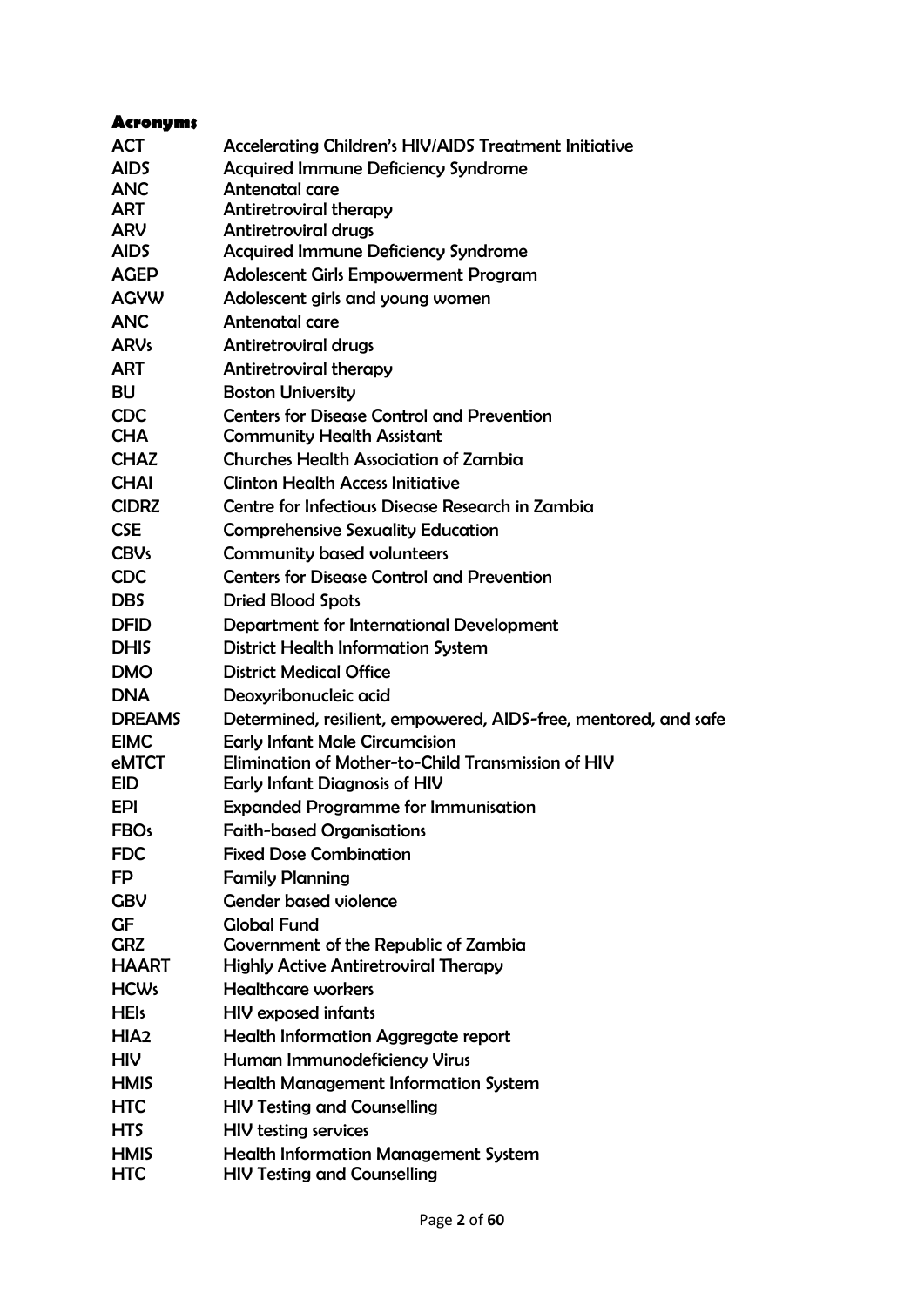| <b>IMCI</b><br><b>Integrated Management of Childhood Illness</b><br><b>IPD</b><br>In-patient department<br>M&E<br><b>Monitoring and Evaluation</b><br><b>MCH</b><br><b>Maternal and Child Health</b><br><b>MCP</b><br>Multiple and concurrent sexual partnerships<br>MoH<br><b>Ministry of Health</b><br><b>Modes of HIV Transmission</b><br>MoT<br><b>MC</b><br>Male circumcision<br><b>MCH</b><br><b>Maternal and Child Health</b><br><b>MCP</b><br><b>Multiple Concurrent Partnerships</b><br><b>MDGs</b><br><b>Millennium Development Goals</b><br><b>MIPs</b><br>Mother-infant pairs<br><b>MNCH</b><br>Maternal, Newborn and Child Health<br>Mother-to-Child Transmission of HIV<br><b>MTCT</b><br><b>MOH</b><br>Ministry of Health<br><b>MSL</b><br><b>Medical Stores Limited</b><br><b>NAC</b><br><b>National AIDS Council</b><br><b>NASF</b><br><b>National HIV/AIDS Strategic Framework</b><br><b>OPD</b><br>Out-patient department<br><b>OVCs</b><br>Orphans and vulnerable children<br><b>PHC</b><br><b>Primary Health Care</b><br><b>PITC</b><br><b>Provider-initiated Testing and Counselling</b><br><b>PLHIV</b><br>People living with HIV<br>Prevention of Mother-to-Child Transmission of HIV<br><b>PMTCT</b><br><b>PCR</b><br><b>Polymerase Chain Reaction</b><br><b>PEPFAR</b><br>U.S. President's Emergency Plan for AIDS Relief<br><b>PITC</b><br><b>Provider Initiated Testing and Counselling</b><br><b>PLWH</b><br>People Living with HIV PMTCT Prevention of Mother-to-Child Transmission<br>of HIV<br><b>PMO</b><br><b>Provincial Medical Office</b><br><b>PMTCT</b><br>HIV prevention of mother-to-child transmission<br><b>PopART</b><br>Population Effects of Antiretroviral Therapy to Reduce HIV Transmission<br><b>PNC</b><br>Postnatal care<br><b>STI</b><br><b>Sexually Transmitted Infections</b><br>TB<br><b>Tuberculosis</b><br><b>SCMS</b><br>Supply Chain Management System<br><b>SDGs</b><br><b>Sustainable Development Goals</b><br><b>SRH</b><br>Sexual and Reproductive Health<br>STI<br><b>Sexually Transmitted Infections</b><br>Turn-around time<br><b>TAT</b><br><b>TWG</b><br><b>Technical Working Group</b><br><b>UNAIDS</b><br>Joint United Nations Programme on HIV/AIDS<br><b>UNESCO</b><br>United Nations Educational, Scientific and Cultural Organization | <b>IEC</b> | Information, education and communication |
|-----------------------------------------------------------------------------------------------------------------------------------------------------------------------------------------------------------------------------------------------------------------------------------------------------------------------------------------------------------------------------------------------------------------------------------------------------------------------------------------------------------------------------------------------------------------------------------------------------------------------------------------------------------------------------------------------------------------------------------------------------------------------------------------------------------------------------------------------------------------------------------------------------------------------------------------------------------------------------------------------------------------------------------------------------------------------------------------------------------------------------------------------------------------------------------------------------------------------------------------------------------------------------------------------------------------------------------------------------------------------------------------------------------------------------------------------------------------------------------------------------------------------------------------------------------------------------------------------------------------------------------------------------------------------------------------------------------------------------------------------------------------------------------------------------------------------------------------------------------------------------------------------------------------------------------------------------------------------------------------------------------------------------------------------------------------------------------------------------------------------------------------------------------------------------------------------------------------------------------------------------------------------------------------------------------------|------------|------------------------------------------|
|                                                                                                                                                                                                                                                                                                                                                                                                                                                                                                                                                                                                                                                                                                                                                                                                                                                                                                                                                                                                                                                                                                                                                                                                                                                                                                                                                                                                                                                                                                                                                                                                                                                                                                                                                                                                                                                                                                                                                                                                                                                                                                                                                                                                                                                                                                                 |            |                                          |
|                                                                                                                                                                                                                                                                                                                                                                                                                                                                                                                                                                                                                                                                                                                                                                                                                                                                                                                                                                                                                                                                                                                                                                                                                                                                                                                                                                                                                                                                                                                                                                                                                                                                                                                                                                                                                                                                                                                                                                                                                                                                                                                                                                                                                                                                                                                 |            |                                          |
|                                                                                                                                                                                                                                                                                                                                                                                                                                                                                                                                                                                                                                                                                                                                                                                                                                                                                                                                                                                                                                                                                                                                                                                                                                                                                                                                                                                                                                                                                                                                                                                                                                                                                                                                                                                                                                                                                                                                                                                                                                                                                                                                                                                                                                                                                                                 |            |                                          |
|                                                                                                                                                                                                                                                                                                                                                                                                                                                                                                                                                                                                                                                                                                                                                                                                                                                                                                                                                                                                                                                                                                                                                                                                                                                                                                                                                                                                                                                                                                                                                                                                                                                                                                                                                                                                                                                                                                                                                                                                                                                                                                                                                                                                                                                                                                                 |            |                                          |
|                                                                                                                                                                                                                                                                                                                                                                                                                                                                                                                                                                                                                                                                                                                                                                                                                                                                                                                                                                                                                                                                                                                                                                                                                                                                                                                                                                                                                                                                                                                                                                                                                                                                                                                                                                                                                                                                                                                                                                                                                                                                                                                                                                                                                                                                                                                 |            |                                          |
|                                                                                                                                                                                                                                                                                                                                                                                                                                                                                                                                                                                                                                                                                                                                                                                                                                                                                                                                                                                                                                                                                                                                                                                                                                                                                                                                                                                                                                                                                                                                                                                                                                                                                                                                                                                                                                                                                                                                                                                                                                                                                                                                                                                                                                                                                                                 |            |                                          |
|                                                                                                                                                                                                                                                                                                                                                                                                                                                                                                                                                                                                                                                                                                                                                                                                                                                                                                                                                                                                                                                                                                                                                                                                                                                                                                                                                                                                                                                                                                                                                                                                                                                                                                                                                                                                                                                                                                                                                                                                                                                                                                                                                                                                                                                                                                                 |            |                                          |
|                                                                                                                                                                                                                                                                                                                                                                                                                                                                                                                                                                                                                                                                                                                                                                                                                                                                                                                                                                                                                                                                                                                                                                                                                                                                                                                                                                                                                                                                                                                                                                                                                                                                                                                                                                                                                                                                                                                                                                                                                                                                                                                                                                                                                                                                                                                 |            |                                          |
|                                                                                                                                                                                                                                                                                                                                                                                                                                                                                                                                                                                                                                                                                                                                                                                                                                                                                                                                                                                                                                                                                                                                                                                                                                                                                                                                                                                                                                                                                                                                                                                                                                                                                                                                                                                                                                                                                                                                                                                                                                                                                                                                                                                                                                                                                                                 |            |                                          |
|                                                                                                                                                                                                                                                                                                                                                                                                                                                                                                                                                                                                                                                                                                                                                                                                                                                                                                                                                                                                                                                                                                                                                                                                                                                                                                                                                                                                                                                                                                                                                                                                                                                                                                                                                                                                                                                                                                                                                                                                                                                                                                                                                                                                                                                                                                                 |            |                                          |
|                                                                                                                                                                                                                                                                                                                                                                                                                                                                                                                                                                                                                                                                                                                                                                                                                                                                                                                                                                                                                                                                                                                                                                                                                                                                                                                                                                                                                                                                                                                                                                                                                                                                                                                                                                                                                                                                                                                                                                                                                                                                                                                                                                                                                                                                                                                 |            |                                          |
|                                                                                                                                                                                                                                                                                                                                                                                                                                                                                                                                                                                                                                                                                                                                                                                                                                                                                                                                                                                                                                                                                                                                                                                                                                                                                                                                                                                                                                                                                                                                                                                                                                                                                                                                                                                                                                                                                                                                                                                                                                                                                                                                                                                                                                                                                                                 |            |                                          |
|                                                                                                                                                                                                                                                                                                                                                                                                                                                                                                                                                                                                                                                                                                                                                                                                                                                                                                                                                                                                                                                                                                                                                                                                                                                                                                                                                                                                                                                                                                                                                                                                                                                                                                                                                                                                                                                                                                                                                                                                                                                                                                                                                                                                                                                                                                                 |            |                                          |
|                                                                                                                                                                                                                                                                                                                                                                                                                                                                                                                                                                                                                                                                                                                                                                                                                                                                                                                                                                                                                                                                                                                                                                                                                                                                                                                                                                                                                                                                                                                                                                                                                                                                                                                                                                                                                                                                                                                                                                                                                                                                                                                                                                                                                                                                                                                 |            |                                          |
|                                                                                                                                                                                                                                                                                                                                                                                                                                                                                                                                                                                                                                                                                                                                                                                                                                                                                                                                                                                                                                                                                                                                                                                                                                                                                                                                                                                                                                                                                                                                                                                                                                                                                                                                                                                                                                                                                                                                                                                                                                                                                                                                                                                                                                                                                                                 |            |                                          |
|                                                                                                                                                                                                                                                                                                                                                                                                                                                                                                                                                                                                                                                                                                                                                                                                                                                                                                                                                                                                                                                                                                                                                                                                                                                                                                                                                                                                                                                                                                                                                                                                                                                                                                                                                                                                                                                                                                                                                                                                                                                                                                                                                                                                                                                                                                                 |            |                                          |
|                                                                                                                                                                                                                                                                                                                                                                                                                                                                                                                                                                                                                                                                                                                                                                                                                                                                                                                                                                                                                                                                                                                                                                                                                                                                                                                                                                                                                                                                                                                                                                                                                                                                                                                                                                                                                                                                                                                                                                                                                                                                                                                                                                                                                                                                                                                 |            |                                          |
|                                                                                                                                                                                                                                                                                                                                                                                                                                                                                                                                                                                                                                                                                                                                                                                                                                                                                                                                                                                                                                                                                                                                                                                                                                                                                                                                                                                                                                                                                                                                                                                                                                                                                                                                                                                                                                                                                                                                                                                                                                                                                                                                                                                                                                                                                                                 |            |                                          |
|                                                                                                                                                                                                                                                                                                                                                                                                                                                                                                                                                                                                                                                                                                                                                                                                                                                                                                                                                                                                                                                                                                                                                                                                                                                                                                                                                                                                                                                                                                                                                                                                                                                                                                                                                                                                                                                                                                                                                                                                                                                                                                                                                                                                                                                                                                                 |            |                                          |
|                                                                                                                                                                                                                                                                                                                                                                                                                                                                                                                                                                                                                                                                                                                                                                                                                                                                                                                                                                                                                                                                                                                                                                                                                                                                                                                                                                                                                                                                                                                                                                                                                                                                                                                                                                                                                                                                                                                                                                                                                                                                                                                                                                                                                                                                                                                 |            |                                          |
|                                                                                                                                                                                                                                                                                                                                                                                                                                                                                                                                                                                                                                                                                                                                                                                                                                                                                                                                                                                                                                                                                                                                                                                                                                                                                                                                                                                                                                                                                                                                                                                                                                                                                                                                                                                                                                                                                                                                                                                                                                                                                                                                                                                                                                                                                                                 |            |                                          |
|                                                                                                                                                                                                                                                                                                                                                                                                                                                                                                                                                                                                                                                                                                                                                                                                                                                                                                                                                                                                                                                                                                                                                                                                                                                                                                                                                                                                                                                                                                                                                                                                                                                                                                                                                                                                                                                                                                                                                                                                                                                                                                                                                                                                                                                                                                                 |            |                                          |
|                                                                                                                                                                                                                                                                                                                                                                                                                                                                                                                                                                                                                                                                                                                                                                                                                                                                                                                                                                                                                                                                                                                                                                                                                                                                                                                                                                                                                                                                                                                                                                                                                                                                                                                                                                                                                                                                                                                                                                                                                                                                                                                                                                                                                                                                                                                 |            |                                          |
|                                                                                                                                                                                                                                                                                                                                                                                                                                                                                                                                                                                                                                                                                                                                                                                                                                                                                                                                                                                                                                                                                                                                                                                                                                                                                                                                                                                                                                                                                                                                                                                                                                                                                                                                                                                                                                                                                                                                                                                                                                                                                                                                                                                                                                                                                                                 |            |                                          |
|                                                                                                                                                                                                                                                                                                                                                                                                                                                                                                                                                                                                                                                                                                                                                                                                                                                                                                                                                                                                                                                                                                                                                                                                                                                                                                                                                                                                                                                                                                                                                                                                                                                                                                                                                                                                                                                                                                                                                                                                                                                                                                                                                                                                                                                                                                                 |            |                                          |
|                                                                                                                                                                                                                                                                                                                                                                                                                                                                                                                                                                                                                                                                                                                                                                                                                                                                                                                                                                                                                                                                                                                                                                                                                                                                                                                                                                                                                                                                                                                                                                                                                                                                                                                                                                                                                                                                                                                                                                                                                                                                                                                                                                                                                                                                                                                 |            |                                          |
|                                                                                                                                                                                                                                                                                                                                                                                                                                                                                                                                                                                                                                                                                                                                                                                                                                                                                                                                                                                                                                                                                                                                                                                                                                                                                                                                                                                                                                                                                                                                                                                                                                                                                                                                                                                                                                                                                                                                                                                                                                                                                                                                                                                                                                                                                                                 |            |                                          |
|                                                                                                                                                                                                                                                                                                                                                                                                                                                                                                                                                                                                                                                                                                                                                                                                                                                                                                                                                                                                                                                                                                                                                                                                                                                                                                                                                                                                                                                                                                                                                                                                                                                                                                                                                                                                                                                                                                                                                                                                                                                                                                                                                                                                                                                                                                                 |            |                                          |
|                                                                                                                                                                                                                                                                                                                                                                                                                                                                                                                                                                                                                                                                                                                                                                                                                                                                                                                                                                                                                                                                                                                                                                                                                                                                                                                                                                                                                                                                                                                                                                                                                                                                                                                                                                                                                                                                                                                                                                                                                                                                                                                                                                                                                                                                                                                 |            |                                          |
|                                                                                                                                                                                                                                                                                                                                                                                                                                                                                                                                                                                                                                                                                                                                                                                                                                                                                                                                                                                                                                                                                                                                                                                                                                                                                                                                                                                                                                                                                                                                                                                                                                                                                                                                                                                                                                                                                                                                                                                                                                                                                                                                                                                                                                                                                                                 |            |                                          |
|                                                                                                                                                                                                                                                                                                                                                                                                                                                                                                                                                                                                                                                                                                                                                                                                                                                                                                                                                                                                                                                                                                                                                                                                                                                                                                                                                                                                                                                                                                                                                                                                                                                                                                                                                                                                                                                                                                                                                                                                                                                                                                                                                                                                                                                                                                                 |            |                                          |
|                                                                                                                                                                                                                                                                                                                                                                                                                                                                                                                                                                                                                                                                                                                                                                                                                                                                                                                                                                                                                                                                                                                                                                                                                                                                                                                                                                                                                                                                                                                                                                                                                                                                                                                                                                                                                                                                                                                                                                                                                                                                                                                                                                                                                                                                                                                 |            |                                          |
|                                                                                                                                                                                                                                                                                                                                                                                                                                                                                                                                                                                                                                                                                                                                                                                                                                                                                                                                                                                                                                                                                                                                                                                                                                                                                                                                                                                                                                                                                                                                                                                                                                                                                                                                                                                                                                                                                                                                                                                                                                                                                                                                                                                                                                                                                                                 |            |                                          |
|                                                                                                                                                                                                                                                                                                                                                                                                                                                                                                                                                                                                                                                                                                                                                                                                                                                                                                                                                                                                                                                                                                                                                                                                                                                                                                                                                                                                                                                                                                                                                                                                                                                                                                                                                                                                                                                                                                                                                                                                                                                                                                                                                                                                                                                                                                                 |            |                                          |
|                                                                                                                                                                                                                                                                                                                                                                                                                                                                                                                                                                                                                                                                                                                                                                                                                                                                                                                                                                                                                                                                                                                                                                                                                                                                                                                                                                                                                                                                                                                                                                                                                                                                                                                                                                                                                                                                                                                                                                                                                                                                                                                                                                                                                                                                                                                 |            |                                          |
|                                                                                                                                                                                                                                                                                                                                                                                                                                                                                                                                                                                                                                                                                                                                                                                                                                                                                                                                                                                                                                                                                                                                                                                                                                                                                                                                                                                                                                                                                                                                                                                                                                                                                                                                                                                                                                                                                                                                                                                                                                                                                                                                                                                                                                                                                                                 |            |                                          |
|                                                                                                                                                                                                                                                                                                                                                                                                                                                                                                                                                                                                                                                                                                                                                                                                                                                                                                                                                                                                                                                                                                                                                                                                                                                                                                                                                                                                                                                                                                                                                                                                                                                                                                                                                                                                                                                                                                                                                                                                                                                                                                                                                                                                                                                                                                                 |            |                                          |
|                                                                                                                                                                                                                                                                                                                                                                                                                                                                                                                                                                                                                                                                                                                                                                                                                                                                                                                                                                                                                                                                                                                                                                                                                                                                                                                                                                                                                                                                                                                                                                                                                                                                                                                                                                                                                                                                                                                                                                                                                                                                                                                                                                                                                                                                                                                 |            |                                          |
|                                                                                                                                                                                                                                                                                                                                                                                                                                                                                                                                                                                                                                                                                                                                                                                                                                                                                                                                                                                                                                                                                                                                                                                                                                                                                                                                                                                                                                                                                                                                                                                                                                                                                                                                                                                                                                                                                                                                                                                                                                                                                                                                                                                                                                                                                                                 |            |                                          |
|                                                                                                                                                                                                                                                                                                                                                                                                                                                                                                                                                                                                                                                                                                                                                                                                                                                                                                                                                                                                                                                                                                                                                                                                                                                                                                                                                                                                                                                                                                                                                                                                                                                                                                                                                                                                                                                                                                                                                                                                                                                                                                                                                                                                                                                                                                                 |            |                                          |
|                                                                                                                                                                                                                                                                                                                                                                                                                                                                                                                                                                                                                                                                                                                                                                                                                                                                                                                                                                                                                                                                                                                                                                                                                                                                                                                                                                                                                                                                                                                                                                                                                                                                                                                                                                                                                                                                                                                                                                                                                                                                                                                                                                                                                                                                                                                 |            |                                          |
|                                                                                                                                                                                                                                                                                                                                                                                                                                                                                                                                                                                                                                                                                                                                                                                                                                                                                                                                                                                                                                                                                                                                                                                                                                                                                                                                                                                                                                                                                                                                                                                                                                                                                                                                                                                                                                                                                                                                                                                                                                                                                                                                                                                                                                                                                                                 |            |                                          |
| <b>United Nations Children's Fund</b><br><b>UNICEF</b>                                                                                                                                                                                                                                                                                                                                                                                                                                                                                                                                                                                                                                                                                                                                                                                                                                                                                                                                                                                                                                                                                                                                                                                                                                                                                                                                                                                                                                                                                                                                                                                                                                                                                                                                                                                                                                                                                                                                                                                                                                                                                                                                                                                                                                                          |            |                                          |
| <b>UNDP</b><br><b>United Nations Development Programme</b>                                                                                                                                                                                                                                                                                                                                                                                                                                                                                                                                                                                                                                                                                                                                                                                                                                                                                                                                                                                                                                                                                                                                                                                                                                                                                                                                                                                                                                                                                                                                                                                                                                                                                                                                                                                                                                                                                                                                                                                                                                                                                                                                                                                                                                                      |            |                                          |
| <b>UNFPA</b><br><b>United Nations Population Fund</b>                                                                                                                                                                                                                                                                                                                                                                                                                                                                                                                                                                                                                                                                                                                                                                                                                                                                                                                                                                                                                                                                                                                                                                                                                                                                                                                                                                                                                                                                                                                                                                                                                                                                                                                                                                                                                                                                                                                                                                                                                                                                                                                                                                                                                                                           |            |                                          |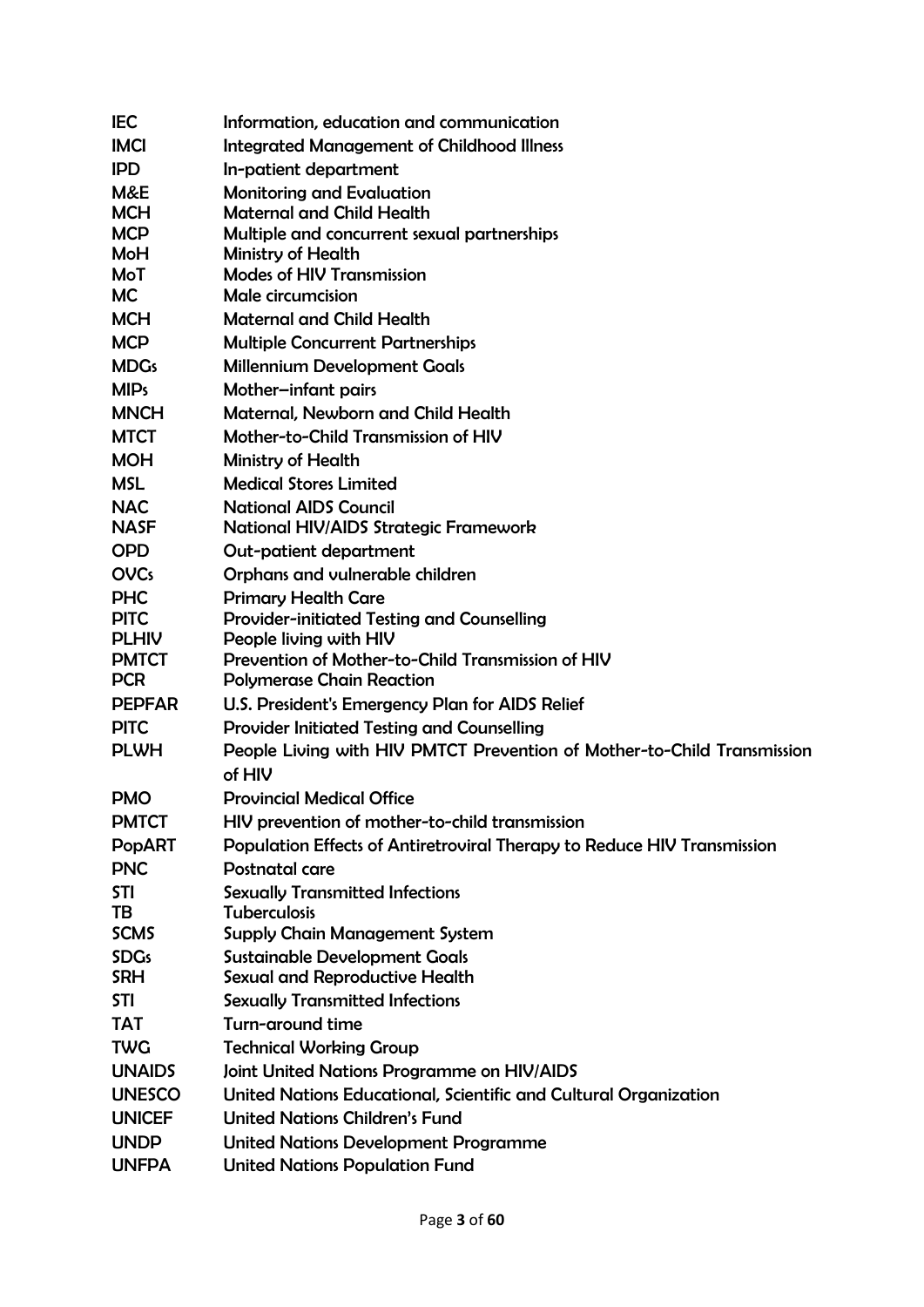| <b>UNODC</b><br><b>USAID</b> | <b>United Nations Office for Drug Control</b><br>United States Agency for International Development |
|------------------------------|-----------------------------------------------------------------------------------------------------|
| <b>USG</b>                   | <b>United States Government</b>                                                                     |
| <b>VMMC</b>                  | <b>Voluntary Medical Male Circumcision</b>                                                          |
| <b>WHO</b>                   | <b>World Health Organisation</b>                                                                    |
| <b>ZDHS</b>                  | <b>Zambia Demographic and Health Survey</b>                                                         |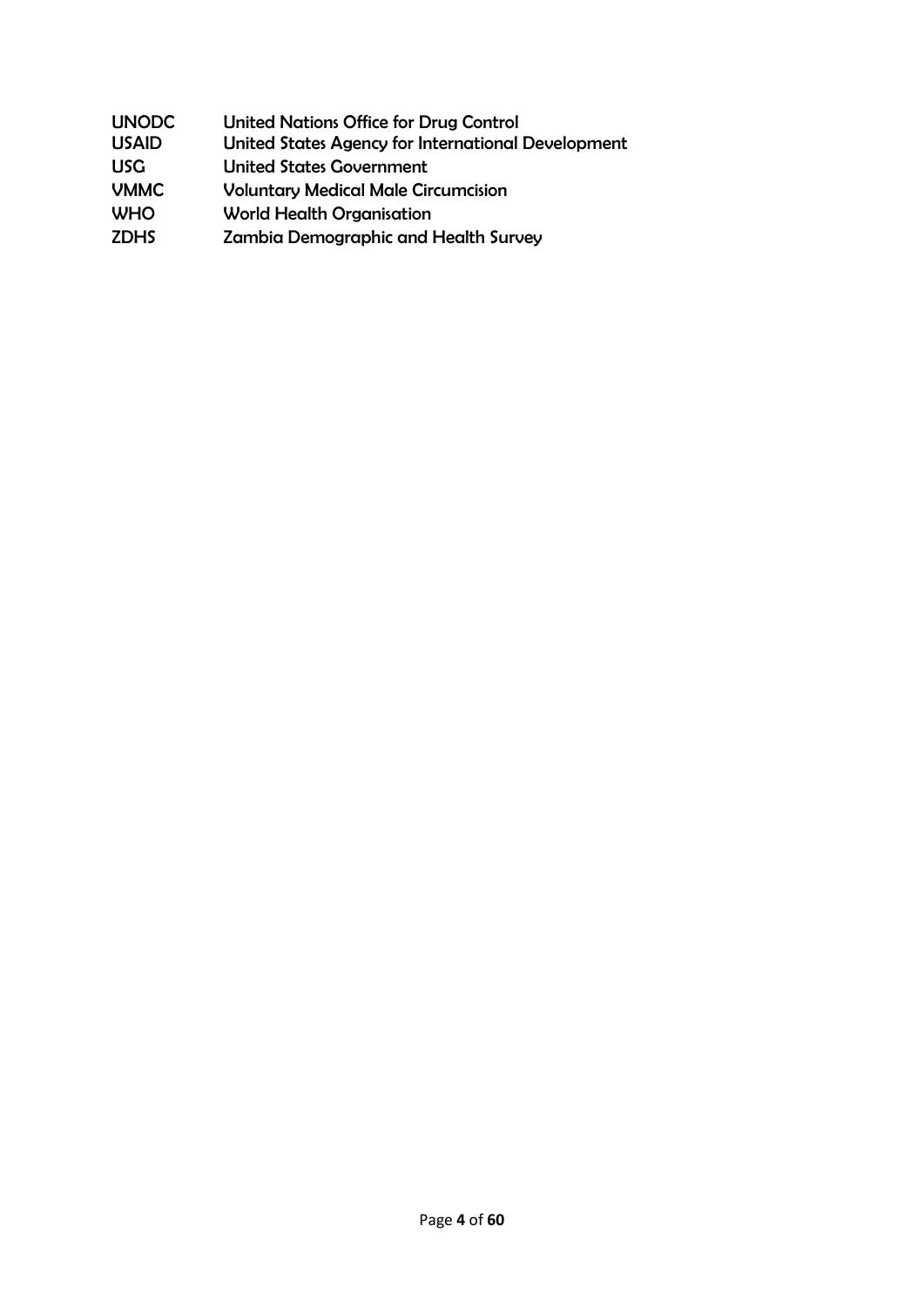#### <span id="page-5-0"></span>**Foreword**

After the adoption of the 90x90x90 targets by 2020, the UNAIDS Regional Office for East and Southern Africa convened a country consultation in May 2014. The consultation was backed up by calls by the UNAIDS Programme Coordinating Board (PCB) for new targets which would drive progress, take into account new scientific advances and build on the post MDG AIDS response momentum. Furthermore, the new targets provide a platform for mutual accountability and a clear demonstration that AIDS is a winnable challenge.

Although Zambia fully subscribed to the Fast Track as a global Initiative, a conscious decision was made to articulate a country specific Roadmap. Developed through a series of technical consultations, the Zambia Fast Track Roadmap presents strategies for a departure from business as usual approach in programme implementation, 90x90x90 annualised targets at national and sub-national levels, and indicative financial implications.

To Fast-Track the AIDS response will certainly require extensive mobilization of human, institutional and financial resources. Through strategic collaboration with stakeholders and cooperating partners, support will be required for investment planning and critical analysis of national and subnational approaches to fast-track progress towards 2020 targets.

Implementation of this Roadmap will benefit from multi-sectoral partnerships across all stakeholders. I look forward to having this Roadmap as a reference document as we embark on this critical journey towards the end of AIDS by 2030.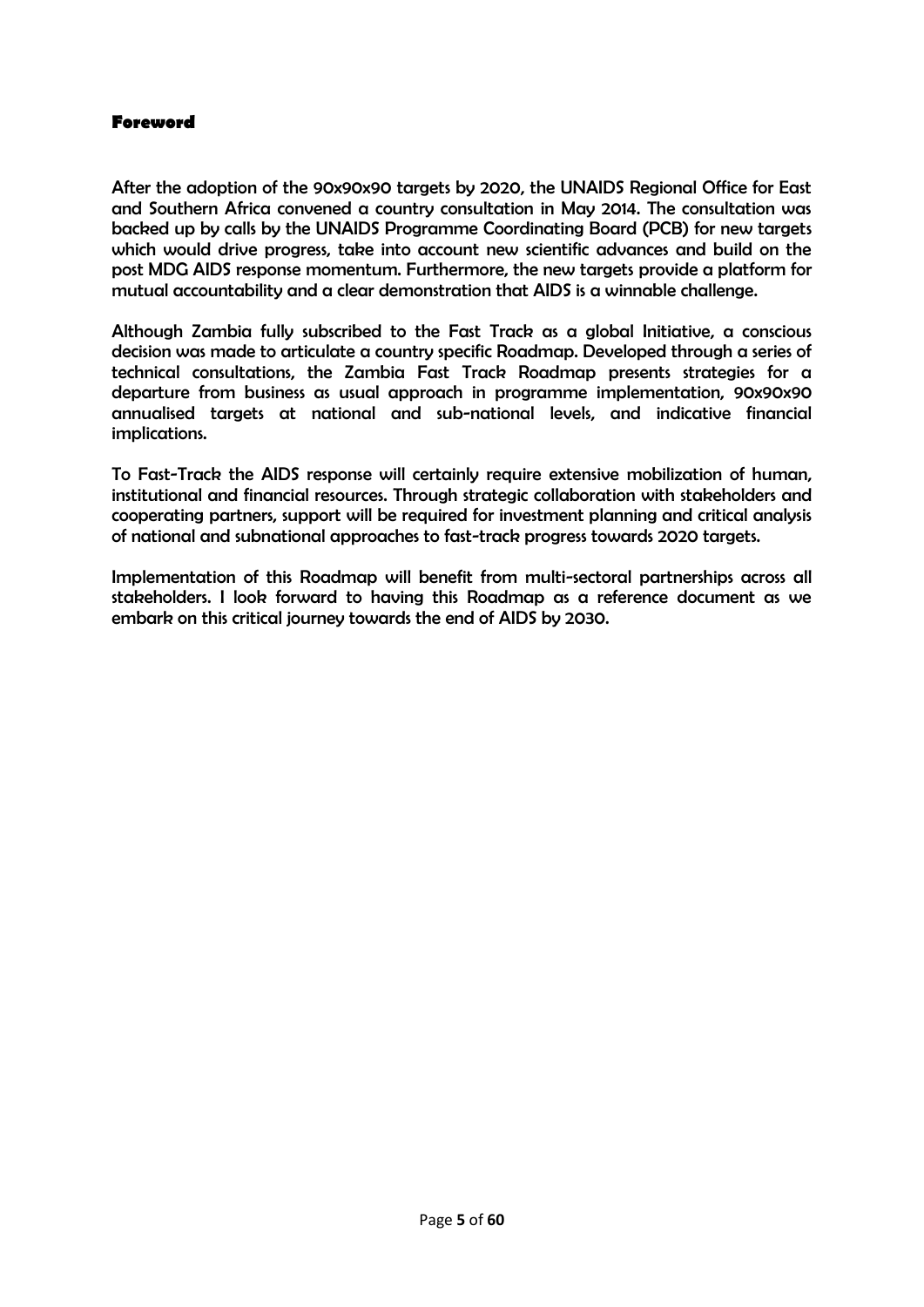#### <span id="page-6-0"></span>**Acknowledgement**

The development of the Zambia Fast Track Roadmap benefited a lot from input of a multi-sectoral technical team under the coordination of the National AIDS Council. Specific mention goes to Dr. Jabbin Mulwanda, former NAC Director General for overall leadership to ensure that Zambia has a country domesticated roadmap. Also acknowledged are the contributions of Mr. John Mwale and Dr. Virginia Walubita from the NAC Secretariat.

Thanks also go to members of the technical committee who reviewed several drafts of the document and sourced the data with which to enrich the roadmap. Special recognition goes to Dr. Crispin Moyo, Dr. Wezi Kaonga, Dr. Bushimbwa Tambatamba, Dr. Lea Namonje, Dr. Kebby Musokotwane, Dr. Nyange and Ms. Veronica Muntanga from the Ministry of Health. The HMIS data team comprising Mr. Patrick Amanzi, Mr. Boniface Mwanza and Mr. Peter Funsani deserve a special mention as well.

From the Civil Society Constituency, appreciation goes to Ms. Julie Baratita from ZINGO, Mr. Ngwale (Disability Sector), Ms. Kunyima Banda (NZP+) and Mr. Felix Mwanza (TALC). The CSO voice was always a constant reminder to ensure that behind the numbers, there were real human faces.

The Roadmap also benefited a great deal from cooperating partner inputs. In this regard, special acknowledgements go to: Dr. Cynthia Bowa (USAID), Ms. Annie Mwila (CDC), Dr. Prisca Kasonde (FHI360), Mr. Rick Olson (UNICEF), Dr. Lastone Chitembo (WHO) and Ms. Lindsey Hehman Soares (CHAI).

Finally, appreciation go to the UNAIDS Zambia Office for both the technical and financial support that made the Roadmap a reality. Specifically, special appreciations go to Dr. Medhin Tsehaiu and Mr. Henry Damisoni.

It is our sincere hope and belief that the Roadmap will go a long way towards actualizing the Fast Tracking of the AIDS response in Zambia.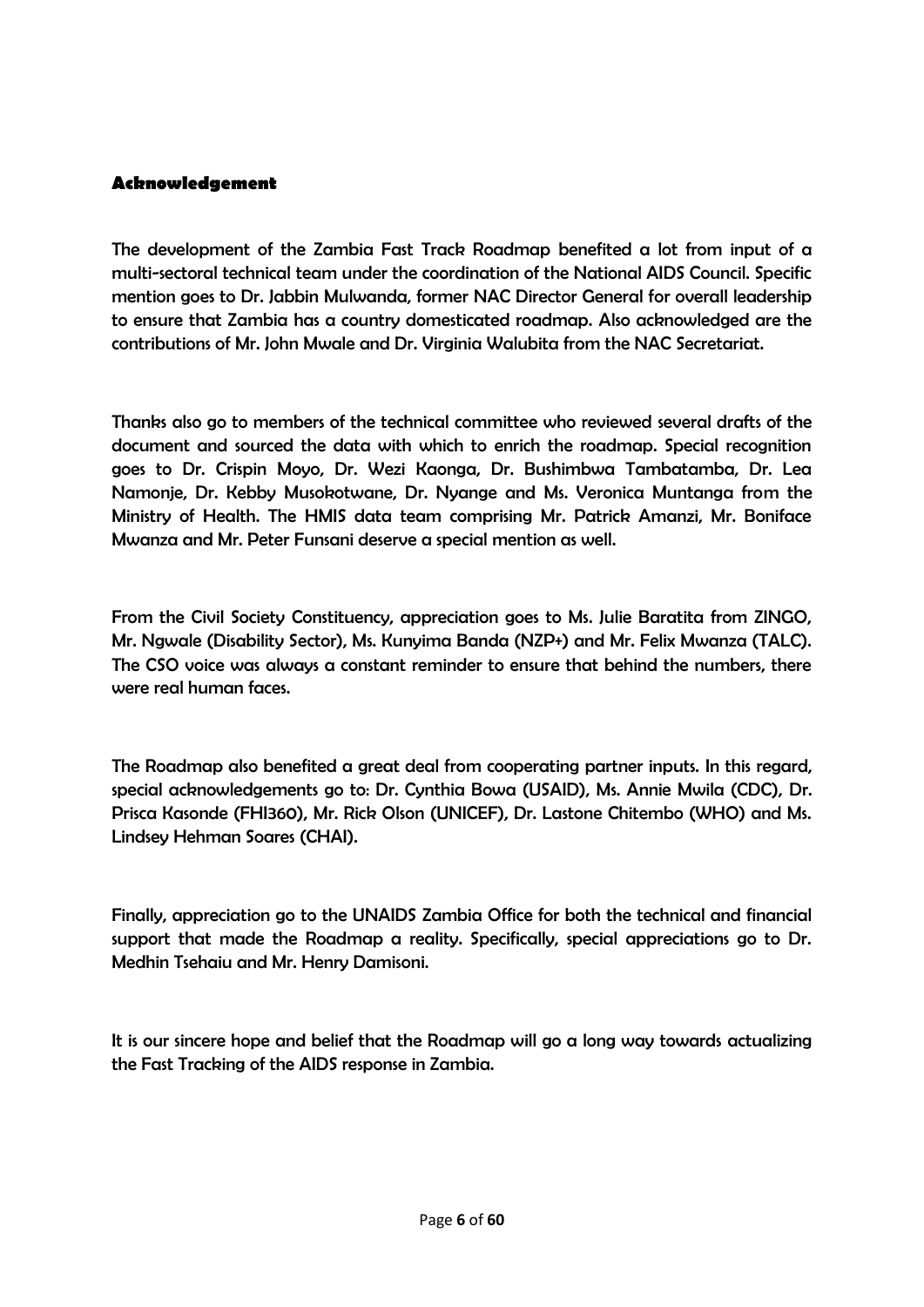#### <span id="page-7-0"></span>**Executive Summary**

The Zambia Fast Track Roadmap presents a detailed epidemiological situation analysis of the HIV epidemic and the responses todate, highlights opportunities and challenges for actualization of the Fast Track, highlights critical considerations for the Fast Track such as leadership, sustainable financing and innovative approaches to monitoring and evaluation. In addition, the Roadmap presents strategies for enhancing timely achievement of the Fast Track targets, treatment cascades at national and subnational levels, annualised Fast Track targets and resource needs estimates.

It is worth pointing out that despite this being the first issue; the Roadmap provides concrete guidance on the fast Track. However, as new programmatic data are being generated and analysed, there will be need to review and revise the Roadmap to make it more of a living document. Suffice to say that Zambia will achieve the Fast Track Targets before 2020 on the overall. However, this raises issues of equity as we strive to make sure that no one who is supposed to be a beneficiary of the Fast Track Initiative is left behind.

Under the business as usual scenario the following provinces will achieve their Fast Track treatment targets much later after 2020: Copperbelt – 2021, Luapula - 2026, Northern 2035, North Western – 2022, Southern – 2023 and Western – 2022. Therefore, these provinces are encouraged to take a critical look at the proposed strategies and see which ones can be adopted in the short and medium term to facilitate achievement of the 2020 targets.

Finally, it is important to acknowledge the bold steps and normative guidance documents that have recently been launched by the Ministry of Health all of which have a direct bearing on the achievement of the Fast Track targets. These include: Consolidated Guidelines for Treatment and Prevention of HIV Infection, HTS Guidelines, Adolescent Guidelines and Viral Implementation Guidelines. Adoption of "Test and Start" will go a long way towards the Fast Track. It is in this regard that special appeals are being made to translate the normative guidance on paper to action on the ground with speed to actualize the 2020 targets.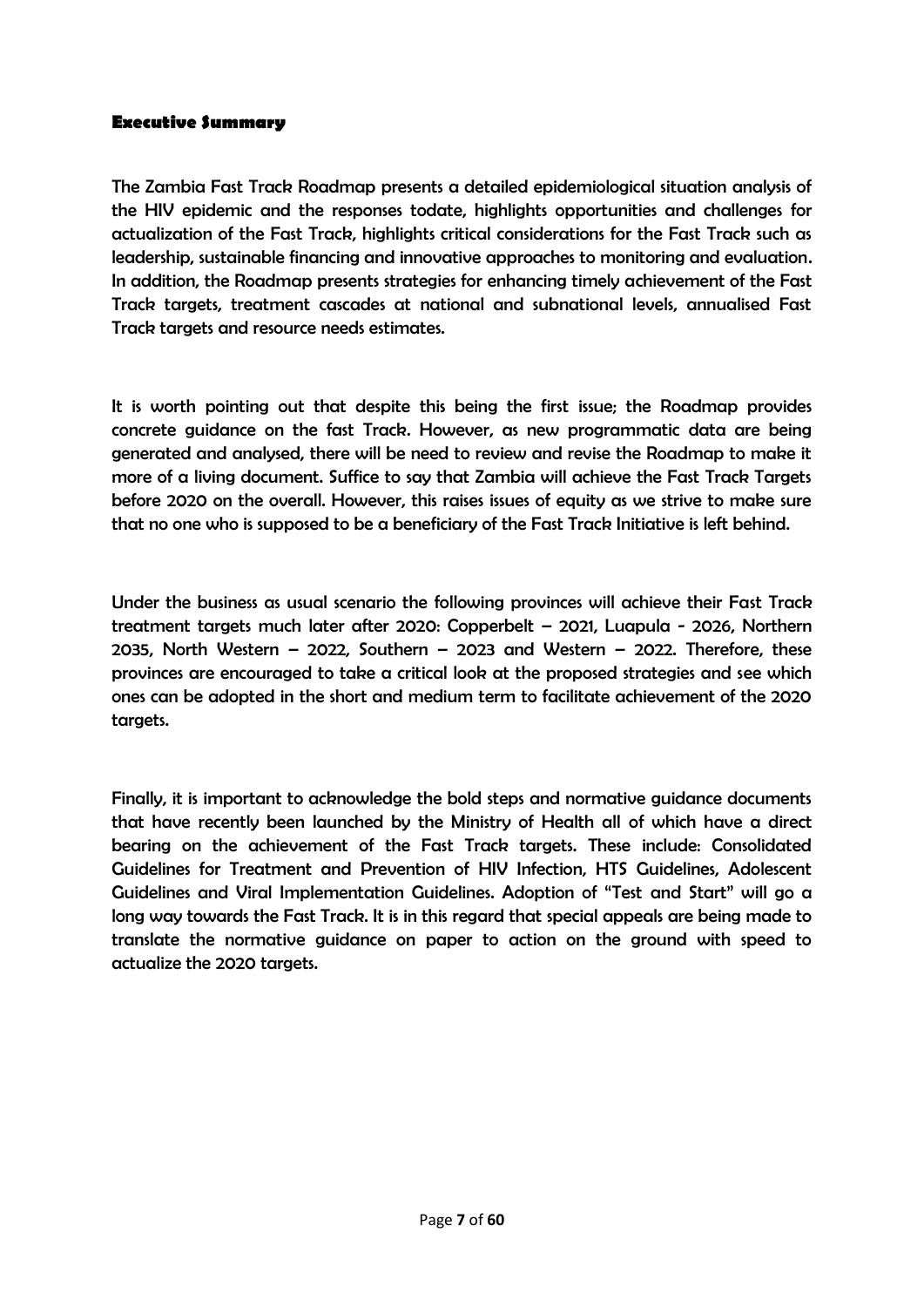## <span id="page-8-0"></span>**BACKGROUND**

According to the 2013-14 Zambia Demographic and Health Survey (ZDHS), human immunodeficiency virus (HIV) prevalence for adults aged 15 – 49 years is estimated at 13.3%. The prevalence is higher among females (15.1%) compared to males (11.3%). The prevalence ranges from a low of 6.4% in Muchinga province to a high of 18.2% in Copperbelt province. Higher prevalence rates are in the provinces of Copperbelt (18.2%), Lusaka (16.3%), Western (15.4%), Southern (12.8%, and Central (12.5%). Prevalence is lowest in Muchinga (6%), North-Western (7.2%) and Eastern (9.3%). The estimated mortality rate from acquired immune deficiency syndrome (AIDS) in adults aged 15 years and older has decreased from a peak of 8% in 2002 to 2.1% in 2013. As the antiretroviral therapy (ART) programme is scaled up, HIV-related mortality is expected to decline. Currently, survival and retention of people on ART at 12 months has increased from 65% in 2010 to 81% in 2013.

Knowledge of HIV and its prevention is widespread. More men than women know about HIV prevention (men 83% vs 79% women): using condoms, limited sex with a single partner, etc. The proportion of women and men with knowledge of HIV prevention methods increases with age, with youth aged 15-19 having the lowest level of knowledge. Knowledge of various prevention methods generally increases with increasing education and wealth. Among those with no education, however, 75% of women and 85% of men know about using condoms; while 86% of women and 93% of men know about limiting the number of sexual partners. Among the poorest (lowest quintile) 79% of women and 82% of men know about condoms, and 90% of women and 94% of men know about limiting sexual partners. Similarly, 68% of the poorest women and 72% of those with no education know that a person cannot become infected by sharing food with a person who has AIDS. Comparable figures for men are 77% and 68%.

Almost all women and men age 15-49 (97% and 96%, respectively) know a place where they can get an HIV test. Eighty per cent of women aged 15-49 have been tested for HIV. Only 2% of the women who had been tested for HIV did not receive the test results. Younger women, those who have never been married and never had sex, those with no education, and the poorest are least likely to have been tested. Sixty-four per cent of men age 15-49 have been tested for HIV; 4% did not receive the results. Among the youth aged 15-24 years 94% and 92% of women and men respectively know of a place to get an HIV test. In addition, 2% of the women tested did not receive results compared to 3% for men in the same age-group.

Significant progress has been made in increasing and improving access to and the use of HIV treatment services. Policies, guidelines, and operational standards are in place to ensure a cohesive national approach to treatment services and ensure that Zambia is upto-date with the latest international standards. In 2015, a total of 879 health facilities were dispensing antiretroviral drugs (ARVs). As of December 2015, the number of children and adults receiving ART in accordance with the nationally approved treatment protocol was 758,646 out of the 1.2 million people estimated to be in need of ART, representing 63%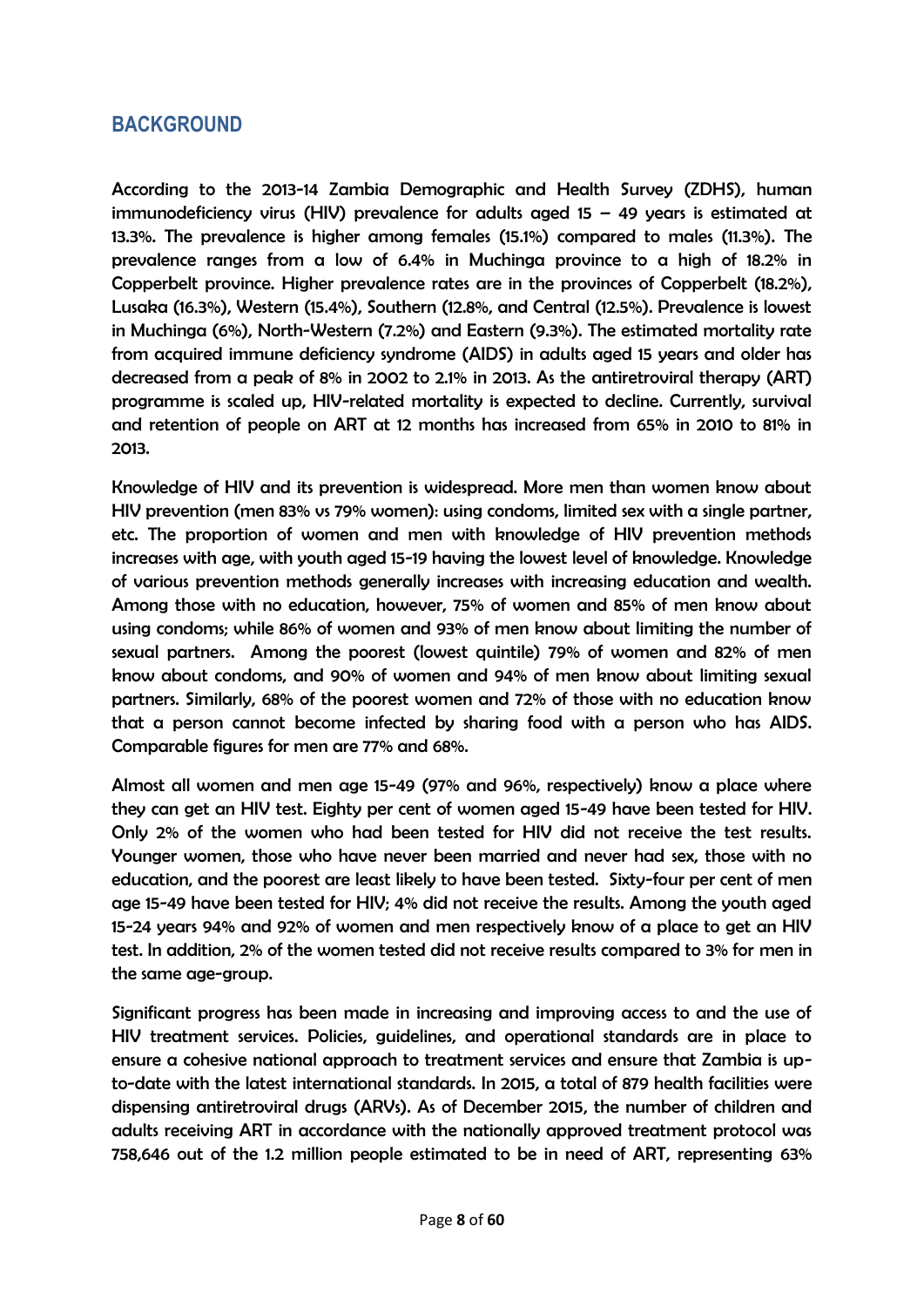coverage (HMIS, 2015). ART coverage among children aged 0-14 years increased to 51,903, representing about 58% coverage (HMIS, 2015).

The world is embarking on a Fast-Track strategy to end the AIDS epidemic by 2030. To reach this visionary goal after three decades of the most serious epidemic in living memory, countries will need to use the powerful tools available, hold one another accountable for results and make sure that no one is left behind. Without scale-up,

the AIDS epidemic will continue to outrun the response, increasing the long-term need for ART and increasing future costs. Rapid scale-up of essential HIV prevention and treatment approaches will enable the response to outpace the epidemic. To achieve this by 2030, the number of new HIV infections and AIDS-related deaths will need to decline by 90% compared to 2010. There are major benefits of fast-tracking the AIDS response in low- and middle-income countries. Twenty eight million HIV infections will be averted between 2015 and 2030 and 21 million AIDS-related deaths will be averted. The economic return on an investment in the Fast Track Strategy is expected to be 15 times. Twenty four billion United States dollars of additional costs for HIV treatment will be averted.

For Zambia to reach the Fast Track targets, previous successes must be built upon and extended, and those left behind by services must be reached. Recognising this, the Government of the Republic of Zambia (GRZ) Revised National AIDS Strategic Framework (R-NASF) focuses on six priority programmes: 1) Treatment, 2) HIV Testing and Counselling (HTC), 3) Elimination of Mother-to-Child Transmission, 4) Voluntary Medical Male Circumcision (VMMC), 5) Condoms programming, 6) Social and Behaviour Change.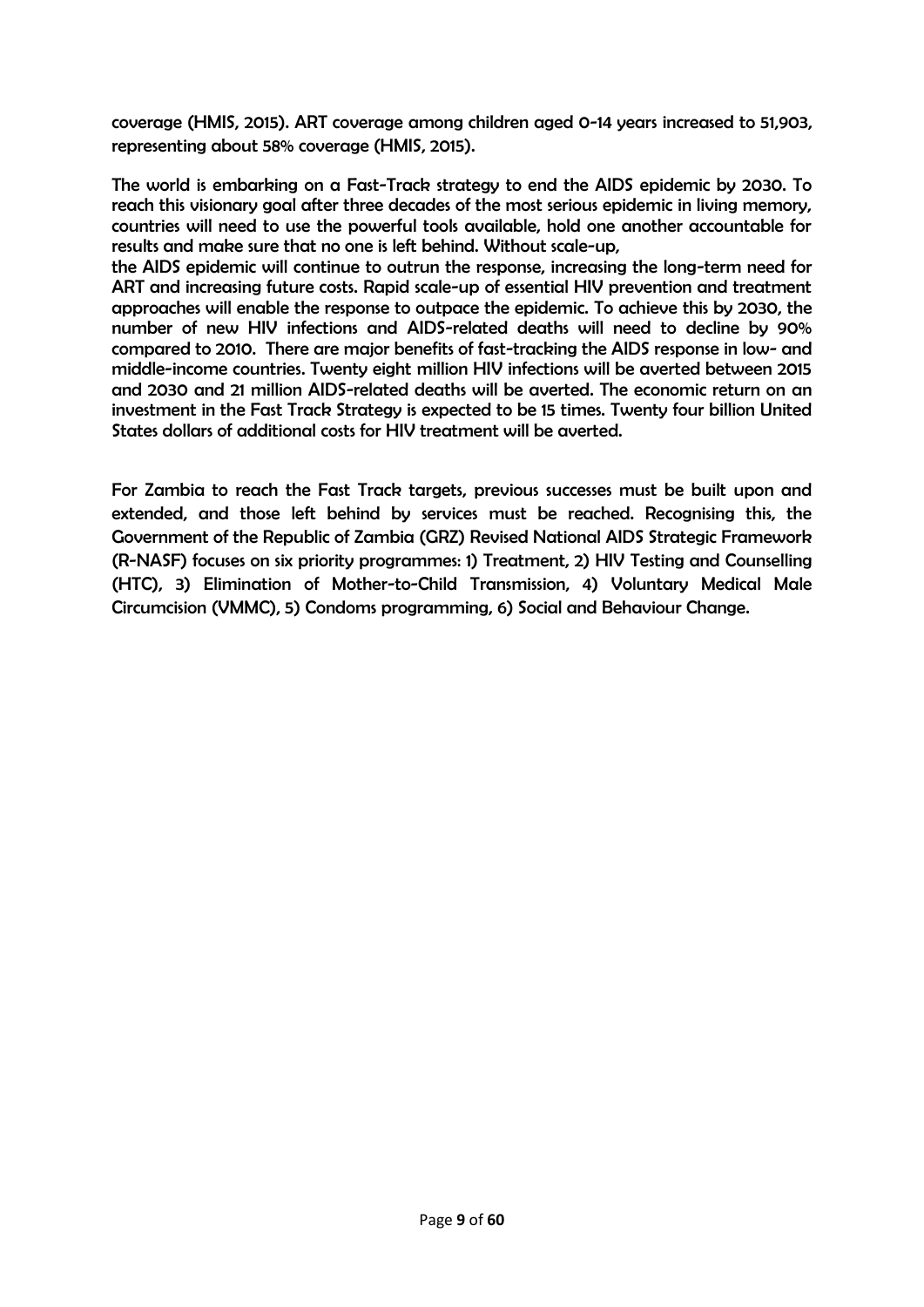#### <span id="page-10-0"></span>**SITUATIONAL ANALYSIS**

#### **(a). Epidemiology**

#### **HIV Prevalence**

Zambia has a mature and generalized HIV epidemic. Just like other countries in the region, HIV transmission is primarily through heterosexual contact. With an estimated adult (15-49) HIV prevalence of 13.3% (ZDHS 2013-14), Zambia is one of the high HIV burden countries in sub-Saharan Africa. Although a gradual decline in HIV prevalence has been noted between 2001-02 (15.6%) and 2013-14 (13.3%), the pace remains slow and HIV prevalence is unacceptably high. Women are disproportionately affected compared to their male counterparts. According to the 2013-14 ZDHS, HIV prevalence among women was estimated at 15.1% compared to 11.3% among men.

#### **Geographical Distribution**

National HIV prevalence estimates generally tend to mask geographical variations which are critical for targeting of strategic intervention programmes to ensure maximum impact and that no one is left behind. Although the national prevalence is estimated at 13.3%, there are three provinces with higher HIV prevalence rates than the national estimate – Copperbelt (18.2%), Lusaka (16.3%) and Western (15.4%). See figure 1 below. By residence, HIV prevalence is higher in the urban areas (18.2%) compared to rural areas (9.1%). HIV prevalence by gender shows a similar picture. According to the 2013-14 ZDHS, HIV prevalence among women is estimated at 21% and 9.9% in urban and rural areas compared to 15% and 8.1% respectively for men.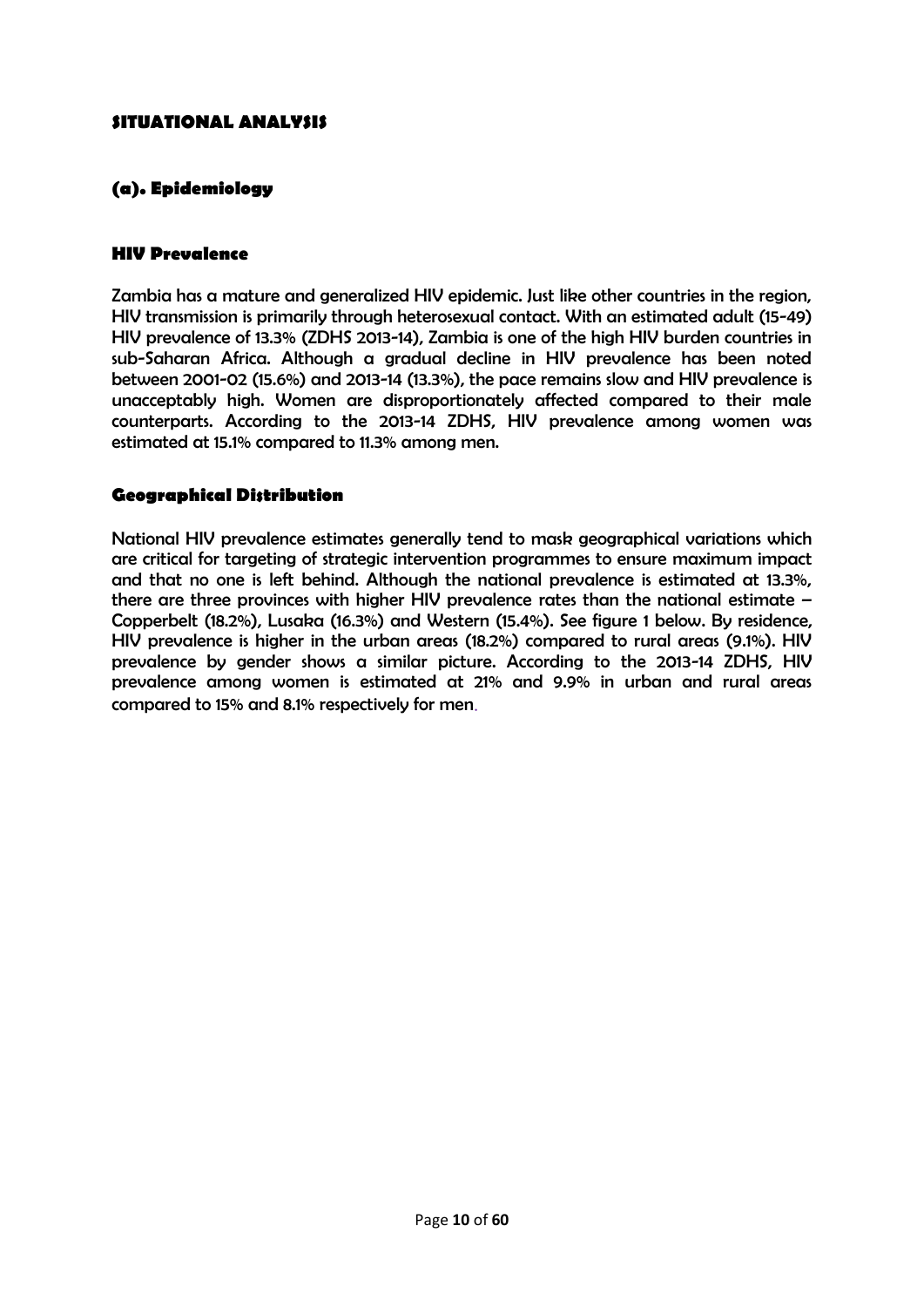

# Figure 1: HIV Prevalence by Province

#### **Age Distribution**

HIV prevalence is lowest among the 15-19 year-old respondents and peaks in the 40-44 year-old age-groups for both men and women. See figure below. Women continue to be disproportionately affected across all age groups compared to their male counterparts. Some of the factors that predispose women to a higher risk of HIV infection include: cultural norms such as early and forced marriages, age-disparate sexual relationships, gender-based and intimate partner violence and low and inconsistent use of condoms. Overall, HIV prevalence has stabilized, albeit at higher and unacceptable levels for both sexes. Trends for HIV prevalence for the previous surveys show a similar pattern as can be seen in the figure below.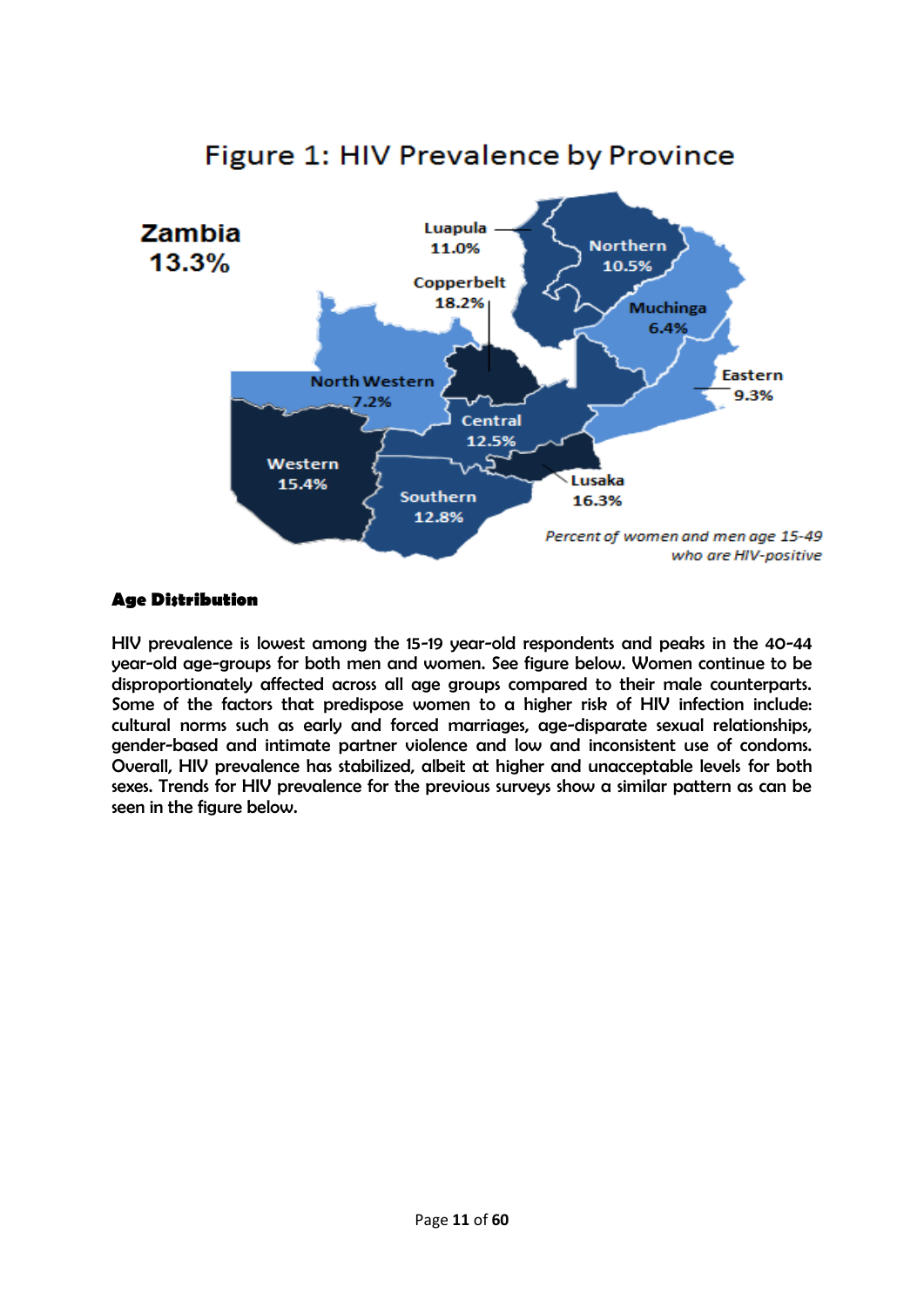

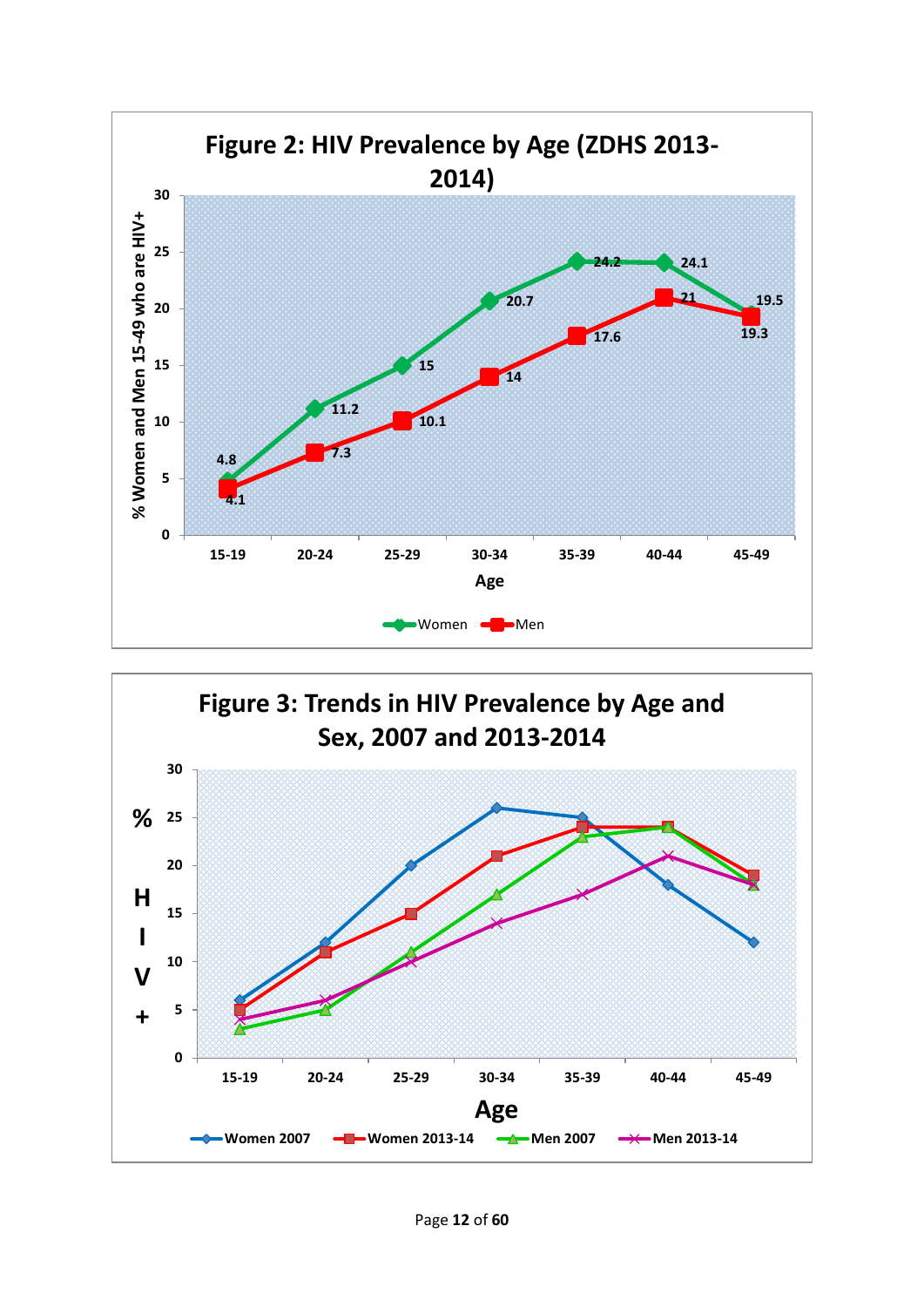#### **HIV Prevalence among adolescent boys and girls**

Adolescents comprise 23 percent of the total Zambian population. The recent HIV

prevalence rates among adolescent girls and boys aged 15-19, which are often used as proxy for new infections<sup>1</sup>, are quite similar in Zambia, with 4.8% of girls and 4.1% of boys currently living with HIV. Further disaggregation suggest a rather unique programme context, with HIV prevalence among adolescents boys aged 15-17 being actually higher, at 3.7%, compared to girls at

 $\overline{\phantom{a}}$ 



3.5%. Among adolescents aged 18-19, girls continue to be disproportionately affected by HIV, with a prevalence of 6.6% compared to a prevalence of 4.5% among boys of the same age. Between 2007 and 2014, the prevalence rate among adolescent girls, aged 15-19 declined from 5.7% to 4.8%. Among boys 15-19 there was actually an increase from 3.6% to 4.1% which suggests that Zambia has a rather unique and different risk context for adolescent girls and boys.

The most significant change in adolescent risk reduction behaviour over the 2007-2014 period was the utilization of HTC services, which went from 20% to 50% among adolescent girls and from 11% to 28% among boys aged 15-19. In addition, the ZDHS data strongly suggests the need for a differentiated response around addressing the relative risk of HIV infection among different sub-groups of young people. HIV prevalence among girls aged 15-24 from the poorest households was 4.3% compared to 9.3% among girls from the wealthiest households. Young girls with only primary education had an HIV prevalence of 6.8% compared to 8.3% for girls with some secondary education.

Overall, however, HIV prevalence among adolescents and young adults is unacceptably high and on the increase. See figure below. Most likely this is due to higher rates of new infections as adolescents and young adults start engaging in sexual activity.

 $1$  The increasing numbers of vertically infected children on treatment transitioning into middle adolescents is slowly reducing the validly of adolescent prevalence as a possible proxy for new infections.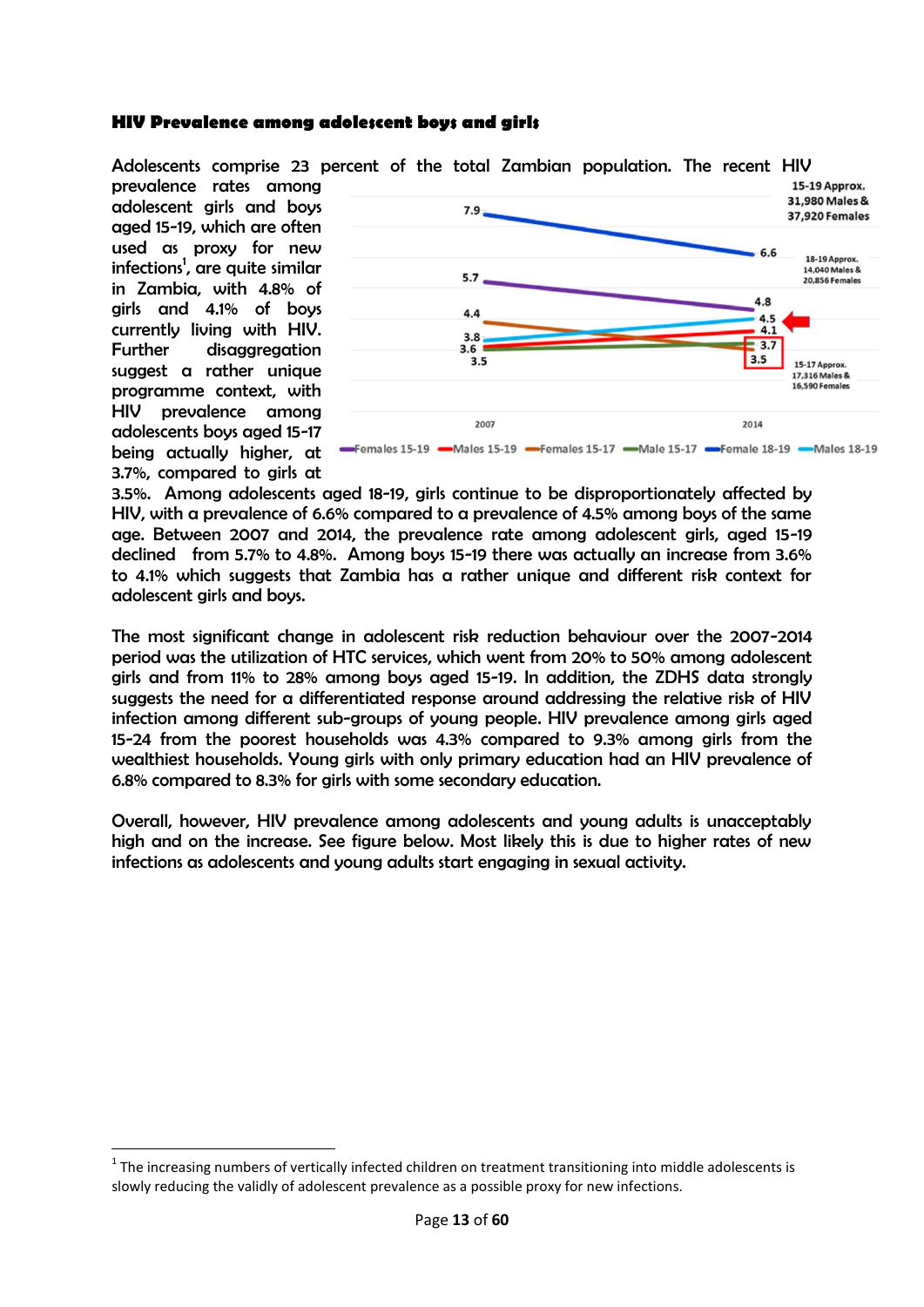

#### **Potential explanations for trends in HIV prevalence**

According to the Modes of HIV Transmission study of 2009 the key drivers of the HIV epidemic in Zambia were identified as: low prevalence of HIV testing uptake, low prevalence of medical male circumcision, multiple concurrent sexual partnerships, low prevalence of condom use and labour migration. Despite high, almost universal, AIDS awareness and knowledge levels, these have unfortunately not translated into positive protective behaviours. Comprehensive knowledge of HIV and AIDS among adolescents aged 15-19 has not changed between 2007 and 2013-14 ZDHS and remains significantly low at 40%. Condom use at last sex also remained low at 36% and 43% for adolescent girls and boys respectively.

#### **People Living with HIV**

Based on recent estimates and projections from Spectrum, Zambia had 1.2 million people living with HIV in 2015. Holding other factors constant, this figure is expected to increase to 1.3 million by 2020. Out of the 10 provinces, Lusaka, Copperbelt, Southern and Central are the major contributors to the pool of PLHIV in the country. Refer to figure below on trends of PLHIV at national and provincial level. It would be desirable to further disaggregate the PLHV estimates and projections by district to highlight the need for more focused approaches towards unmet need for HIV testing services, ART enrolment and viral load testing. District-level estimates will also facilitate achievement of the Fast Track targets in an equitable manner.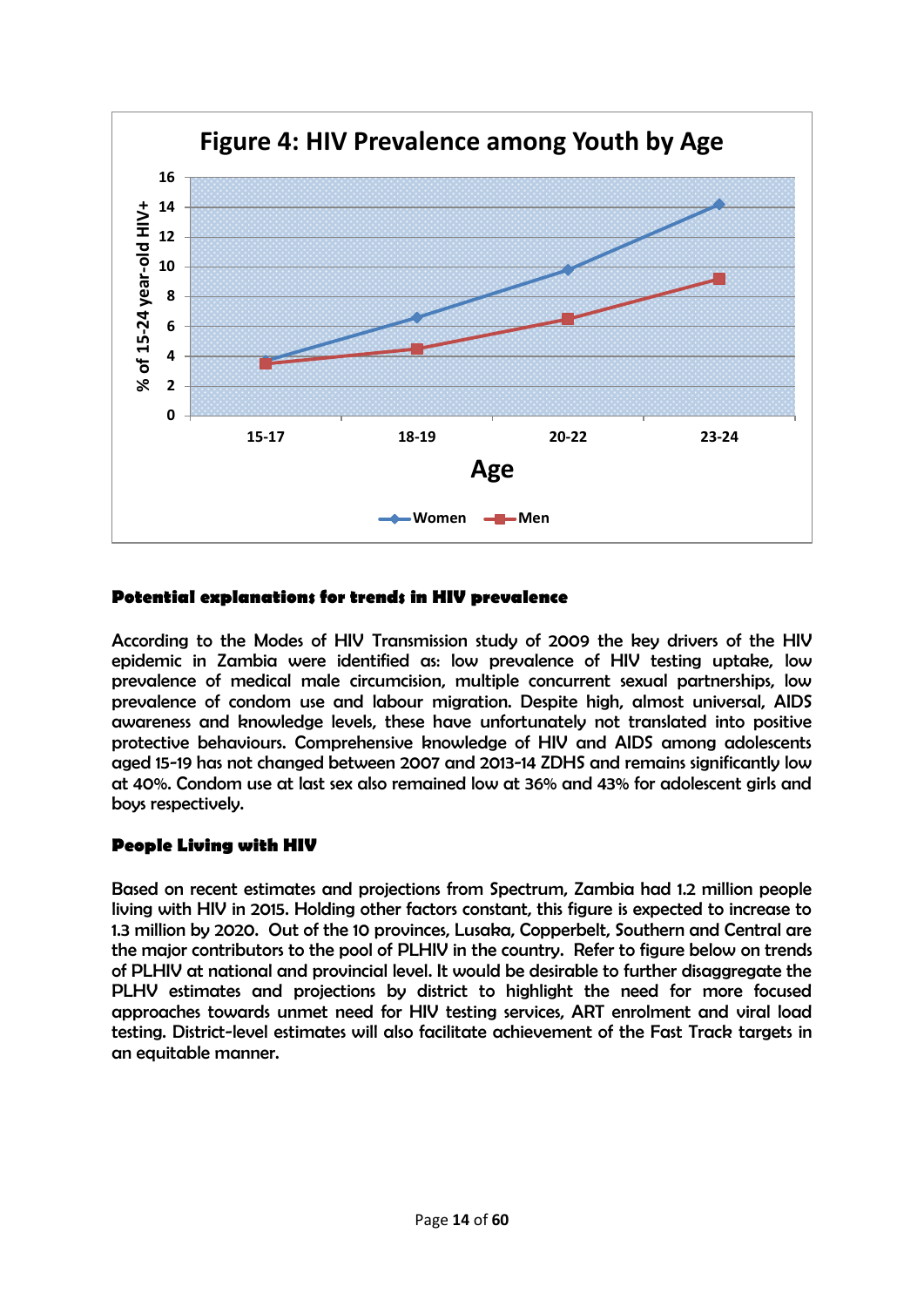

**Figure 5: Trends of PLHIV at national and provincial level (2000-2014)** 

#### **Pregnant women**

The national prevention of mother-to-child transmission (PMTCT) coverage in Zambia for 2014 was estimated at 86% that is a slight drop from 2013 when it was estimated at 92%. Figure 18 illustrates a steady increase in national PMTCT coverage between 2005 and 2013. PMTCT coverage is projected to decline in the near future following the adoption of WHO treatment guidelines which require all HIV positive pregnant women to be put on treatment.

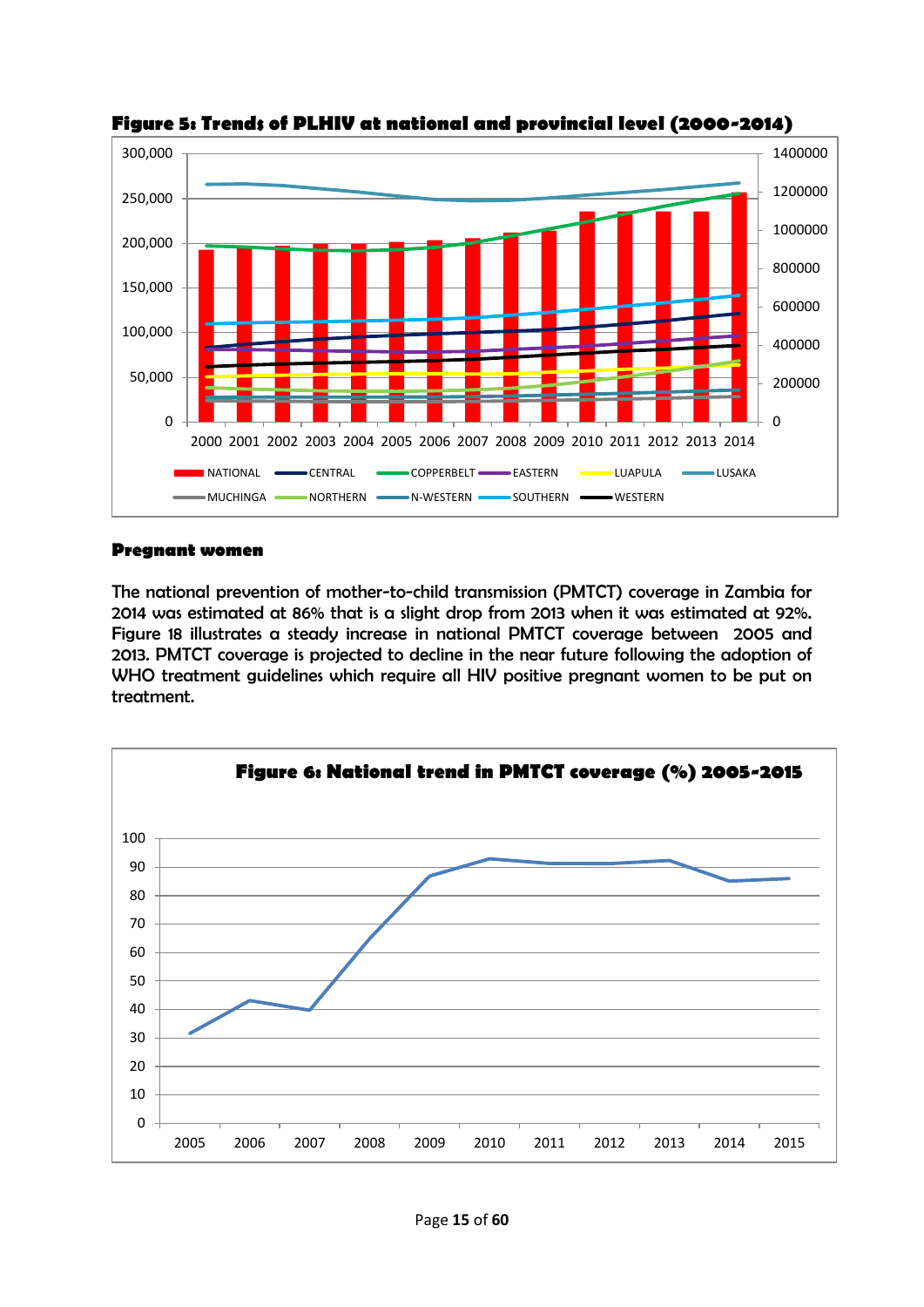There was a rapid increase in PMTCT coverage between 2007 and 2010, indicating the introduction of ART for PMTCT services, and a change in eligibility criteria to put all HIV positive pregnant women on treatment regardless of CD4 count.

Coverage of PMTCT services vary according to the provinces of Zambia. Central province reports the highest estimated coverage at 100% while Northern reports the least coverage at 60%. Four provinces - Copperbelt, Lusaka, Muchinga, and North-Western have coverage below 80% estimated at 65%, 61%, 57%, and 64% respectively. Table 1 below shows the provincial differences in PMTCT coverage.

| <b>Province</b> | <b>Mothers needing PMTCT</b> |              |              | <b>Mothers</b><br><b>receiving PMTCT</b> | <b>Coverage (%)</b> |
|-----------------|------------------------------|--------------|--------------|------------------------------------------|---------------------|
|                 | Estimate                     | Low          | <b>High</b>  | Estimate                                 | 100                 |
| Central         | 8200                         | 7200         | 9200         | 8200                                     | 100                 |
| Copperbelt      | 12800                        | <b>11900</b> | <b>14100</b> | 12800                                    | 65                  |
| Eastern         | 6700                         | 6200         | 7200         | 4300                                     | 84                  |
| Luapula         | 5000                         | 4500         | 5700         | 4200                                     | 100                 |
| Lusaka          | 12200                        | 10700        | 13700        | 12200                                    | 61                  |
| Muchinga        | 2100                         | 1900         | 2200         | 1300                                     | 57                  |
| Northern        | 5000                         | 4300         | 6000         | 2200                                     | 81                  |
| North-Western   | 2800                         | 2400         | 3200         | 2800                                     | 64                  |
| Southern        | 11300                        | 10200        | 12500        | 7300                                     | 100                 |
| Western         | 5900                         | 5300         | 6700         | 5900                                     | 100                 |
| National        | 72 000                       | 64 600       | 80 500       | 61 200                                   | 83                  |

**Table 1: Estimated mothers needing and receiving PMTCT services in 2014**

#### **Mothers needing and receiving PMTCT**

Nationally, need for PMTCT has been increasing steadily, from an estimated 59, 000 in 2005 to 72, 000 in 2014. The estimated need for PMTCT in the provinces is shown in Table 1 above.

#### **Mother to child transmission of HIV at 6 weeks (MTCT)**

The effectiveness of the PMTCT programme is reflected on MTCT at six weeks and final rates after breastfeeding at the national and sub-national levels as indicated in Table 2 below.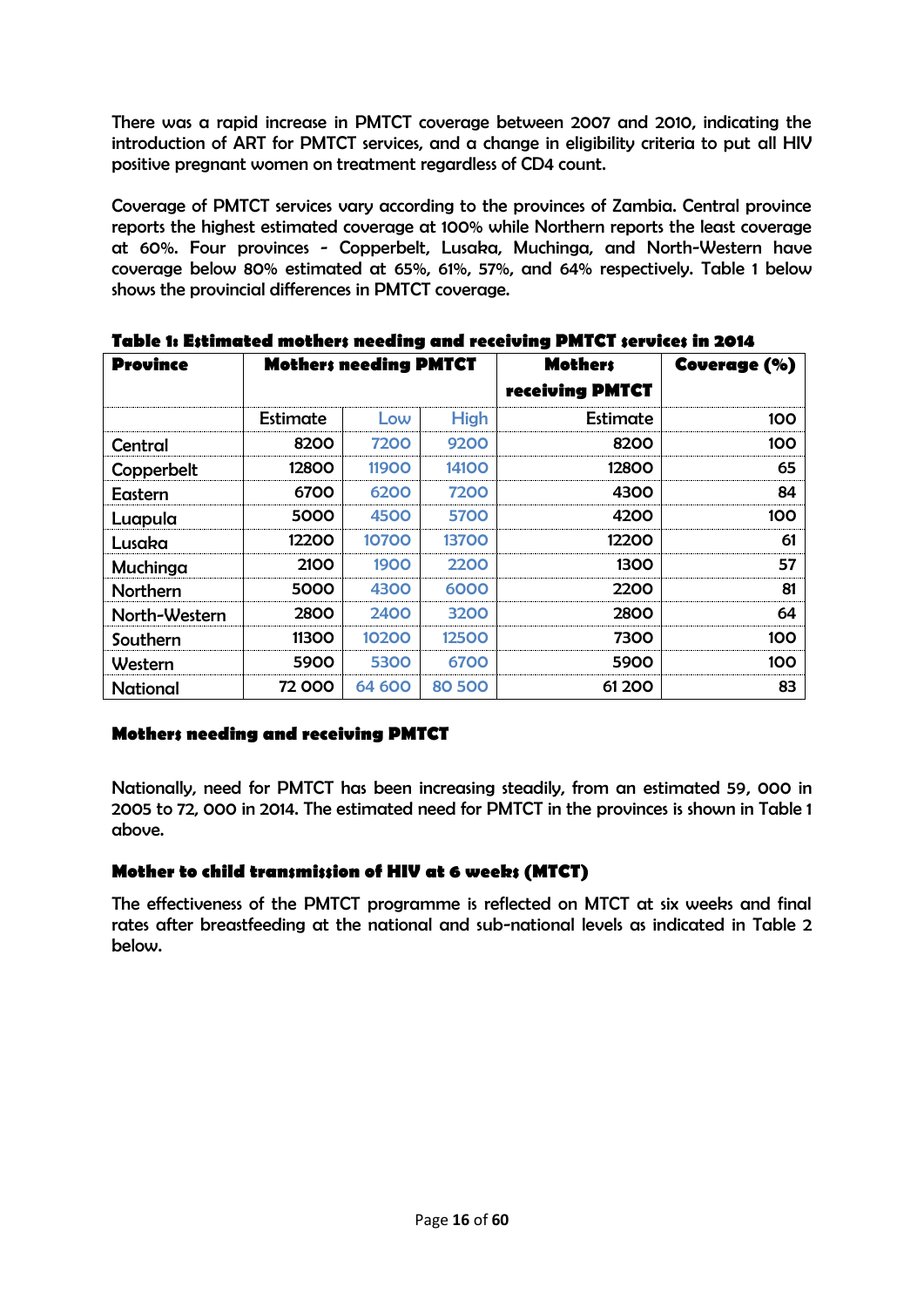| <b>Province</b> | <b>MTCT Rates at 6 weeks</b> | <b>MTCT rates including</b><br>breastfeeding |
|-----------------|------------------------------|----------------------------------------------|
| Central         | 5                            | 11                                           |
| Copperbelt      | 3                            | 14                                           |
| Eastern         | 7                            | 19                                           |
| Luapula         | 6                            | 17                                           |
| Lusaka          | 3                            | 7                                            |
| Muchinga        | 8                            | 16                                           |
| Northern        | 9                            | 22                                           |
| North-Western   | 6                            | 18                                           |
| Southern        | 8                            | 16                                           |
| Western         | 4                            | 15                                           |
| <b>National</b> | 5                            | 14                                           |

#### **Table 2: MTCT rates at 6 weeks and after breastfeeding**

Nationally, the MTCT rate at 6 weeks is estimated at 5%, with observed regional variations. The MTCT rates are highest in the Northern region at 9%, and least in Lusaka and Copperbelt at 3%. Generally, the rates are relatively high, with only Lusaka, Copperbelt and Western reporting less than a 5% rate.

Trends in MTCT rates at 6 weeks show a sustained decrease over the period 2005 to 2014 in all the regions. Nationally, the MTCT rate at 6 weeks in 2005 was estimated at 15% and declined dramatically to 5% in 2015, about a 67% decrease. The decrease was highest in Lusaka at 77% and least in Northern Province at 48%. Table 2 above shows the decreases over the period in MTCT rates at 6 weeks. MTCT rates after breastfeeding period are estimated to be high with all the provinces reporting a more than 5% with Lusaka having the lowest rate at 7%.

#### **Challenges**

- Poor follow-up for repeat HIV testing at the recommended intervals during pregnancy and the breastfeeding period.
- Option B+ roll out and implementation at the health facility level has been gradual and slower than initially planned
- Low percentage of pregnant women who present in the first trimester and low health facility delivery rate
- Low male involvement and low partner testing.
- Low identification of discordant couples.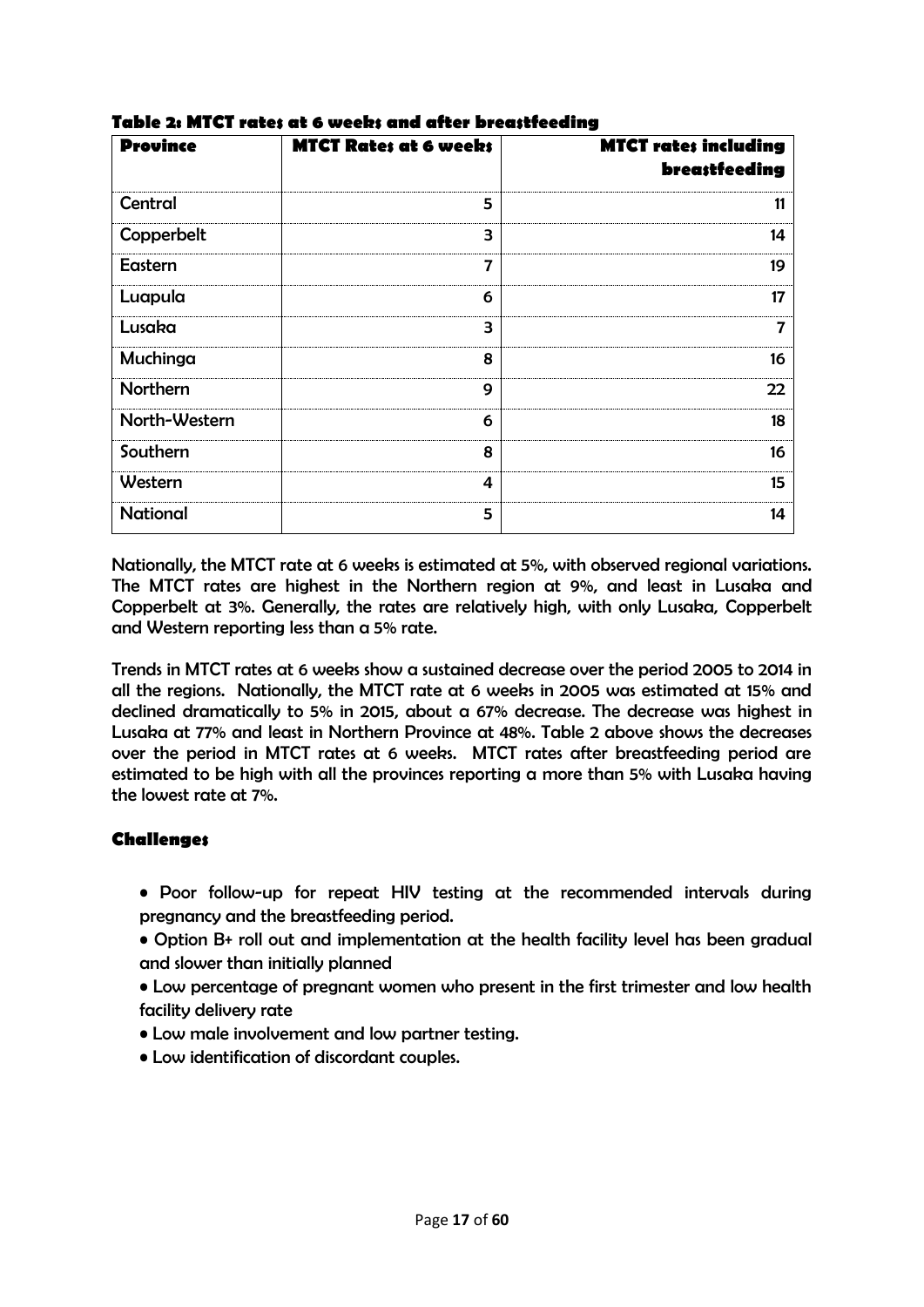#### **Children**

Across all provinces, new paediatric HIV infections are highest in the Copperbelt and Southern. New infections in children (0-14) are a potential indicator of the PMTCT uptake and effectiveness of regimens. In Lusaka children make up about 7% of the new HIV infections, while in the Eastern province, the proportion is highest, estimated at about 24%. Table 3 below shows the estimated number of new HIV infections for 2014 across the provinces.

| <b>Province</b> | <b>Children</b><br>living with<br><b>HIV</b> | <b>New HIV</b><br><b>Infections</b><br>children | <b>Need for ART</b><br>in children | <b>Annual</b><br><b>AID\$</b> death;<br><b>Children</b> |
|-----------------|----------------------------------------------|-------------------------------------------------|------------------------------------|---------------------------------------------------------|
| Central         | 11,600                                       | 900                                             | 11,700                             | 700                                                     |
| Copperbelt      | 21,200                                       | 1,800                                           | 21,100                             | 800                                                     |
| Eastern         | 11,000                                       | 1,300                                           | 11,000                             | 700                                                     |
| Luapula         | 7,100                                        | 900                                             | 7,200                              | 500                                                     |
| Lusaka          | 18,800                                       | 800                                             | 18,900                             | 700                                                     |
| Muchinga        | 3,200                                        | 300                                             | 3,200                              | 100                                                     |
| <b>Northern</b> | 6,800                                        | 1,100                                           | 7,000                              | 600                                                     |
| North-western   | 4,200                                        | 500                                             | 4,200                              | 200                                                     |
| Southern        | 16,000                                       | 1,800                                           | 16,200                             | 700                                                     |
| Western         | 7,400                                        | 900                                             | 7,500                              | 300                                                     |

**Table 3: Estimated burden of HIV in children (0-14)**

#### <span id="page-18-0"></span>**(b). The HIV and AIDS Response**

#### **PLHIV who know their sero-status**

In 2015 Zambia had an estimated 1.2 million PLHIV out of which 758,646 were on treatment. According to the HMIS an additional 233,496 were enrolled in care. The baseline number of PLHIV who know there status is, therefore, estimated as the sum of PLHIV on treatment and those enrolled in care. This comes to 992,342 disaggregated into 211,265 adults (15+) and 22,231 children (0-14).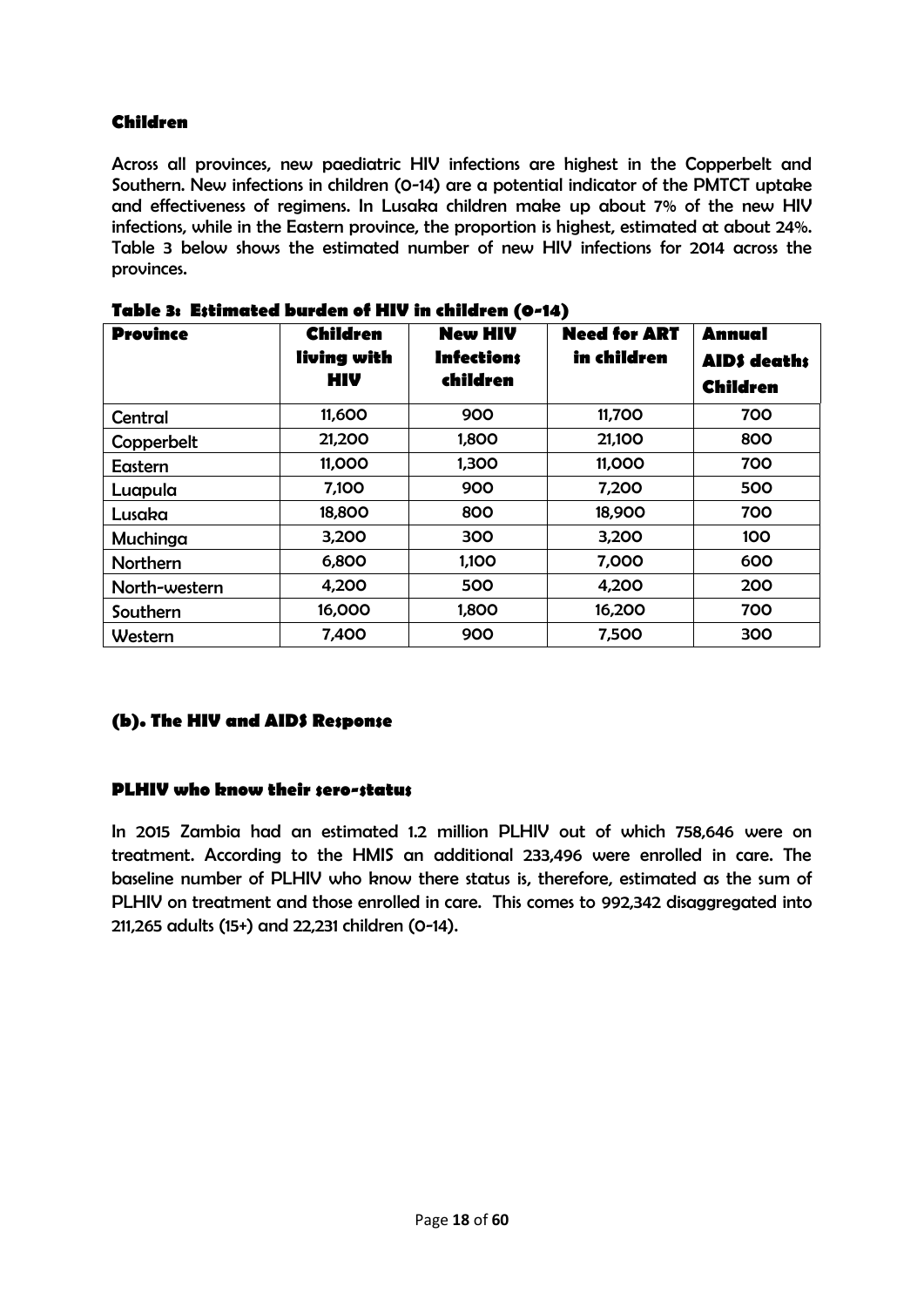#### <span id="page-19-0"></span>**Linkage to Care and Treatment Services**

A total of 233,496 PLHIV (211,265 adults and 22,231 children) were enrolled in care in 2015. As "Test and Start" is implemented to scale, the numbers of PLHIV in care will reduce significantly. Bridging the gap will to a larger extent also depend on increasing the numbers of facilities or sites providing ART services to maximize PLHIVs access to treatment as well as addressing the technical bottlenecks that still persist in initiating PLHIV on treatment. Some of the bottlenecks include:

- Longer prescriptions (stability in commodities
- Community-based treatment delivery
- Decentralisation of ART access to more outlets
- Declaration of PMTCT sites as ART sites
- Adoption of differentiated care models
- HPCZ accreditation processes to be reviewed

#### <span id="page-19-1"></span>**PLHIV on ART**

#### **Women**

The number of women on ART in Zambia increased from 76 in 2002 (less than 2% coverage) to over 400,000 in 2015 (66% coverage). Refer to figure 3 below. Advances that have facilitated rapid scale up of enrolment of women into the ART programme include the adoption and roll out of implementation of PMTCT Option B+ in 2013 and adoption of the 2013 World Health Organisation (WHO) Guidelines into National Consolidated Treatment and Prevention Guidelines in 2013. Unfortunately Option B+ is yet to be rolled out to all parts of the country and literacy levels are very low. Other initiatives that will support speedy scale up in the near future include the Fast Track and further revision of national guidelines to test and start to align with the latest WHO guidelines. The Fast Track targets will help reinvigorate our collective action towards achievement of the first critical milestone to end AIDS as an epidemic by 2030.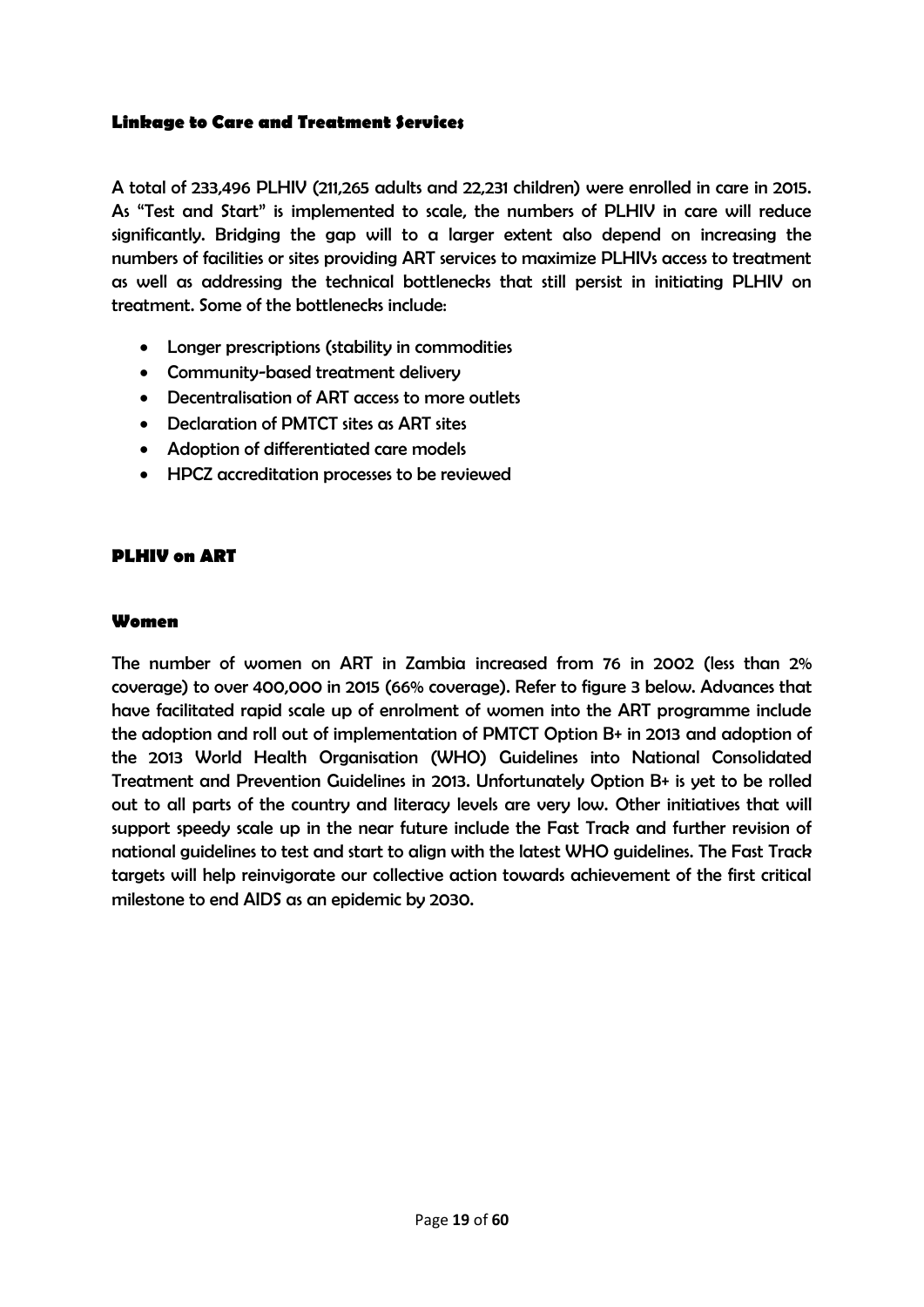

### **Children**

The ART programme for children in Zambia dates back to 2005. From 5,400 (5% coverage) children on treatment in 2005 the number has steadily increased to 51,903 (59% coverage) at the end of 2015. Despite adoption of Option B+ and the WHO Guidelines of 2013 scale up of paediatric treatment has remained a challenge for the following reasons among many others: case identification is still sub-optimal, there are weak linkages from testing to care and treatment, not all ART sites are providing paediatric ART and provider confidence or competence are low.

Acknowledging the need to rapidly scale up paediatric treatment the GRZ with support from the United States President's Emergency Plan for AIDS Relief (PEPFAR) and the Children Investment Fund Foundation launched the "Accelerating Children's HIV/AIDS Treatment Initiative" in 2014. Implementation started in the second quarter of 2015 and seeks to double the number of children living with HIV receiving ART by September 2016.

Innovations such as mother-baby pairs at the clinics ensuring that both the mother and the baby receive care in the same facility will certainly increase retention. Most of the mothers who do not give birth at the clinics bring their children for immunization and this provides an innovative way of reaching young children with treatment. In addition, provision of better regimens for children such as DNDI pellets would increase uptake as the current regimens are usually very bitter.

#### **Adolescents**

Currently, data for ART in Zambia are not disaggregated by age-group. Only two categories are available ≤ 15 for children and 15+ for adults (includes adolescents and young adults). Going forward, there is need to collect detailed data on age that will allow for more detailed analysis to identify sub-groups requiring special attention for the targets to be realized.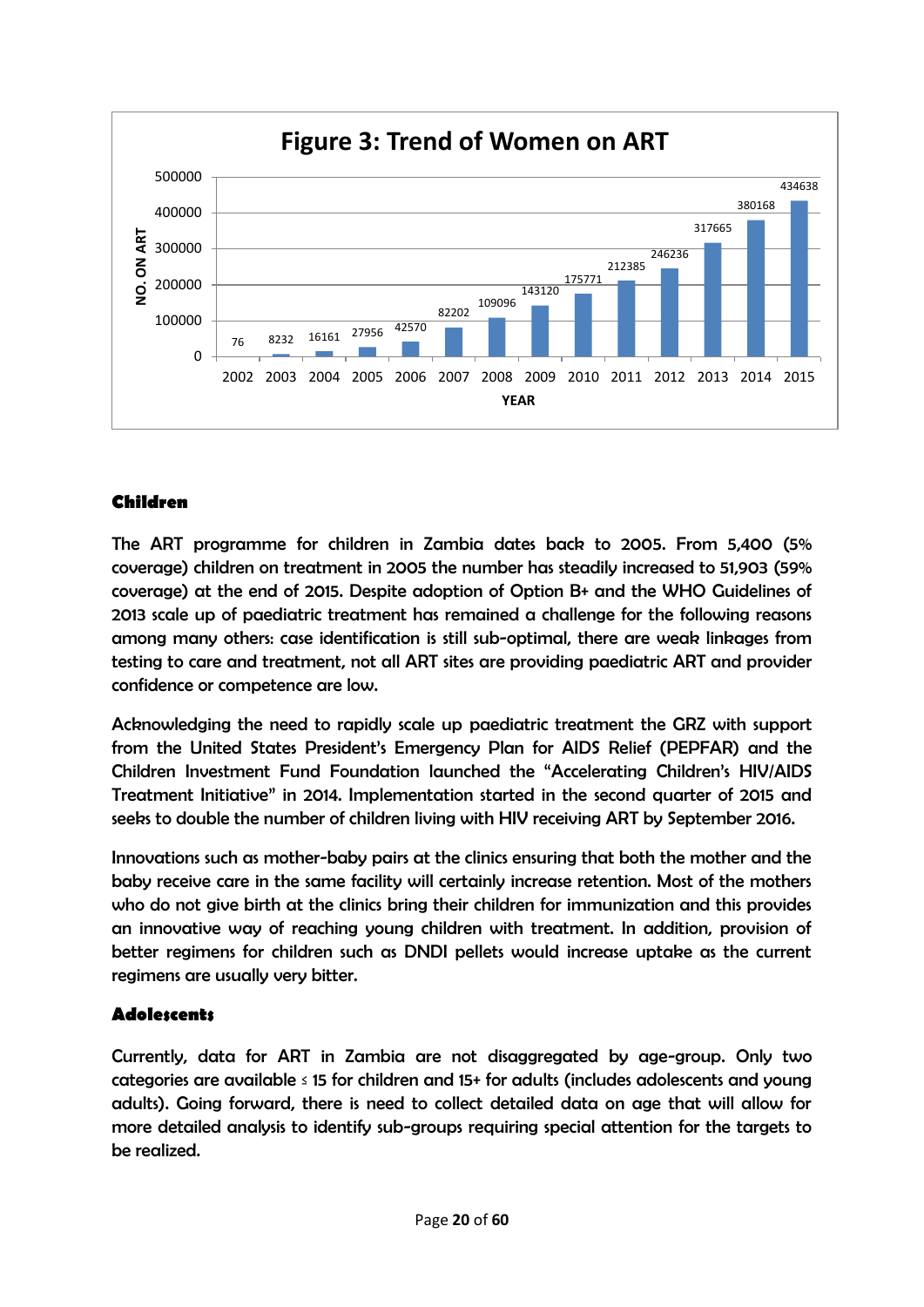#### **Adults**

The ART programme in Zambia expanded from a reach of 143 (< 1% coverage) adult PLHIV in 2002 to 706,743 (63% coverage) adults PLHIV at the end of December 2015. The number of sites providing treatment increased to 879 from two specialist facilities in Lusaka and the Copperbelt provinces in the early 2000s.

To facilitate speedy scale up Zambia revised the Treatment Guidelines in 2010 from an ART initiation threshold of CD4 200 to 350. This shift affected the adult ART coverage rate as it dropped from 92% to 84%. In 2013 Zambia adopted the WHO Guidelines that increased the CD4 threshold to 500 while initiating treatment irrespective of CD4 count for all HIV+ pregnant women; children aged 0-14, tuberculosis (TB) patients and serodiscordant couples. The net effect has been further drop in coverage to 63% in 2015.

Funding present a serious potential obstacle to sustained rapid scale-up of the treatment programme. According to the National AIDS Spending Assessment of 2013, over 85% of all HIV funding including treatment in Zambia is from external partners. The World Bank classification of Zambia as a low middle income country in 2011 has further compounded the problem as most of the external partners have had a rethink of their role in the HIV response – resulting into a shift from direct HIV financing or closing shop altogether. Currently, the major external funders are PEPFAR and The Global Fund to Fight AIDS, Tuberculosis and Malaria (GF). The Ministry of Health (MOH) increased its contribution towards procurement of ARVs in the local currency but due to the weaker Kwacha the value has dropped from about \$60 million in 2014 to about \$42 million in 2015.

In view of the above, the need to increase the domestic financing base through Public Private Partnerships and the Social Health Insurance or an AIDS Levy to counter the shocks of unpredictable external financing and sustain the gains realized thus far cannot be overemphasized.

#### <span id="page-21-0"></span>**Retention on ART**

Data on ART retention in Zambia are very scanty. So far, reliable data come from two sources – one, a cohort study that followed up adult patients in 18 public facilities in Lusaka in 2006. $^{\mathrm{i}}$  The cohort was followed for an average of 6.8 months. The study team recorded a patient retention rate of 71.6% at 6 months. There was no disaggregation by age or sex. The second source is the Global AIDS Response Progress Reporting (GARPR) of 2016 where MOH reported a combined retention for adults and children at 12 months on antiretroviral treatment at 93.1% (11,577 out of 12,430 patients). There is no data on retention at 24, 36,48 and 60 months.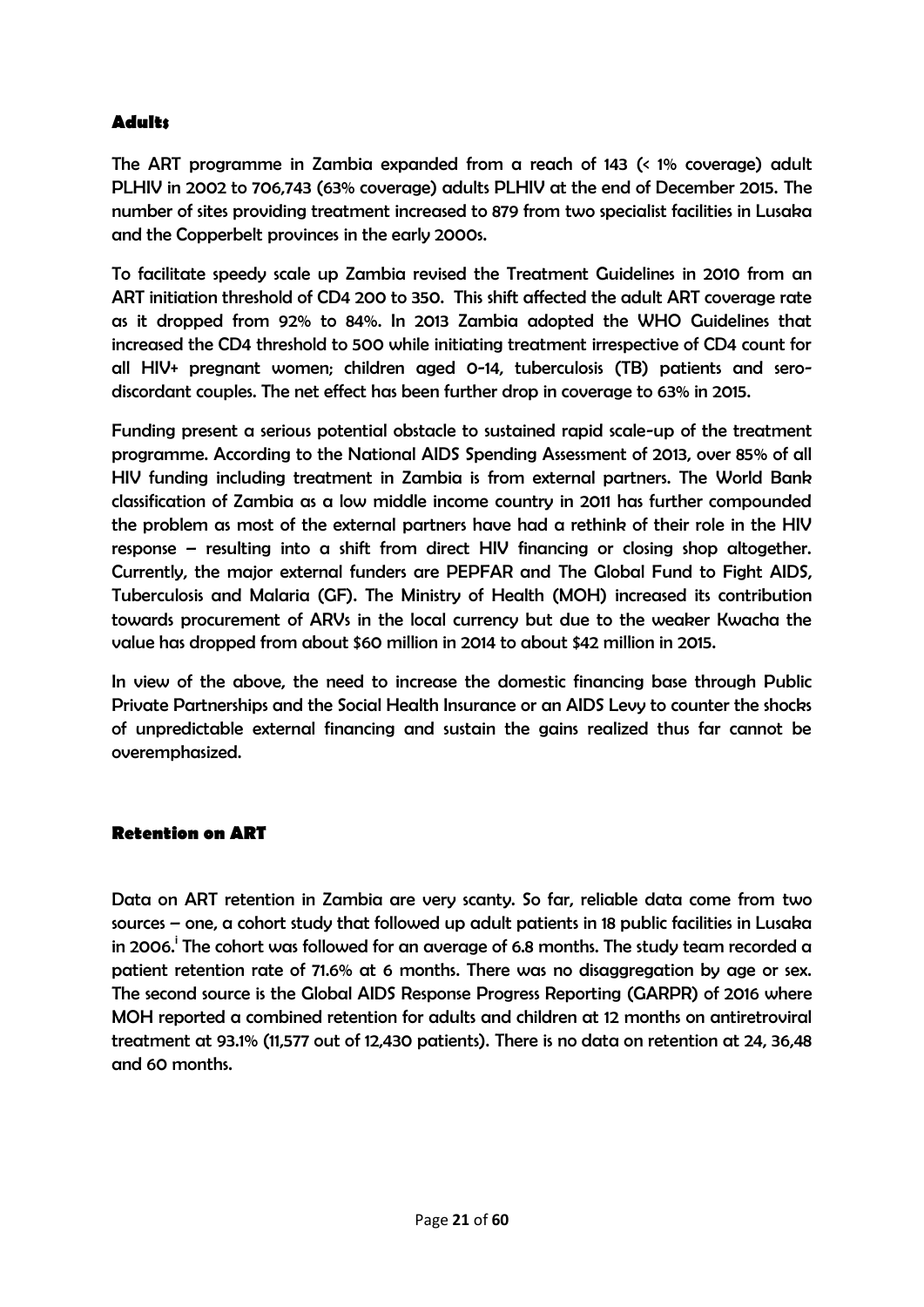#### <span id="page-22-0"></span>**PLHIV on ART virologically suppressed**

Overall, there is no programme data on viral suppression for any of the subgroups (women, children, adults, adolescents, etc) that are currently on treatment in the country. However, this is a priority area for the MOH as part and parcel of Zambia's commitment towards successful implementation of the Fast Track Strategy as per High Level Meeting Declaration of 2016. However, patient survival on ART is assumed as a surrogate measure of viral suppression. In this case viral suppression is estimated at a national average of 73%.

#### <span id="page-22-1"></span>**Viral Load Testing**

Data on viral load testing in Zambia are very scanty. According to the GARPR the country only conducted 35,000 viral load tests in 2015. However, it is worth noting that the majority of those tested are virally suppressed. Efforts to improve viral load testing and infrastructure are ongoing. Currently all 10 provinces have viral load testing machines installed. As part of the Fast Track implementation there is an expectation that provincial disaggregated data will be available so that treatment cascades are produced as a tool for monitoring progress.

According to the Zambia Viral Load Implementation Scale-up Plan (2015-2019), a phased implementation of routine viral load testing has been proposed. The plan proposes 10% viral load testing coverage in 2016 which will ultimately increase to 90% in 2020. The three phases of the scale up plan are:

- i. Phase 1: 10% of patients on ART accessing viral load testing by the end of 2016
- ii. Phase 2: 70% of patients on ART accessing viral load testing by the end of 2018
- iii. Phase 3: 90% of patients on ART accessing viral load testing by the end of 2020.

#### <span id="page-22-2"></span>**Logistics and Supply Chain Management System**

Logistics and supply chain management in Zambia are guided by the Health Sector Supply Chain Strategy and Implementation Plan (2015-2017)<sup>it</sup>. Both the strategy and the plan aspire to provide equitable access to affordable high quality essential medicines and medical supplies to support the country's public health care system. A total of eight focus thematic areas have been highlighted and these are:

- i. Procurement and procurement planning
- ii. Quantification and product selection
- iii. Commodity distribution and waste management
- iv. Information systems, processes and design
- v. Quality assurance and rational use
- vi. Commodity security, financing and resource mobilization
- vii. Performance management, (M&E) and supply chain supervision
- viii. Capacity, human resources, training and facility stores.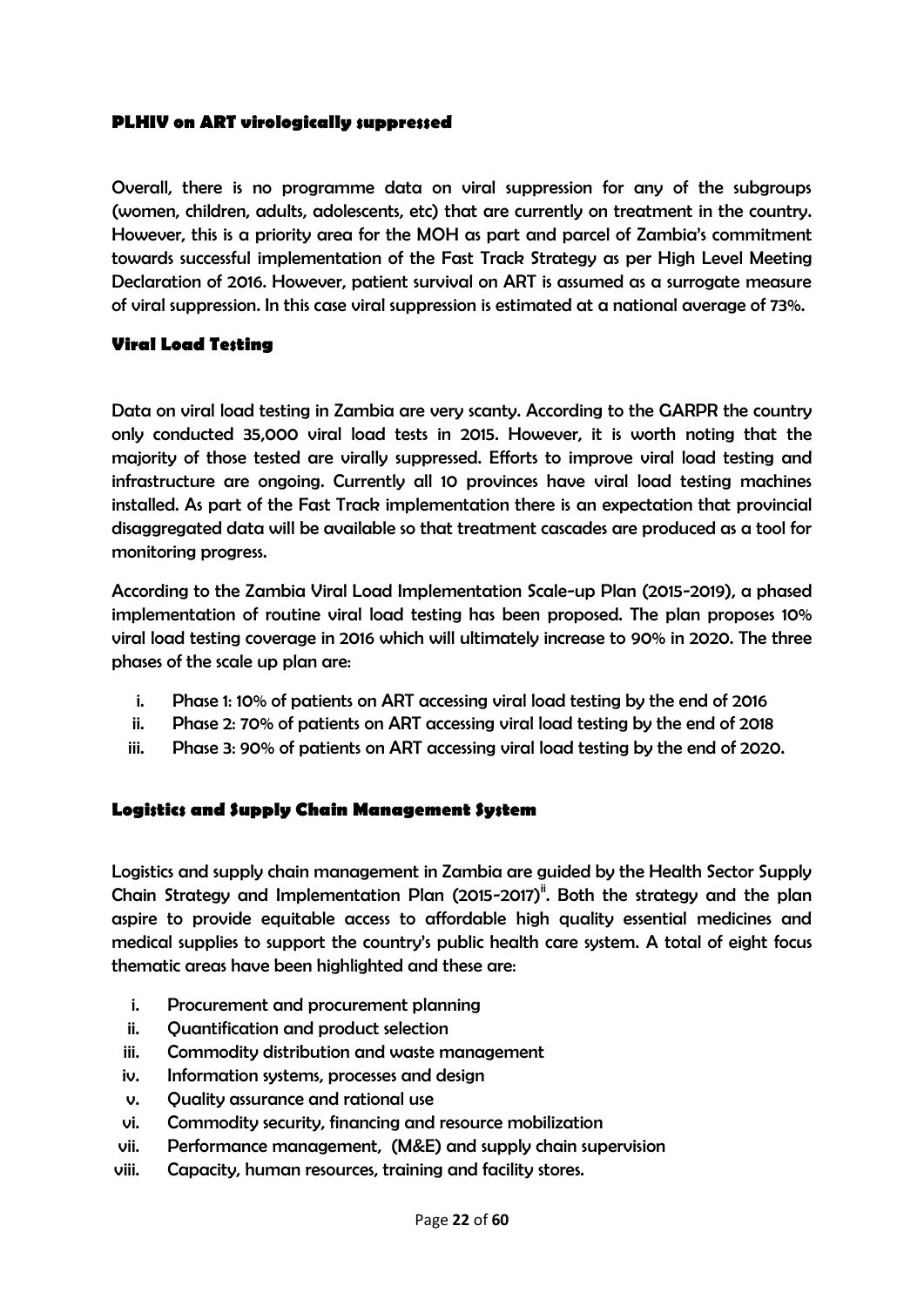For each of these thematic areas there are proposed strategic interventions which are meant to address any anticipated key issues and challenges in the operationalisation of the strategy and plan. Both the strategy and implementation plan are underpinned by the following guiding principles:

- Accountability
- Commodity availability, accessibility and equity
- Coordination
- Efficiency, effectiveness and value for money
- Within the confines of existing laws and policies
- People and community centred
- Public safety
- **•** Sustainability
- Transparency.

#### <span id="page-23-0"></span>**(c). Institutional Arrangements and Financing**

#### **Leadership and Governance**

Leadership and governance are very critical components of the HIV response Fast Track in the health sector. Currently the HIV programme is spread across four Directorates within the MOH and these are: PMTCT under Maternal and Child Health; Laboratory, Adult and Paediatric ART under Clinical Care; Surveillance and Research under Public Health and M&E under Planning. Since all Directors are at the same level none of them can sanction the other for inaction resulting into critical issues falling through the cracks particularly the ones that are inter-departmental in nature.

Apart from internal coordination and governance issues, there is an urgent need to clearly define an effective coordination structure and mechanism for the health sector response to HIV probably where the MOH serves as the secretariat. Not only will this facilitate effective leveraging of strategic partnerships and ensure optimal utilization of the available resources but this will also cut down on wastage through elimination of unnecessary duplications in resource allocation. With the implementation of the devolution of services to the local authorities as per Cabinet Circular 10 of 2014, the need for robust coordination and governance of the HIV response in the health sector cannot be overemphasized.

#### **Coordination**

Adoption of the "Three Ones" principle by the MOH can have profound benefits in the overall coordination and governance of the health sector in general and the Fast Track in particular. Such a move will facilitate both private sector and community engagement to be more accountable, visible and productive.

At service delivery level there is need to have integrated policy guidance and corresponding structural arrangements coupled with research and innovation advances that will significantly facilitate reduction of service delivery missed opportunities.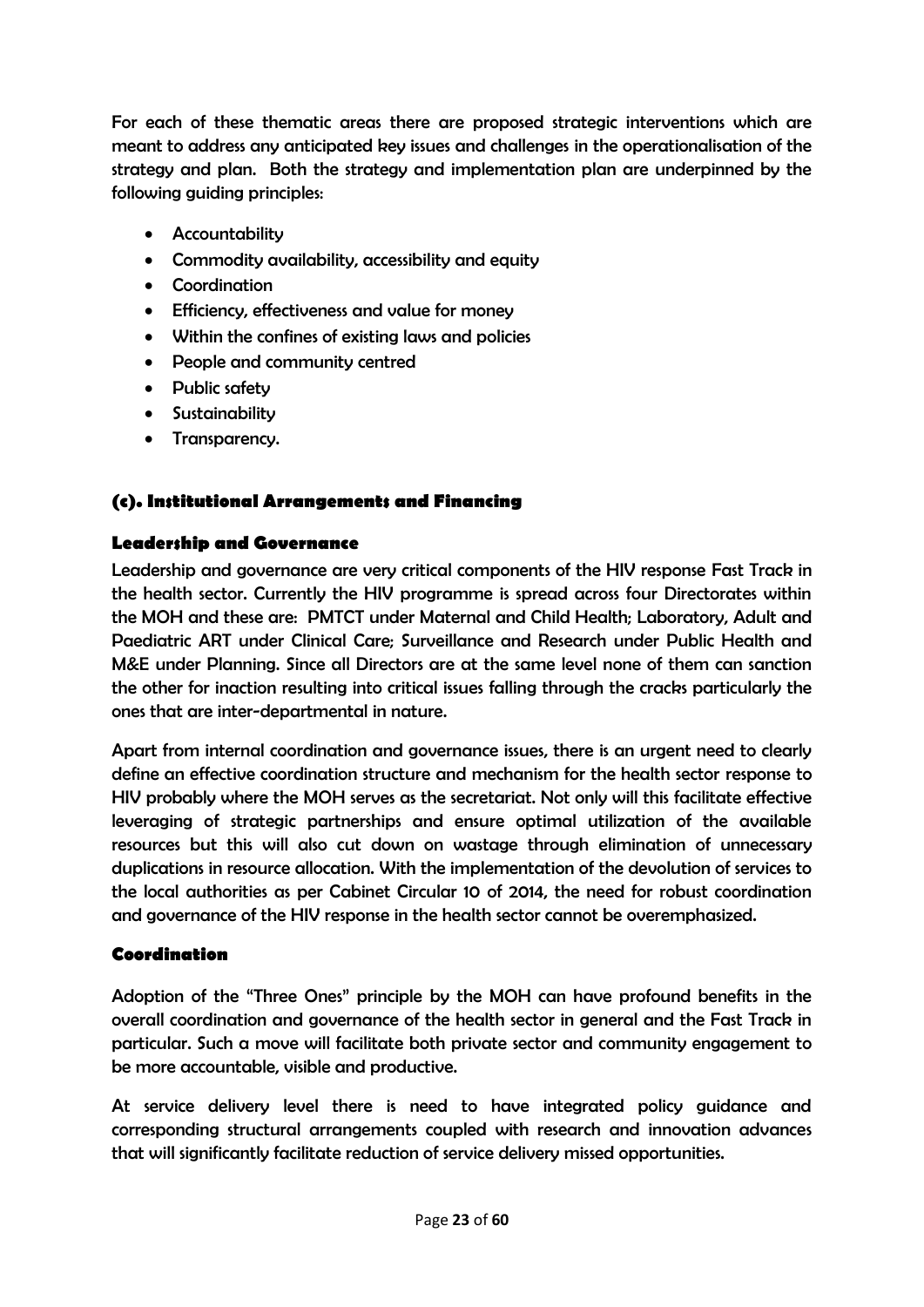#### **Sustainable Financing**

With support from the Gates Foundation, the MOH piloted and adapted a resource mapping and resource utilization tool for use in the country. This is a tool that requires roll out to understand who is doing what, where and with what resources for optimization.

Through the National AIDS Council, about \$1.4 million has been mobilized primarily from the Roads Sector for HIV and Health programmes. Plans are afoot to extend the Environmental Impact Assessments (EIA) to other sectors such as Energy. In addition, through the Alliance of Mayors and Municipal Leaders on HIV/AIDS (AMICALL) a Nakonde Declaration, signed by local councilors endorsed allocation of at least 3-5% of their local resources to support the local HIV response.

<span id="page-24-0"></span>Efforts to operationalize the Social Health Insurance Scheme have stalled. This is an excellent platform for public private partnership (PPP) towards financing of HIV/AIDS and health programmes in the country.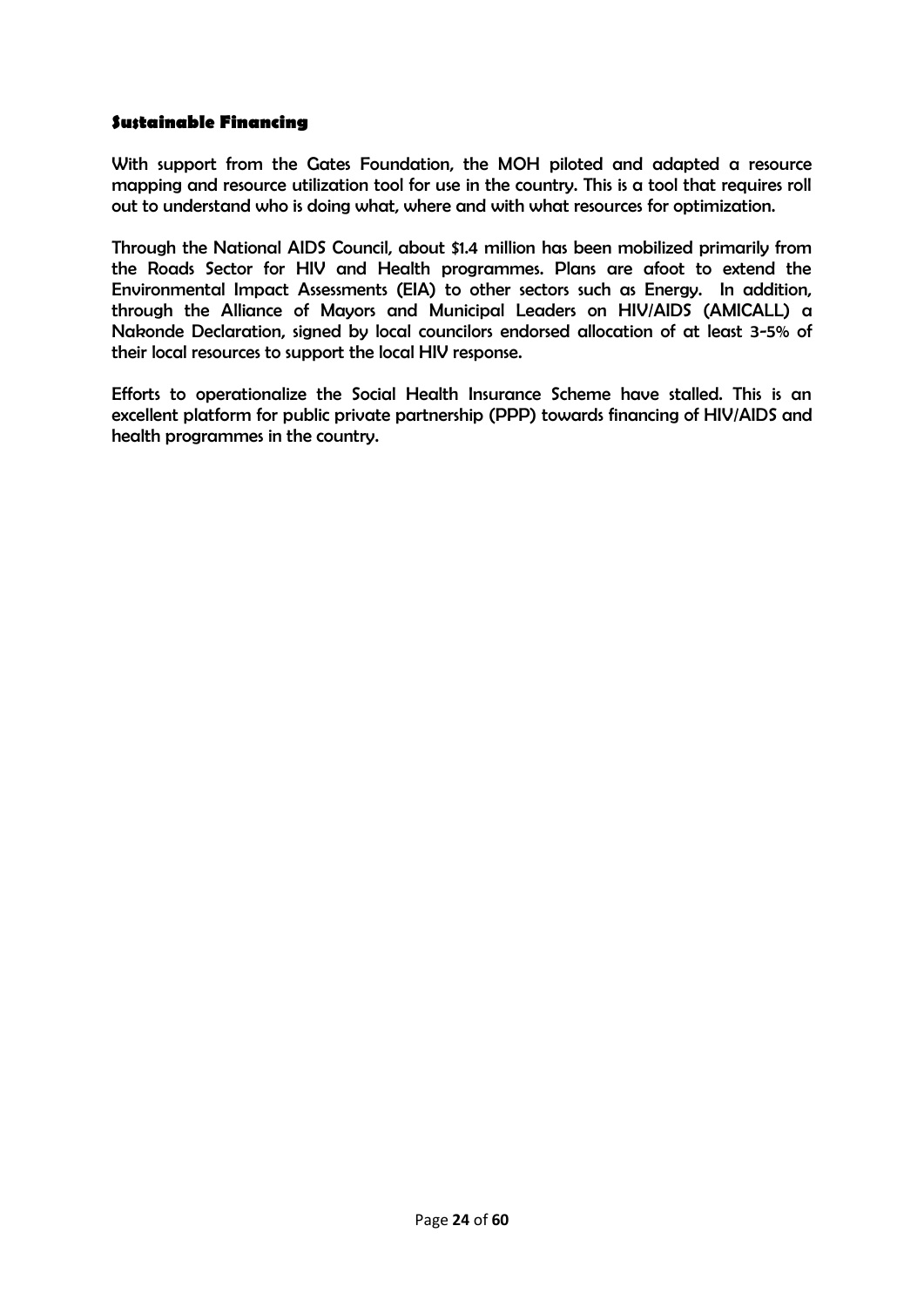#### **(c). The HIV and AIDS Fast Track Initiative**

#### **Goal, Objectives and Targets**

To accelerate progress towards ending the epidemic, new Fast-Track Targets have been established in the Joint United Nations Programme on HIV/AIDS strategy 2016-21 and ten bold and ambitious targets have been set as global guidance for countries to adopt and implement. These targets aim to transform the vision of zero new HIV infections, zero discrimination and zero AIDS-related deaths into concrete milestones and end-points. These are to aim for 90% of people living with HIV knowing their HIV status, 90% of people who know their status receiving treatment and 90% of people on HIV treatment having a suppressed viral load so their immune system remains strong and they are no longer infectious by 2020; and to increase to 95% for each target by 2030. These 90–90– 90 targets apply to children and to adults, men and women, poor and rich, in all populations—and even higher levels need to be achieved among pregnant women.

**Target 1**: 90% of people (**children, adolescents and adults**) living with HIV know their status, 90% of people living with HIV who know their status are receiving treatment and 90% of people on treatment have suppressed viral loads

**Target 2:** Zero new HIV infections among **children**, and ensure that their **mothers** are alive and well

**Target 3**: 90% of **young people** are empowered with the skills, knowledge and capability to protect themselves from HIV

**Target 4:** 90% of **women** and **men**, especially **young people** and those in highprevalence settings, have access to HIV combination prevention and **sexual and reproductive health services** 

**Target 5**: 27 million additional **men** in high-prevalence settings are **voluntarily medically circumcised**, as part of integrated **sexual and reproductive health services for men**

**Target 6:** 90% of **key populations**, including sex workers, men who have sex with men, people who inject drugs, transgender people and prisoners, as well as migrants, have access to HIV combination prevention services

**Target 7**: 90% of **women and girls** live free from gender inequality and gender-based violence to mitigate the risk and impact of HIV

**Target 8:** 90% of people living with, at risk of and affected by HIV report **no discrimination**, especially in health, education and workplace settings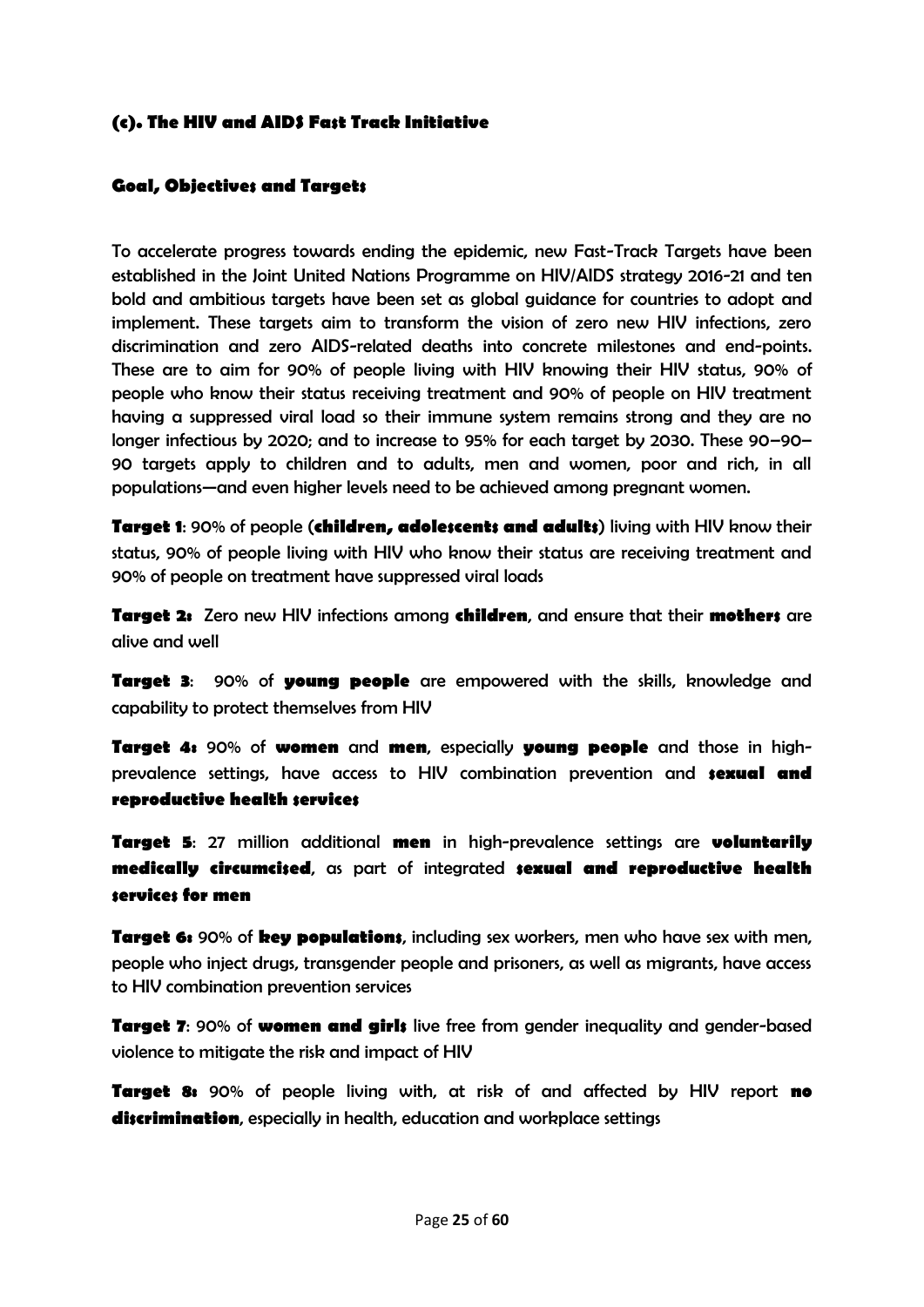**Target 9**: Overall **financial investments** for the AIDS response in low- and middleincome countries reach at least US\$ 30 billion, with continued increase from the current levels of domestic public sources

**Target 10:** 75% of people living with, at risk of and affected by HIV, who are in need, benefit from HIV-sensitive **social protection**

#### <span id="page-26-0"></span>**Principles of Fast Track**

- Setting highly ambitious HIV prevention and treatment targets—aiming to reach maximum numbers in the shortest amount of time
- Highly-effective programme interventions in locations and populations with the highest HIV burdens
- Discarding what does not work, adopting new ways of delivering services including community service delivery, fostering innovation and early adoption of new technologies and methods
- HIV service delivery in the intensity and quality needed to reach the ambitious targets within the short time-frame of the next five years
- People centred, zero discrimination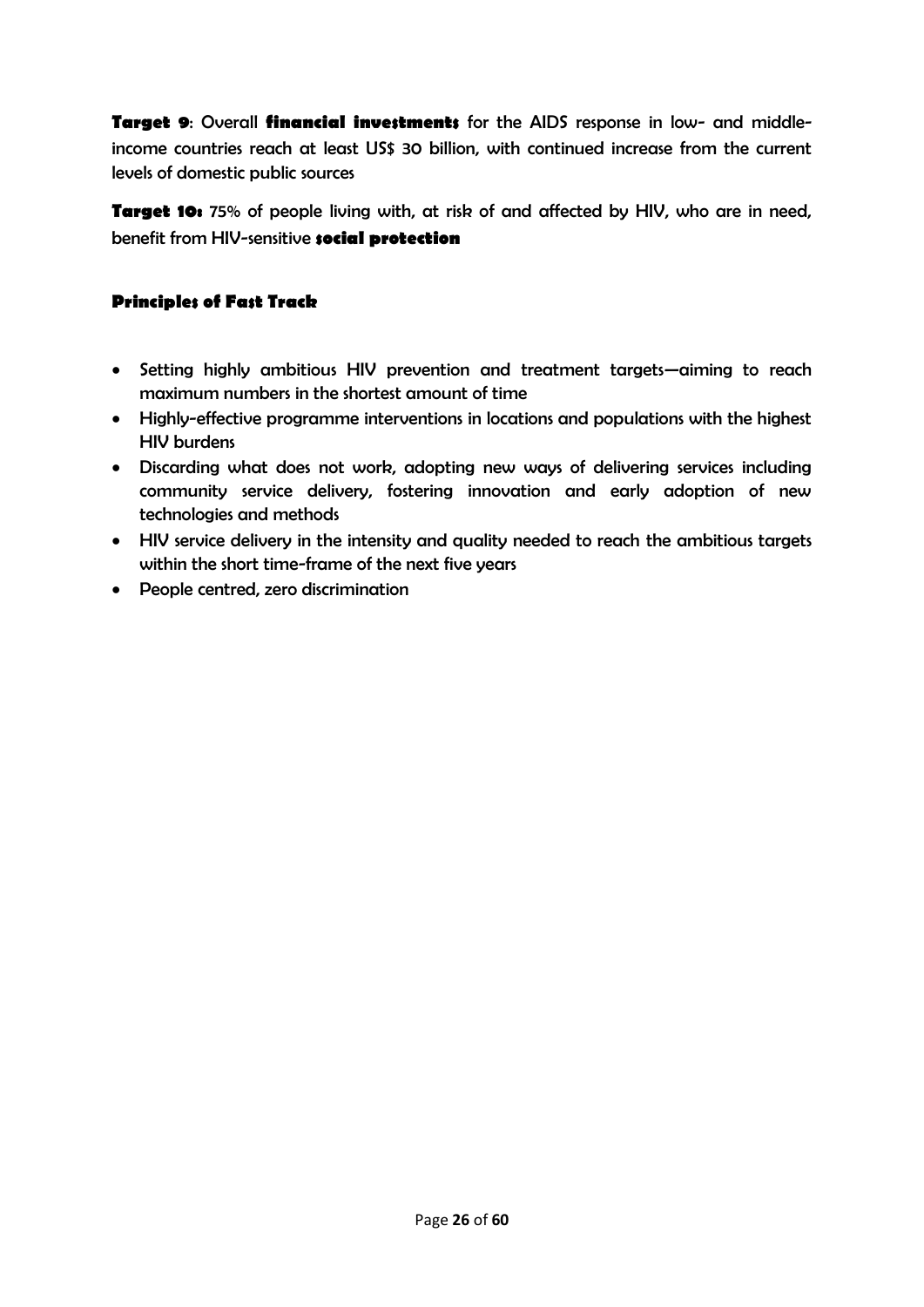#### <span id="page-27-0"></span>**Fast Track Interventions and Proposed Strategies**

#### **Intensified Combination HIV Prevention**

Achievement of the Fast Track targets will, to a large extent, depend on success with HIV prevention. According to current global guidance optimal spending on HIV prevention is pegged at 25% of the total AIDS spending. Significant drop in new HIV infections will allow for transferring of resources to treatment and other aspects of the AIDS programme.

**Proposed Strategy 1:** Intensify combination prevention programmes that are known and proven to work (low hanging fruits) for specific target groups and geographical locations

**Proposed Strategy 2:** Open up new spaces such as roll out of comprehensive sexuality education with the Ministry of General Education, meaningful community engagement and participation through Ministry of Community Development, early and forced marriages with Ministry of Chiefs and Traditional Affairs and male participation with Ministry of Gender

**Proposed Strategy 3:** Strategic focus on adolescents and young people using modern technologies and media that they identify with in HIV prevention messaging

**Proposed Strategy 4:** Reach out to populations most at risk for HIV who tend to be society's most marginalised and hard to reach

**Proposed Strategy 5:** Integrate health services and advocate with government for supportive policies

The actual Fast Track strategic focus intervention areas under prevention in this regard include:

- Condom programming including lubricants and access to needles and syringes
- VMMC
- HTS
- $\bullet$  SBC
- Pre and post-exposure prophylaxis
- Human Rights
- Roll out of prevention services for key populations

#### **HTS**

Identification of HIV-positive individuals to be referred to treatment is one of the critical steps in the cascade for the Fast Track. HIV testing is the entry point to HIV prevention, treatment, care and other support services. Knowledge of the HIV status of is cardinal to the Fast Track and the AIDS response overall. For the past few years Zambia has implemented national Voluntary Counselling and Testing (VCT) campaigns in June. However, due to HIV prevalence differences the successes of these campaigns have been mixed. Approaches that have been used include: door-door, community outreach, clinicbased, VCT and self-testing. Mop-up campaigns for HIV testing have also been conducted around the commemoration of World AIDS Day.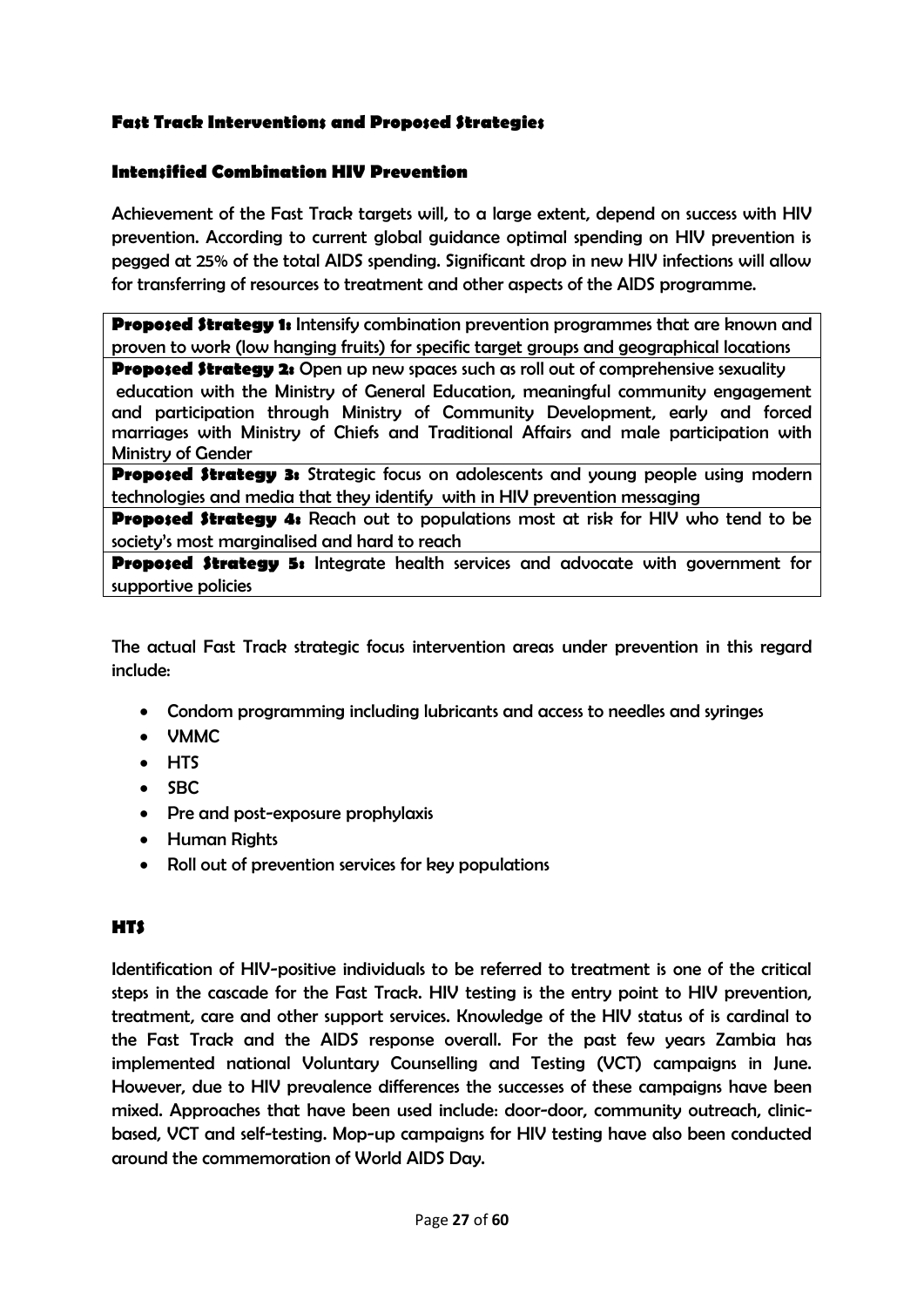Moving forward, the following strategies are being proposed to maximize the numbers of PLHIV who need to be aware of their sero-status and ultimately be enrolled into treatment. The strategies are disaggregated by facility and community levels.

**National overall strategy:** Fast track unique identifiers to address multiple HIV testing at facility, community and self-testing

#### **Facility Strategies:**

**Proposed Strategy 1:** Provide universal HTS

- $\triangleright$  Target districts with high HIV prevalence
- $\triangleright$  Reinforce implementation of the policy on HIV testing by lay counsellors

**Proposed Strategy 2:** Targeted provider-initiated HTC such as in the Antenatal care (ANC), VMMC, Family Planning. In patient, Out Patient Department, TB, Sexually Transmitted Infections clinic)

**Proposed Strategy 3:** Integration of HIV testing among other services such as the Expanded Programme on Immunizations for children

**Proposed Strategy 4:** Target couples for counselling and testing

**Proposed Strategy 5:** Improve logistics and supply chain management for HIV testing reagents and other laboratory consumables and supplies

#### **Community Strategies**

**Proposed Strategy 1:** Target index cases and their social contacts for follow up **Proposed Strategy 2:** Target sub-populations at high risk of HIV infection eg adolescents,

young people, women, fisherfolk, university students, MSM, CSW, IDU, etc **Proposed Strategy 3:** Focus on men for HIV testing agenda and drive

**Proposed Strategy 4:** Utilise traditional and religious leaders to encourage uptake of

HTS

**Proposed Strategy 5:** Provide resources for community support services such as funding for community health worker HTS providers

#### <span id="page-28-0"></span>**PLHIV**

#### **Pregnant women**

The elimination of new HIV infections among children will require very high levels of coverage of ART among pregnant women, exceeding the overall 90–90–90 targets for treatment.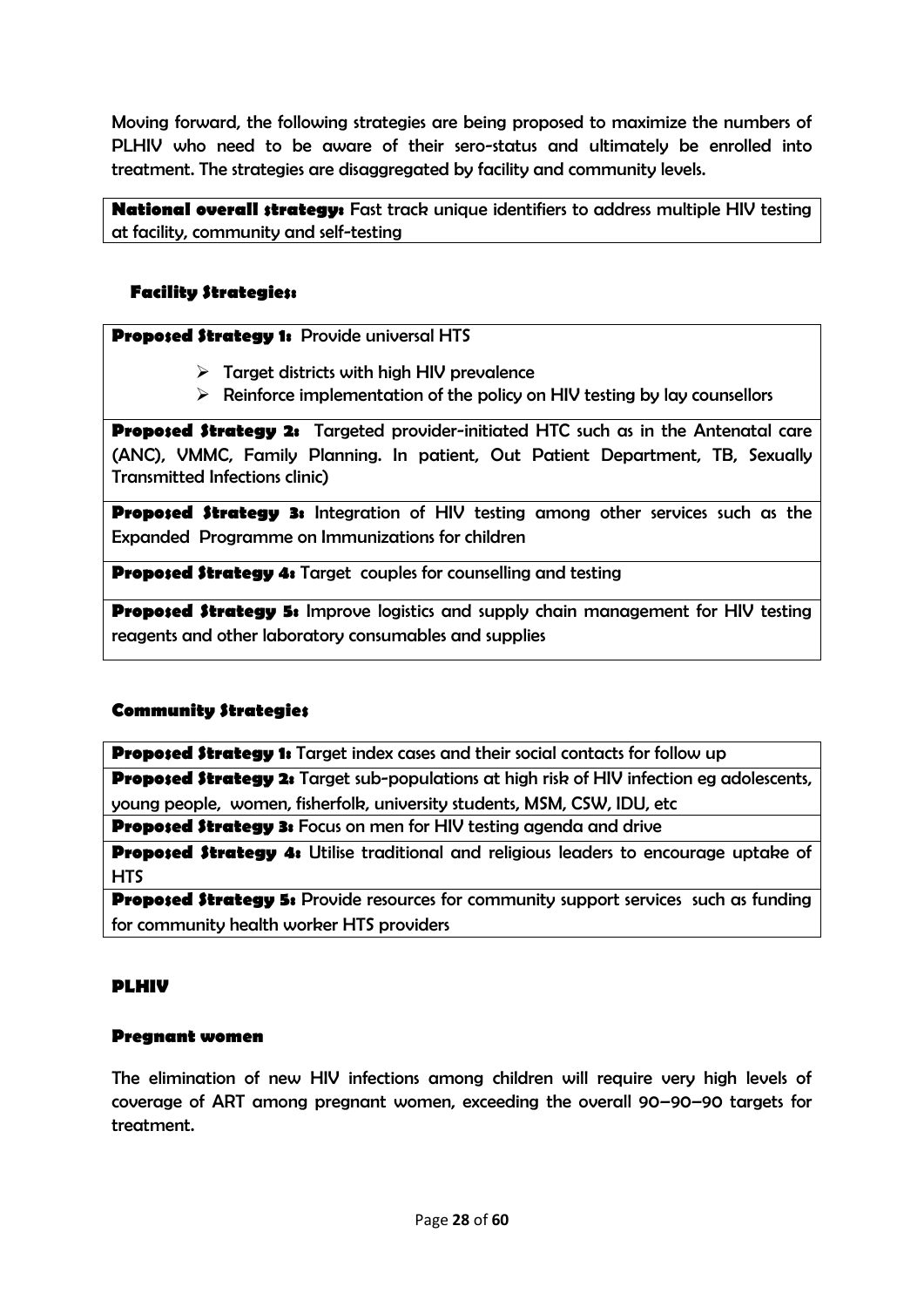#### <span id="page-29-0"></span>**PLHIV who know their status and linkage to treatment services**

The revised National Treatment and Prevention Guidelines have adopted a "Test and Start" approach as recommended by WHO. This move will incentivize PLHIV to know their status as treatment will be readily available for commencement. However, the following will have to be intensified to sustain the momentum generated thus far:

| <b>Proposed Strategy 1:</b> Improvement of linkages and referral systems             |  |
|--------------------------------------------------------------------------------------|--|
| <b>Proposed Strategy 2:</b> Services integration                                     |  |
| <b>Proposed Strategy 3:</b> Improved HTS services to be able to identify PLHIV cases |  |

#### <span id="page-29-1"></span>**Viral Load Testing**

According to the revised national guidelines all PLHIV on treatment are supposed to be routinely tested for viral load at 6 months after initiation of treatment and at 12 months once they have stabilized through point of care testing for viral load. Patients should be able to access results within 2 weeks of testing. Increase in turn-around time for results should be addressed through increasing the number of testing centres, availability of reagents and other laboratory consumables, reducing testing backlogs and timely maintenance of equipment. To this end the MOH has procured at viral load testing machines for each of the provinces. Installation is almost complete. For maximum benefit, the following is proposed:

**Proposed Strategy:** Develop a courier system for specimens and results across provinces to enhance optimal utilization of the viral load testing machines. Some of the machines are most likely going to be underutilized.

#### <span id="page-29-2"></span>**Logistics and Supply Chain Management System**

Logistics and supply chain management systems are central to achievement of the Fast Track targets globally and in Zambia in particular. Once demand for services (HTS, treatment and viral load testing) has been created the required laboratory consumables and ARVs should be readily available for clients to access high quality services with ease. For this to happen there is need for evidence informed quantification and forecasting of the ARV and laboratory consumable supplies to ensure no service interruption which can demotivate potential clients. In this regard, operationalisation of the Regional Stores Hubs by MOH is a step in the right direction towards decentralization of the logistics and supply chain management system.

**Proposed Strategy 1:** Robust and evidence informed quantification and forecasting for ARVs and laboratory consumables for HIV

**Proposed Strategy 2:** Capacity improvements in LMS both at the Medical Stores and the Regional Hubs to ensure robust quantification, forecasting and timely distribution of ARVs and laboratory consumables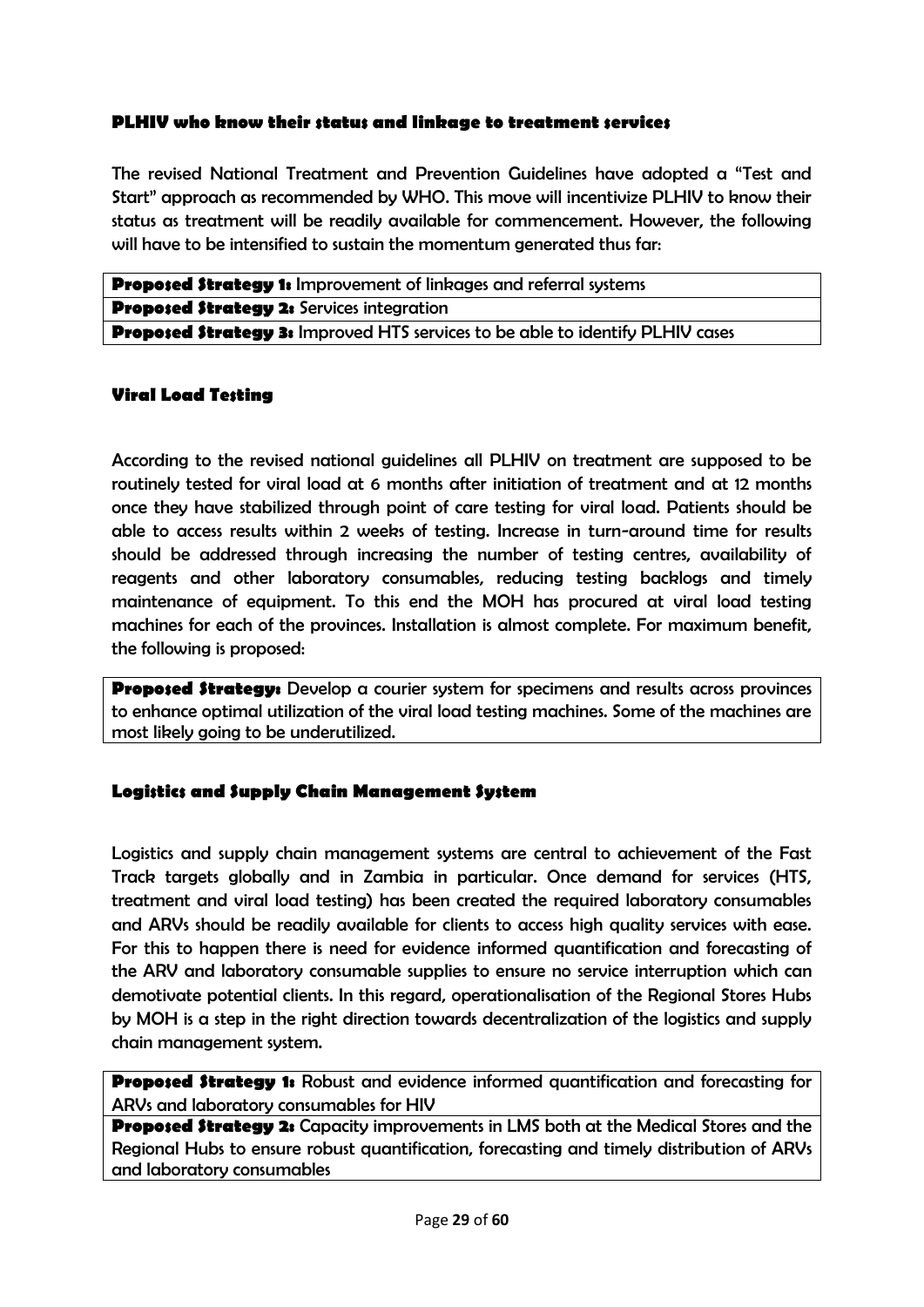#### **Leadership**

Successful implementation of the Zambia Fast Track Roadmap will require political will across all levels. Given the devolution of services from national to local councils through Cabinet Circular No.: 10 of 2014 the Fast Track will certainly require champions that will be advocates for the cause at the subnational levels. The champions will need to be personalities of high moral standing in society. Potential candidates include – chiefs, politicians and other eminent personalities in society.

At MOH level there is need to review the current structure to effectively coordinate the HIV response and the Fast Track in the health sector.

**Proposed Strategy:** Recruit eminent Zambians to be champions of the AIDS Fast Track across different levels of the governance.

**Proposed Strategy:** Restructuring of the MOH so that HIV responsibilities come under a single Directorate to enhance accountability.

#### <span id="page-30-0"></span>**M&E**

Effective implementation of the Fast Track Roadmap will require a robust M&E system to facilitate tracking of progress towards set targets. Continuous M&E capacity building is a must to ensure understanding of the data used to measure progress. More importantly, the M&E systems need to disaggregate monitoring data appropriately to allow for comprehensive monitoring of all sub-groups in the Fast Track initiative.

**Proposed Strategy:** Foster integrated M&E systems for HIV and AIDS programmes across stakeholders (harmonisation of indicators, tools, data and sources for monitoring the Fast Track Initiative)

#### **Innovation**

Implementation of the Zambia Fast Track Roadmap will require introduction of new ways of thinking or doing business. Among them, some innovative ideas to be explored include:

- Use of the Situation Room to monitor progress as well as an advocacy tool for speedy implementation of the Roadmap
- Explore the use of drones for transportation of samples and results
- Use of mobile phone platforms for SMS to reminder health workers to encourage them to adhere to guidelines and improve case management
- Unique identifiers for HTS and other intervention programmes such as treatment.
- Training of HCWs to be compressed to a day's work in view of the increased knowledge base especially in view of HIV testing where all HCW must participate under the access to universal testing
- Introduce a Statutory Instrument through the MOH to allow HCW to test 15-19 adolescents without consent from parents or guardians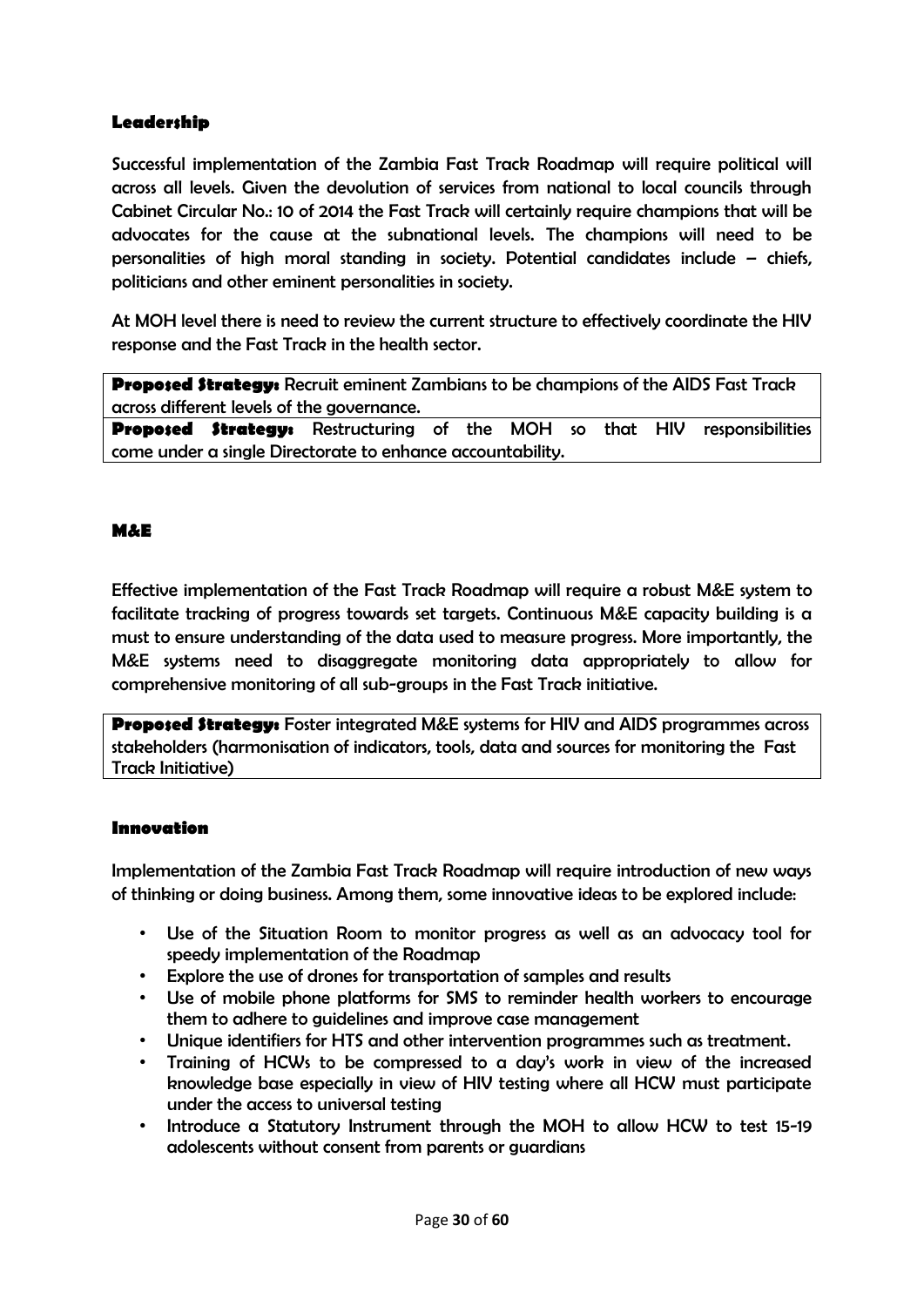• Increase CD4 testing access through centralized testing while investing in a robust courier system for specimens and results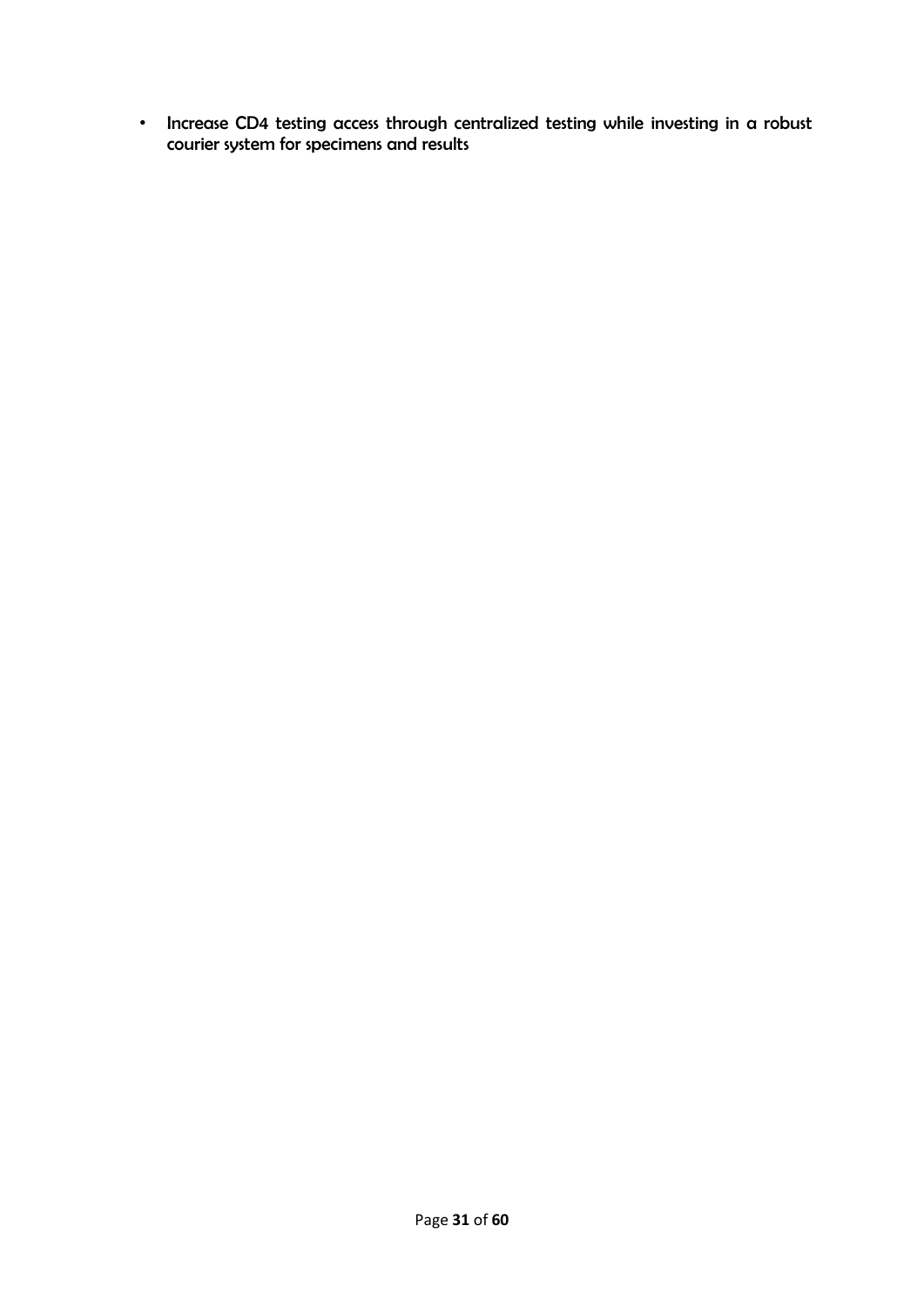#### <span id="page-32-0"></span>**Programme Management and Resource Mobilisation**

Successful Fast Track of the AIDS response in Zambia will certainly require additional financial resources. Currently the major sources of financing are PEPFAR and the GF up to 2017. It is imperative that optimal utilization of the available resources is implemented while the country mobilises additional resources with which to bridge the gap. The resource mobilization drive will focus on several approaches.

First, Zambia will submit a proposal to the GF as the current grant comes to an end in 2017. This is where the country needs to do a comprehensive programmatic and financial gap analysis to ensure complementarity of the GF resources.

In addition, Zambia should also seriously explore the expansion of the domestic financing base. Opportunities in this regard include: the EIA focusing on the Road Sector and yet to be expanded to the Energy and Construction Sectors, Constituency Development Funds, the Social Health Insurance and the Public Private Partnership in general.

In parallel, the resource mobilization efforts will require enactment of the Trade-Related Aspects of Intellectual Property Rights (TRIPS) Flexibilities Bill to ensure that Zambia continues to benefit from generic ARVs.

To crown it all analytical studies on optimization should inform management and application of available resources. In this way, unnecessary duplication of resources will be addressed and their application will be in high impact intervention areas that will facilitate achievement of Fast Track targets.

**Proposed Strategy 1:** Operationalisation of the Social Health Insurance Scheme **Proposed Strategy 2:** Roll out of the EIA to other Capital Projects beyond Roads Sector **Proposed Strategy 3:** Encourage local councils to invest in the at least 3-5% of their resources in the local AIDS response

**Proposed Strategy 4:** Invest in studies on maximization of efficiencies and optimization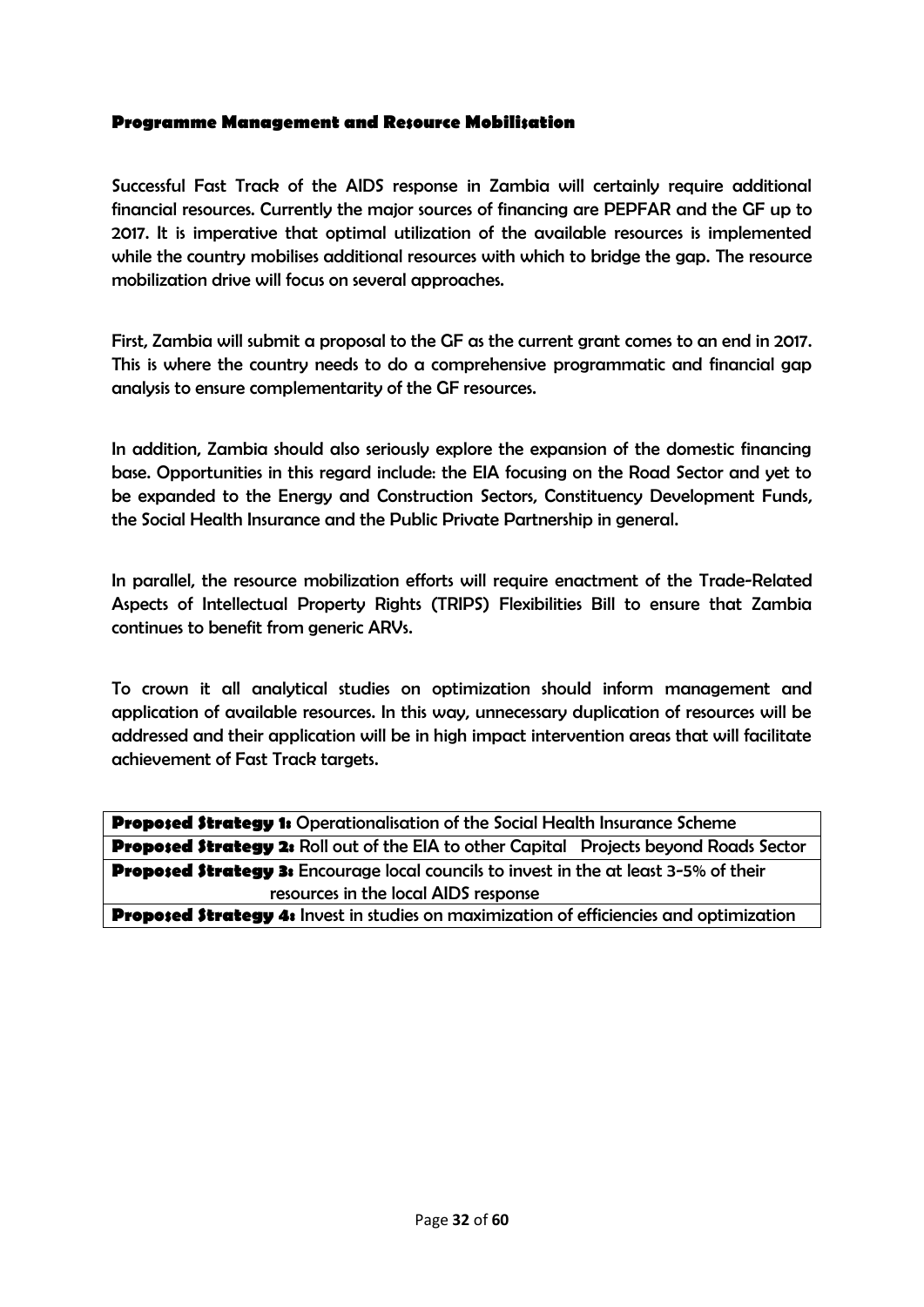#### <span id="page-33-0"></span>**ANNEX 1: Treatment Cascades**

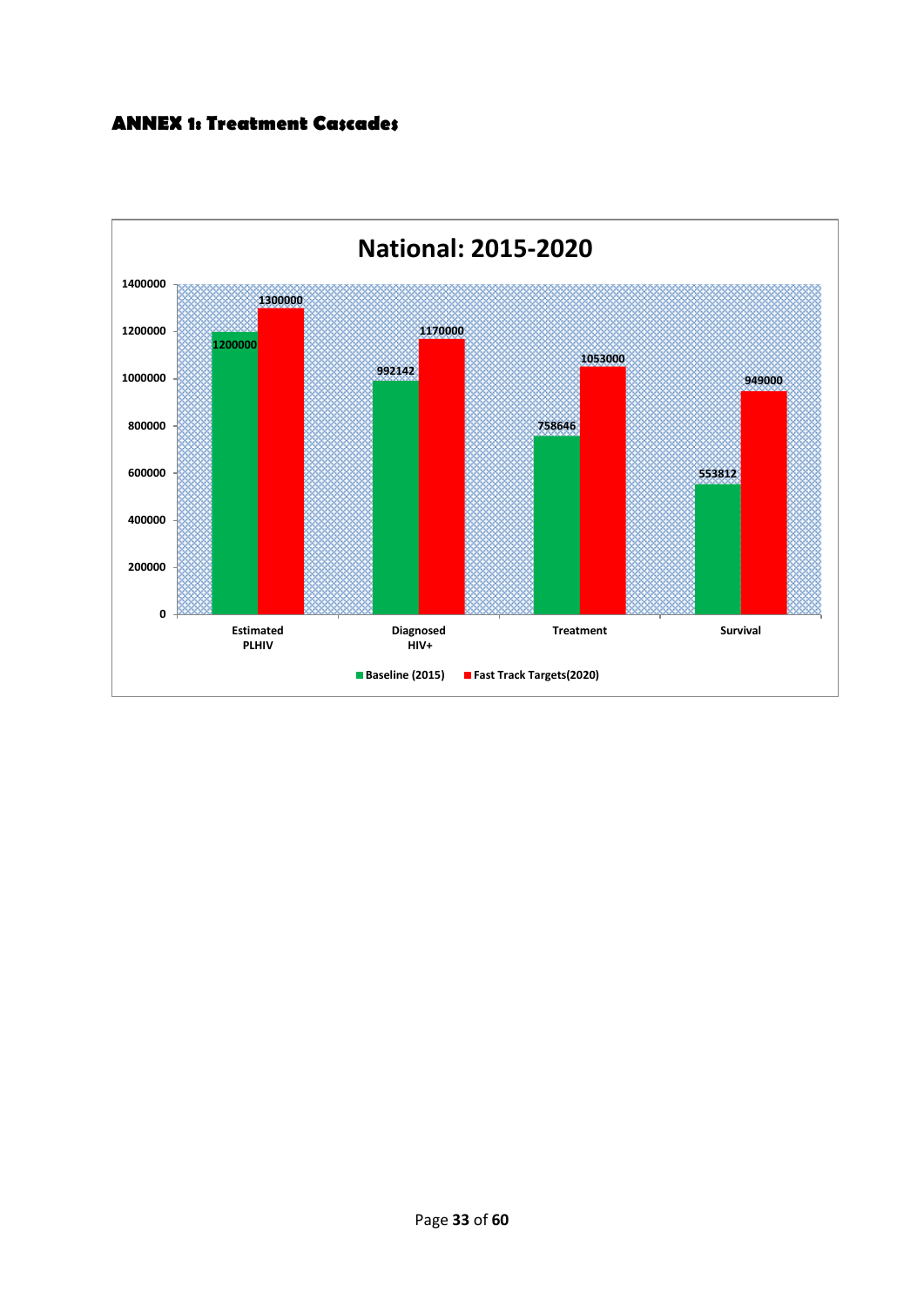

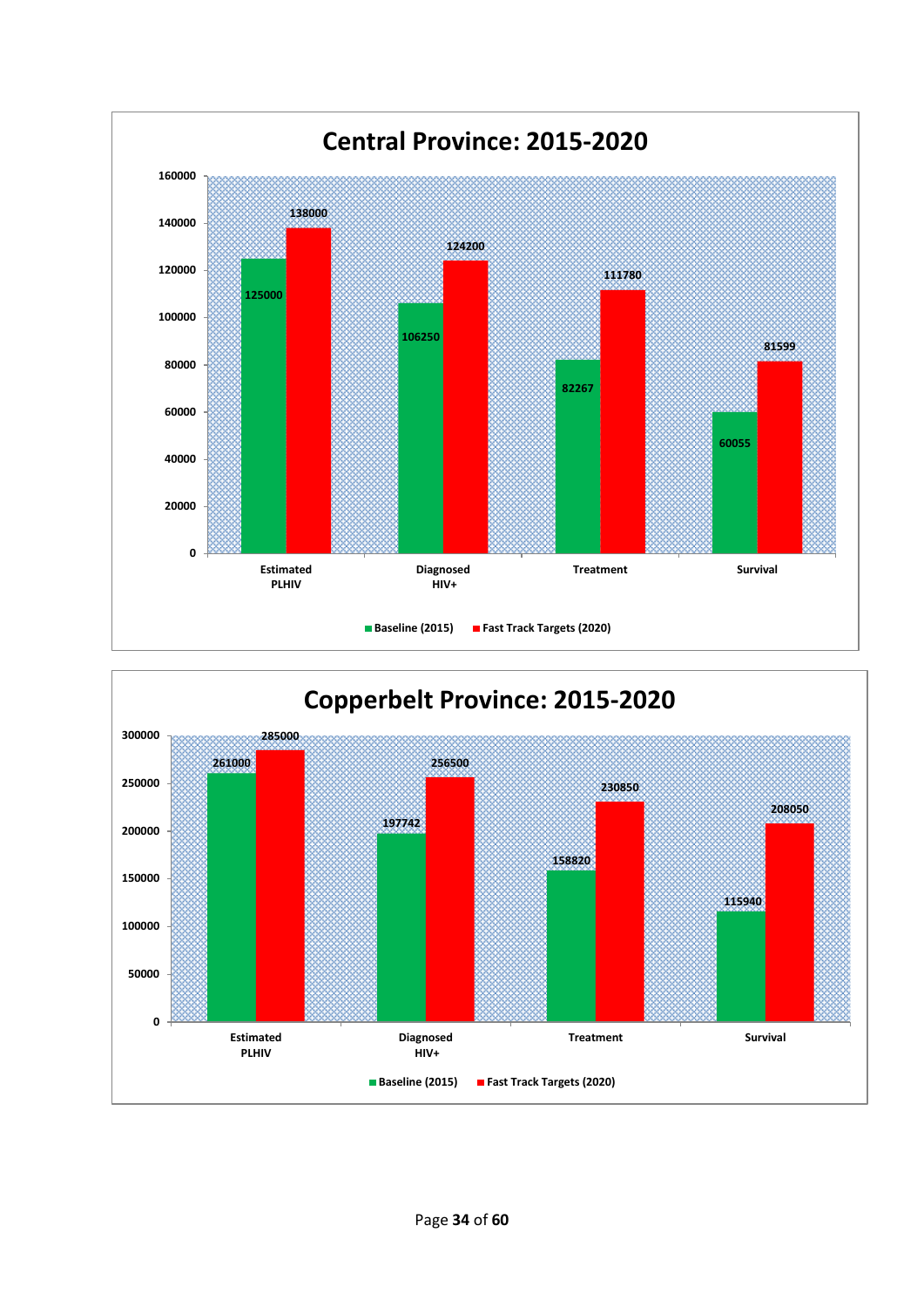

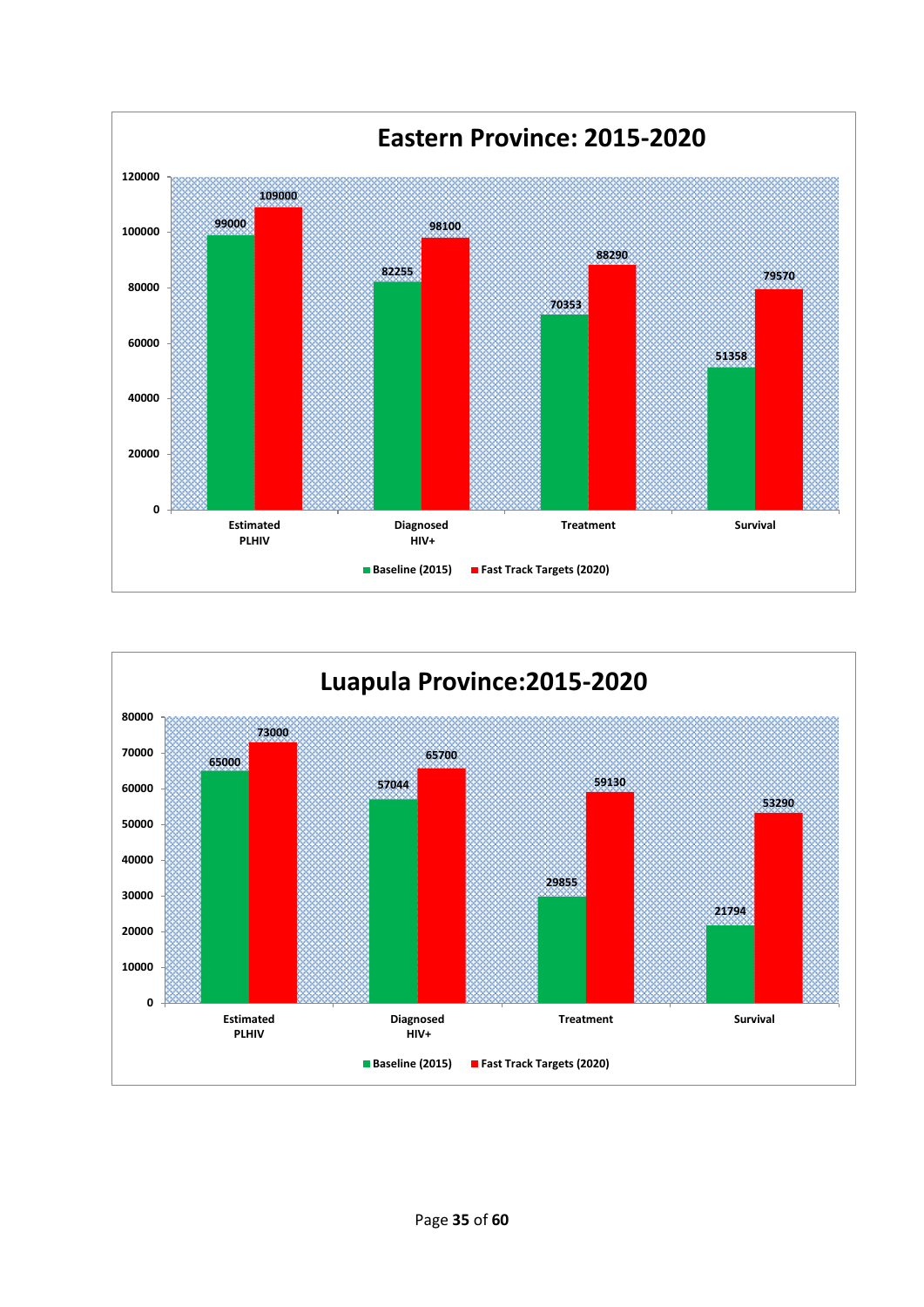

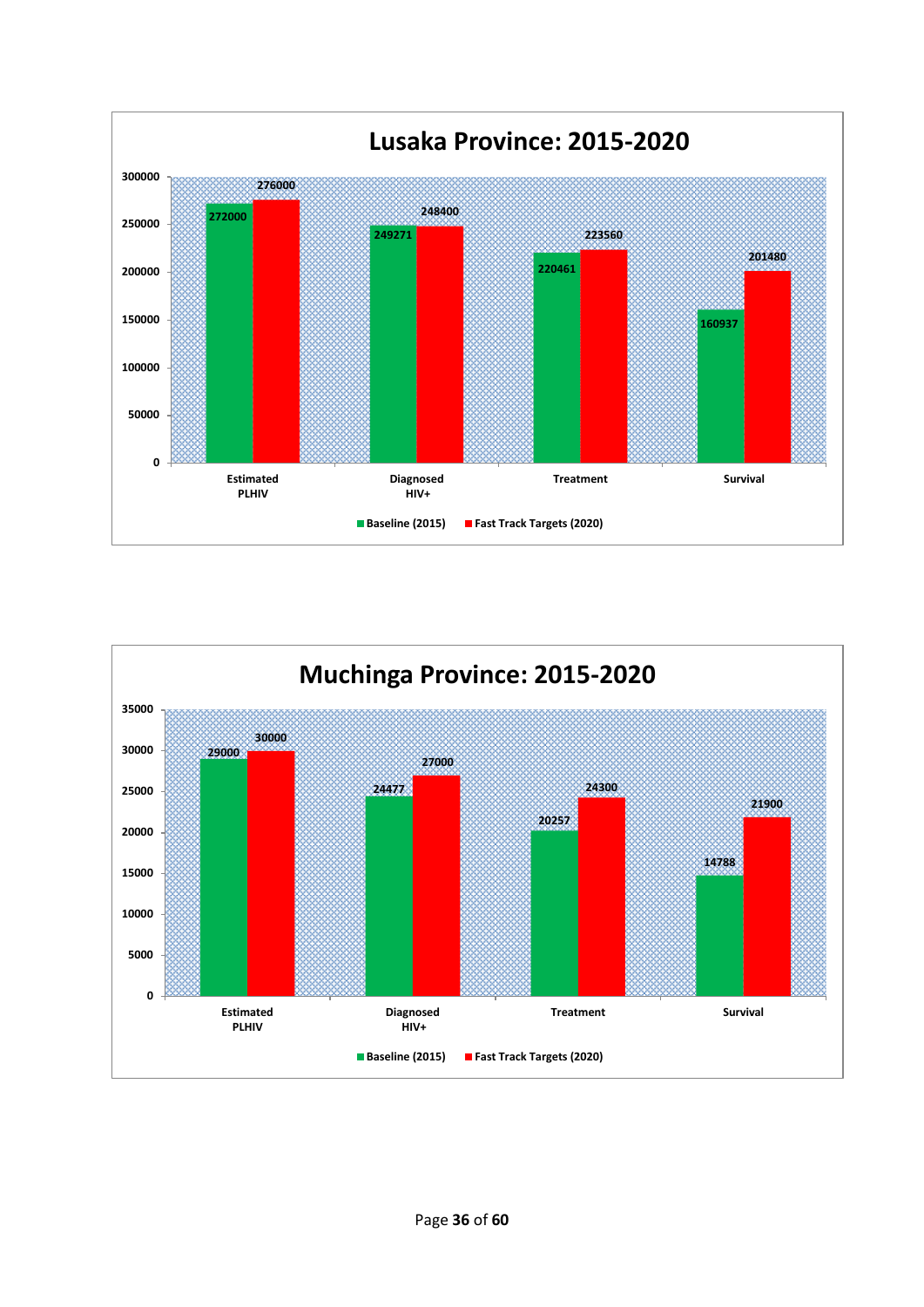

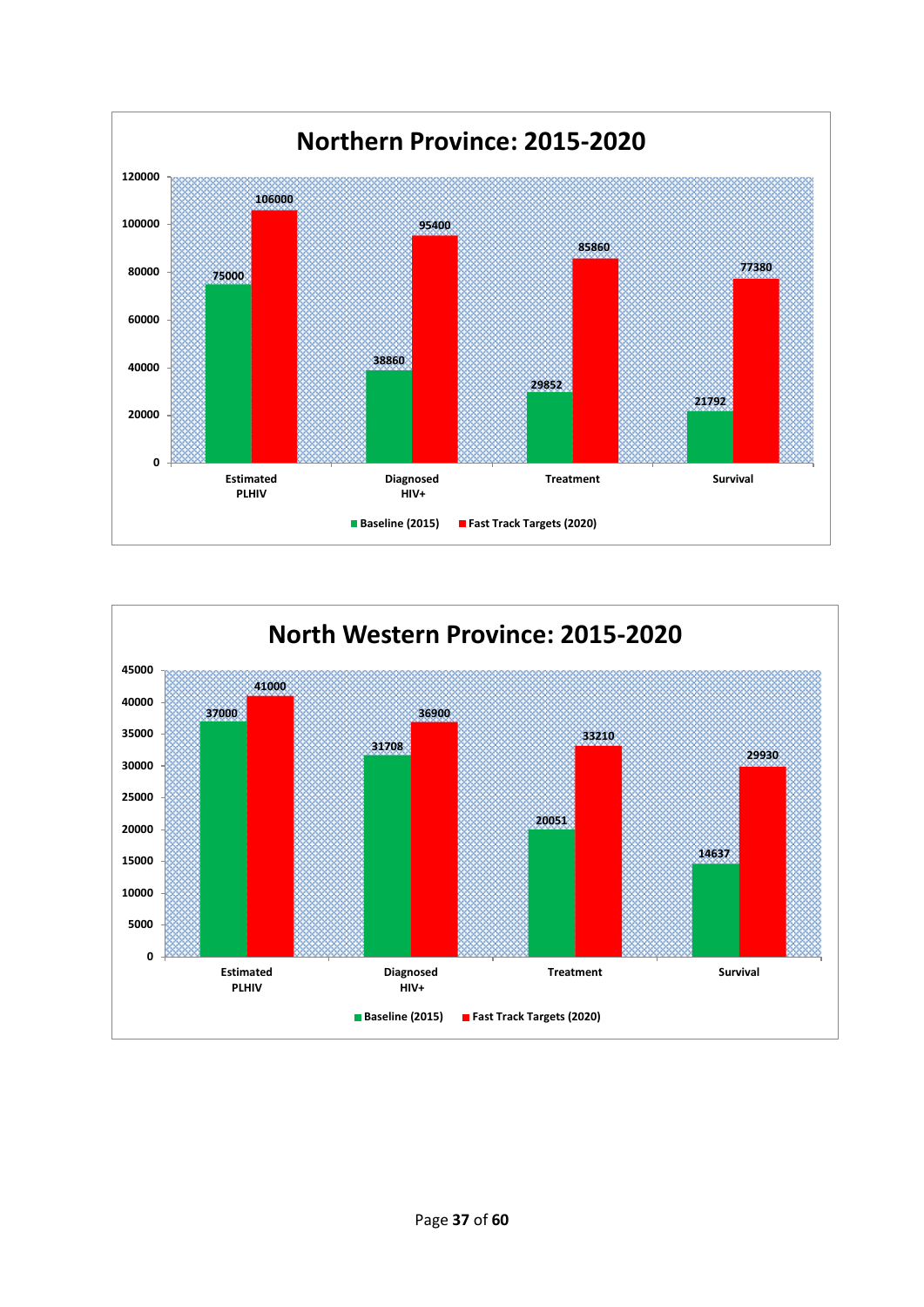

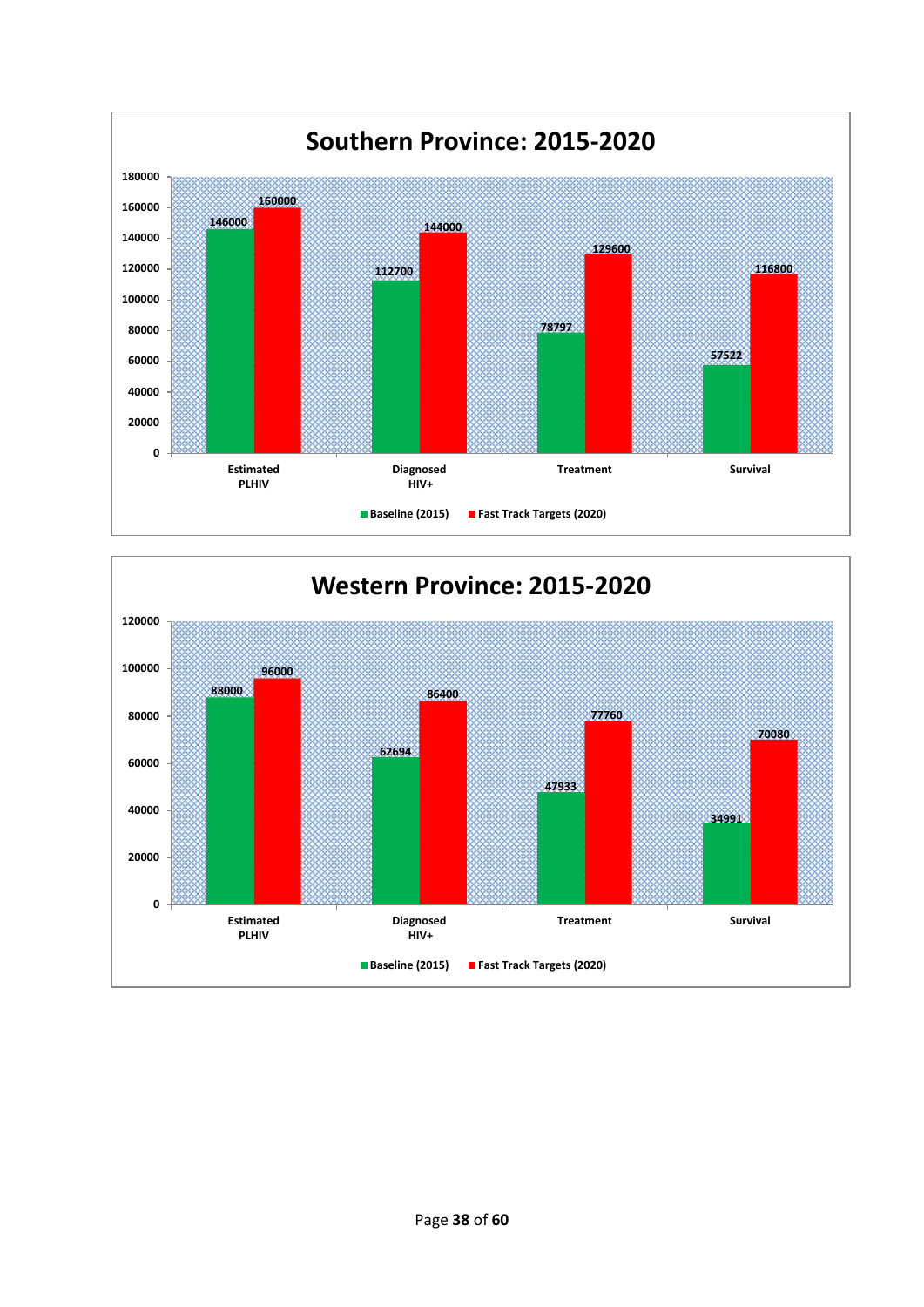

**Annex 2: ART Treatment Scenarios and Targets**

As at 31 December 2015, Zambia had 63% of the PLHIV on treatment. The country is on course to achieving the second 90 by 2020. This will be possible due to the contributions from Lusaka (achieved target in 2016), Eastern, Muchinga, Central and Copperbelt provinces that are projected to achieve their fast track targets in 2018, 2019 and 2020 respectively.

The major concern is on viral suppression. In 2015 only 35,000 viral suppression tests were conducted. There is need to redouble efforts to ensure that in 2020 an estimated 1,035,000 PLHIV on treatment will be tested for viral suppression.

Although the national picture looks promising, the following provinces will not be able to achieve the 2020 treatment targets unless they embrace the fast track and do business differently – Luapula, Northern, North Western, Southern and Western. To ensure that no one is left behind in the fast track, it would be desirable to look at district estimates to get a sense of equity in the enrolment into the treatment programme.

#### **National Fast Track Treatment Targets:**

2016 : 949,000 2017 : 975,000 2018 : 1,001,000 2019 : 1,027,000 2020 : 1,053,000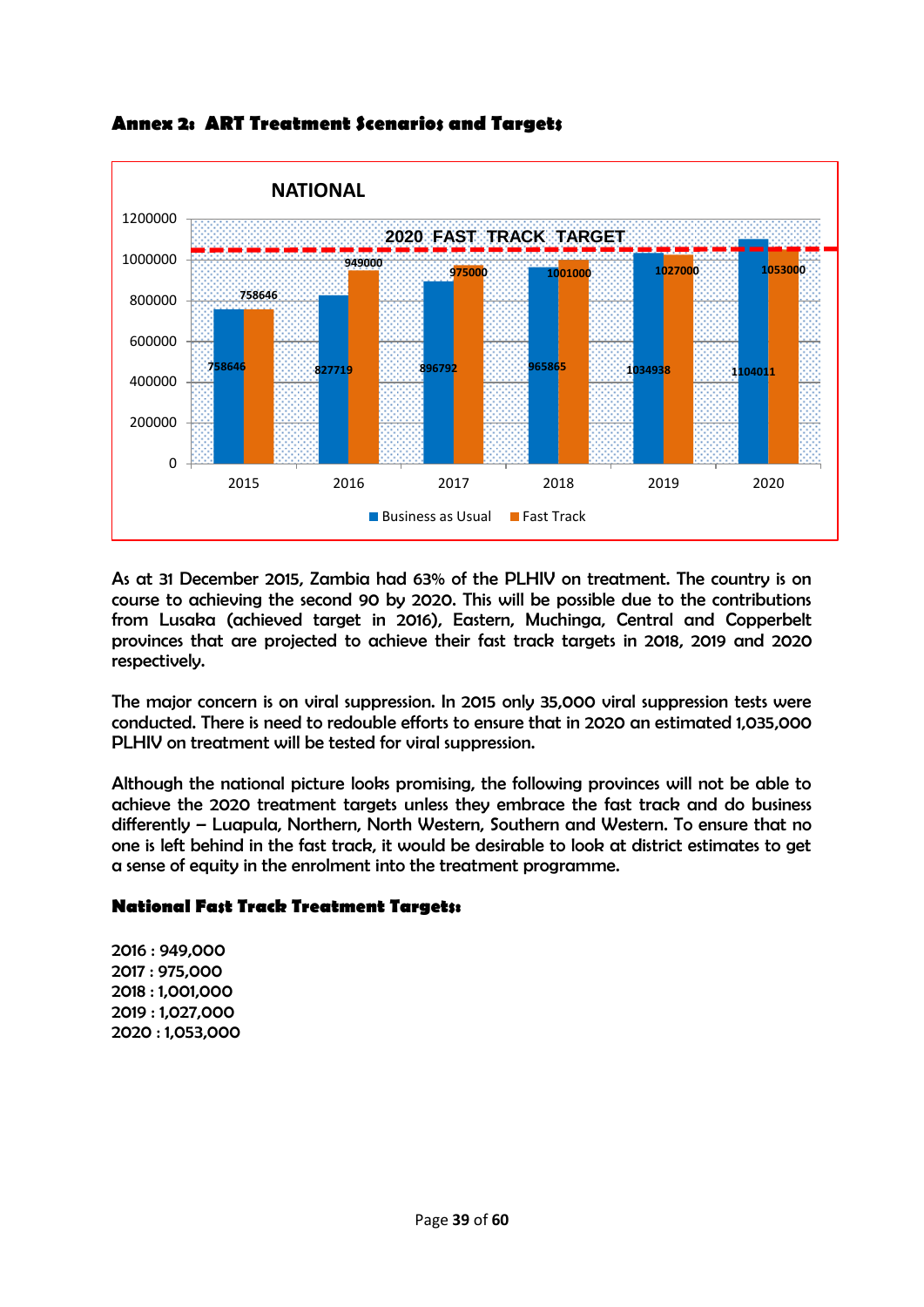

The Central province has 65% of all PLHIV on treatment. According to the estimates and projections, the province is expected to achieve the 2020 treatment target by 2019 under "Business as Usual" scenario. The primary concern should be to ensure that PLHIV on treatment in the province have viral suppression tests.

#### **Central Province Treatment Targets**

2016 : 99,360 2017 : 102,120 2018 : 106,260 2019 : 109,020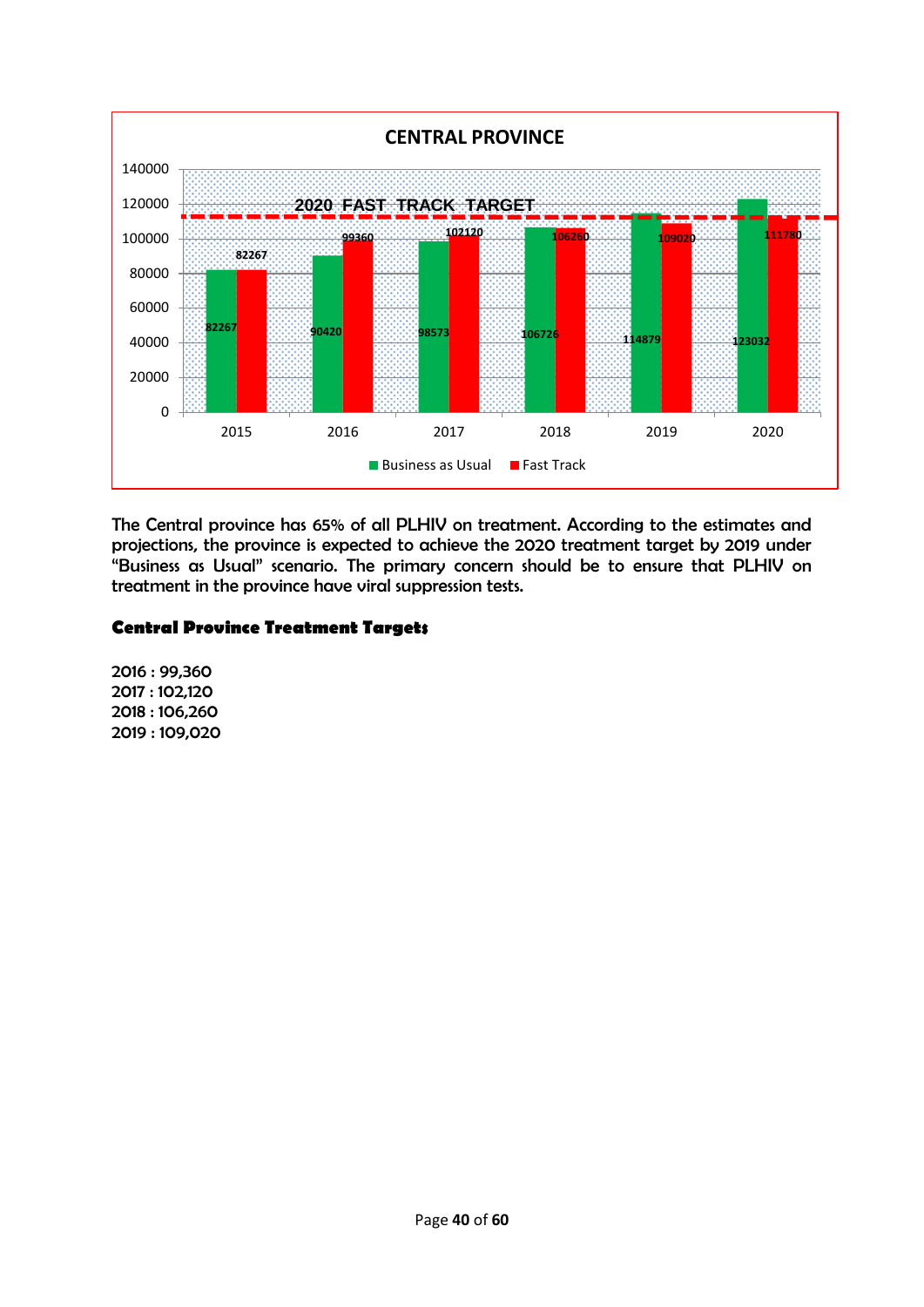

Copperbelt province has 60% of all PLHIV on treatment. Under the business as usual scenario, the province will miss the 2020 treatment target. However, through the Fast Track, the province will meet its target by 2020 as projected. Achievement of PLHIV on treatment reached with viral suppression tests will be a toll order.

#### **Copperbelt Treatment Targets**

2016 : 196,650 2017 : 205,200 2018 : 213,750 2019 : 222,230 2020 : 230,850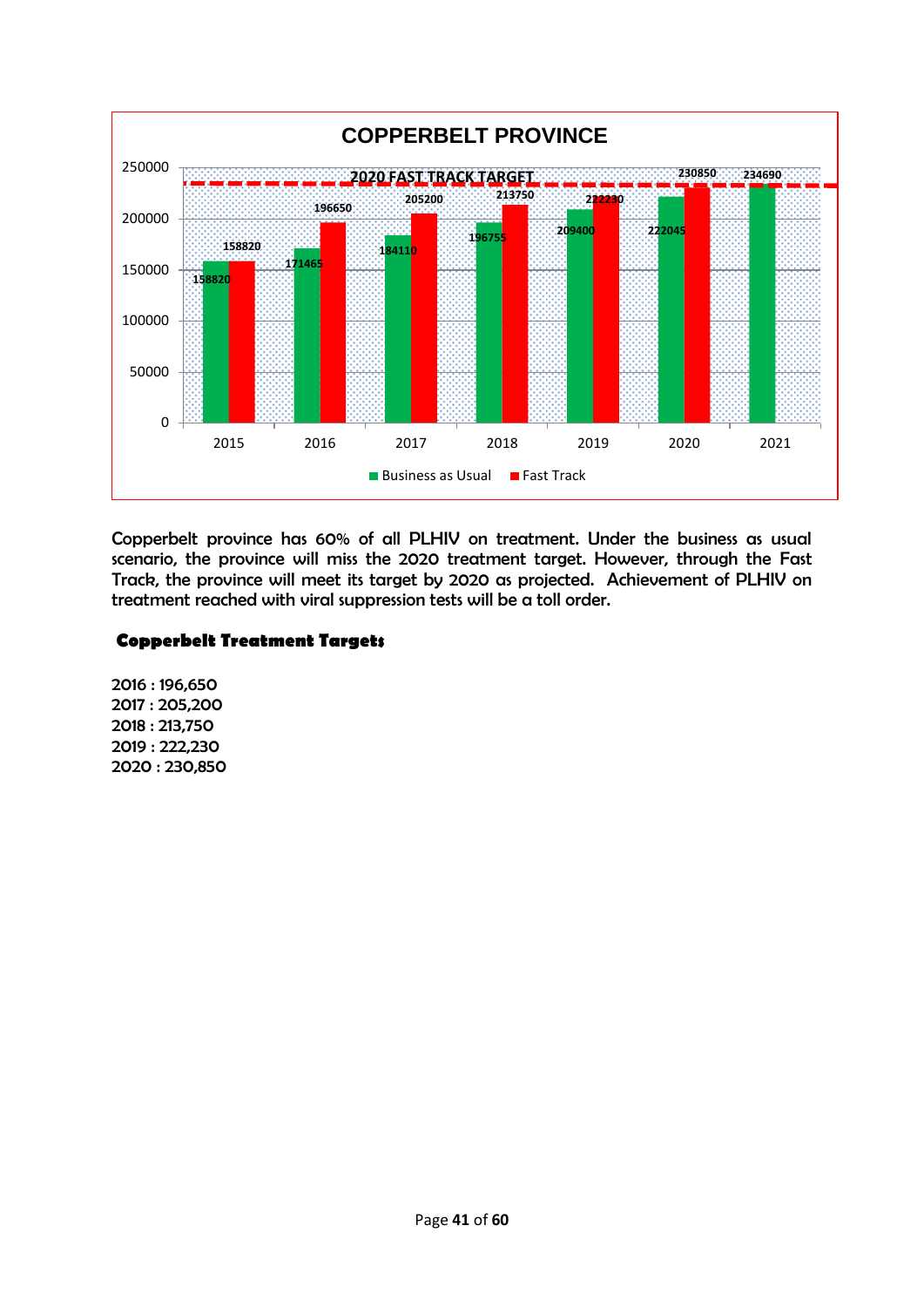

Under the "Business as Usual" Scenario, Eastern province is expected to reach its treatment targets for 2020 in 2018. Further enrolments in the treatment programme will cover for treatment target shortfalls in other provinces like: Northern, Luapula, North Western, Southern and Western where achievement of targets will require strict adherence to Fast Track principles. Beyond 2018, the major preoccupation for Eastern province will be the district ART coverage to ensure equity and that no one is left behind. Modest annual increases in provincial targets are shown below.

#### **Eastern Province Treatment Targets**

2016: 81,750 2017: 83,930 2018: 85,020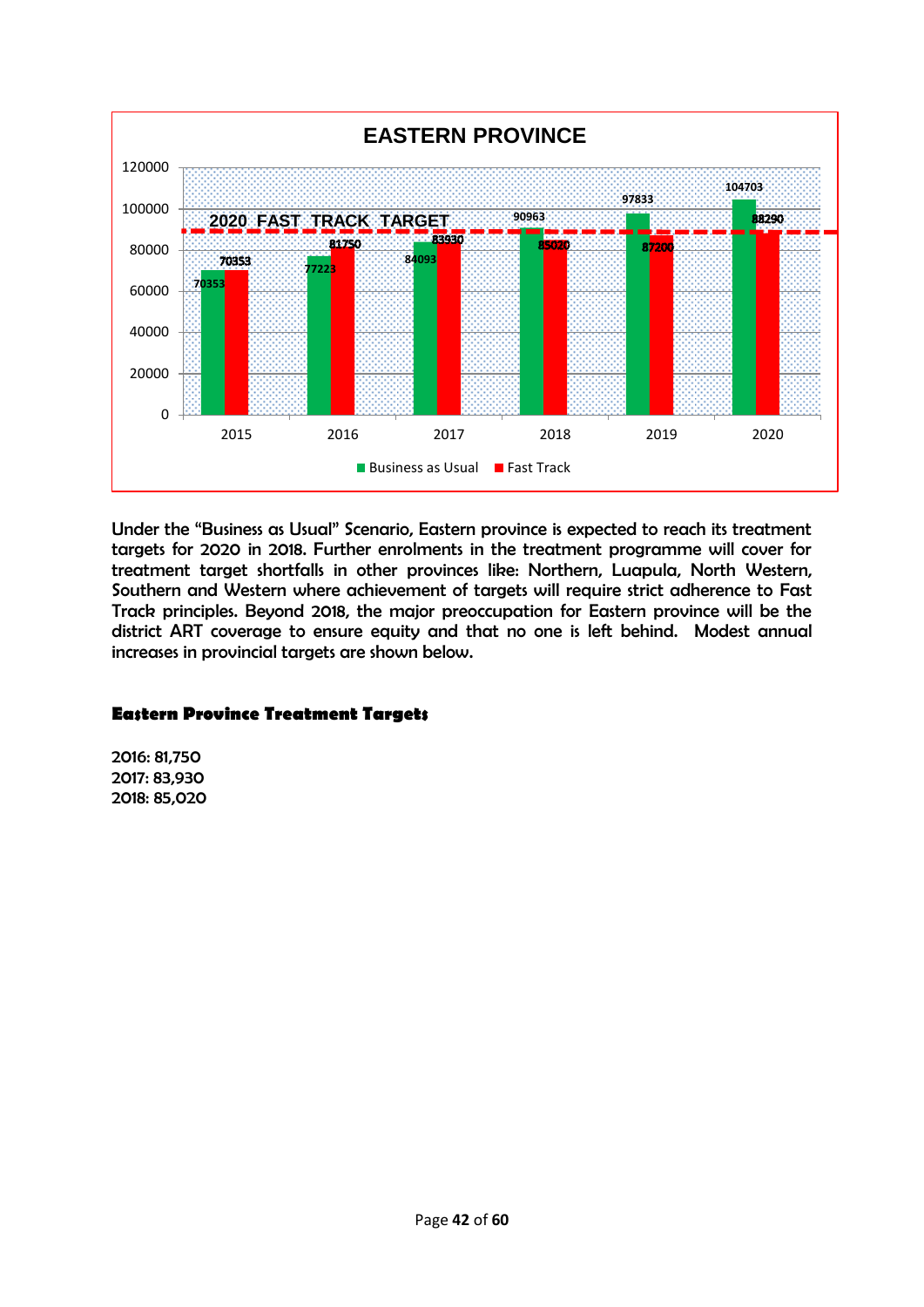

As can be seen from the graph above, Luapula province will require substantial efforts under the fast track to achieve the treatment targets and viral suppression targets by 2020 projected at 59,130. In the absence of any intervention Luapula province will miss the fast track targets by six years to 2026.

In this case, Luapula province requires innovative approaches to be able to effectively push forward the treatment target from 2026 to 2020. Some of the interventions could be in the areas of innovative HIV Testing Services, human resources and innovative ART service delivery just to mention a few.

#### **Luapula Treatment Targets**

2016: 43,800 2017: 47,450 2018: 51,830 2019: 55,480 2020: 59,130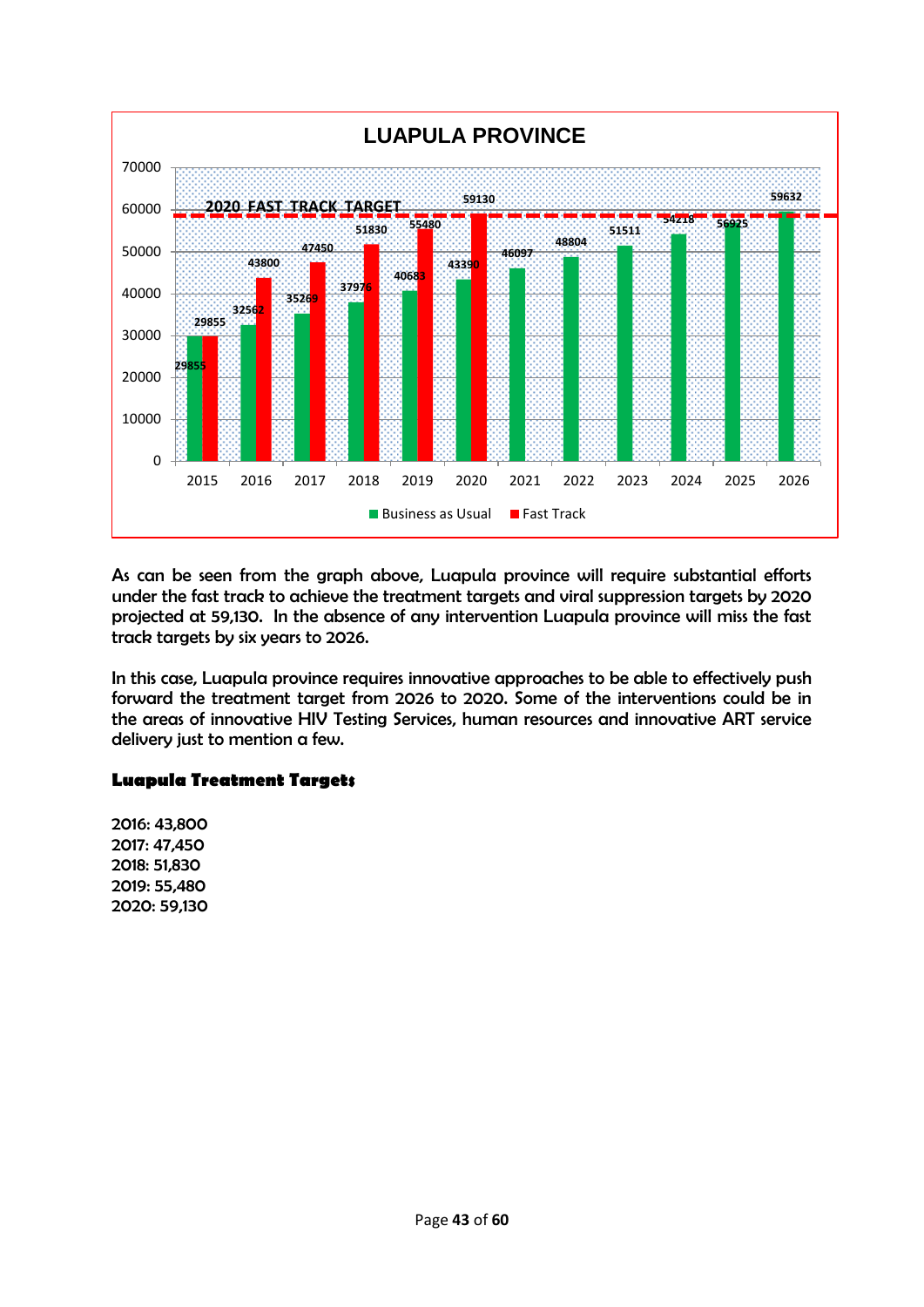

Lusaka province achieved the 81% fast track treatment target for 2020 in 2016. The major areas of primary concern for the province being district coverage and assessment of viral suppression among all PLHIV on treatment. Overall, Lusaka will be a major contributor to national treatment coverage figures.

2016: 240,120 2017: 245,640 2018: 251,160

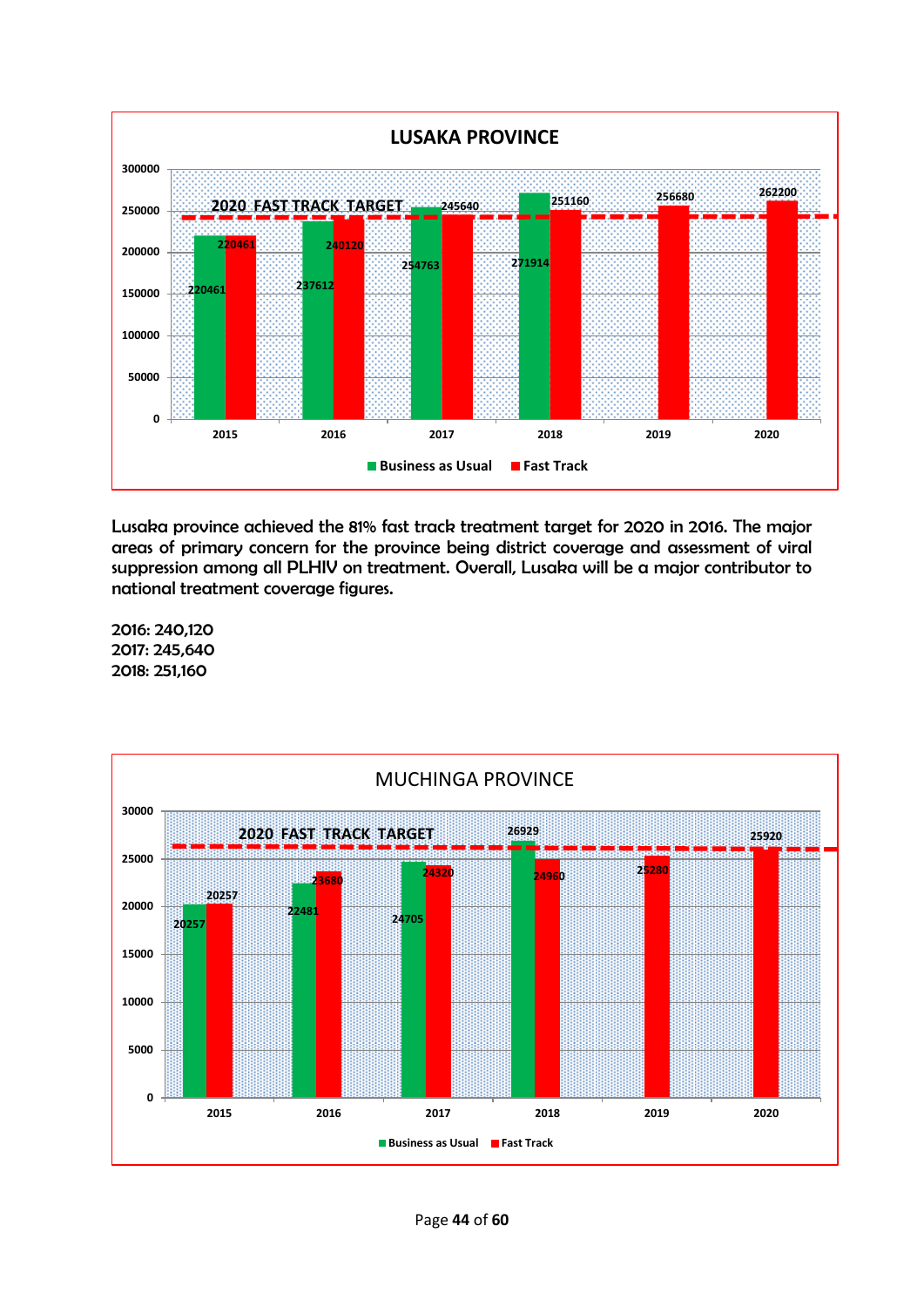Muchinga is projected to reach and surpass the treatment target for 2020 under the business as usual scenario by 2018. This is characterized by modest annual increases of less than a thousand to be enrolled into the ART programme. With appropriate district targeting, Muchinga has the potential to achieve the target even earlier.

#### **Muchinga Treatment targets**

2016: 23,680 2017: 24,320 2018: 25,280



Under the "Business as Usual" scenario, Northern province will only be able to achieve the 2020 Fast Track target in 2035. The Fast Track will reinvigorate provincial efforts to actualize the targets in a timely manner. However, this will require substantial shifts in business practices to make it happen. District estimates will be very handy to enhance understanding of where to invest more efforts.

Treatment Targets

2016: 59,360 2017: 65,720 2018: 73,140 2019: 79,500 2020: 85,860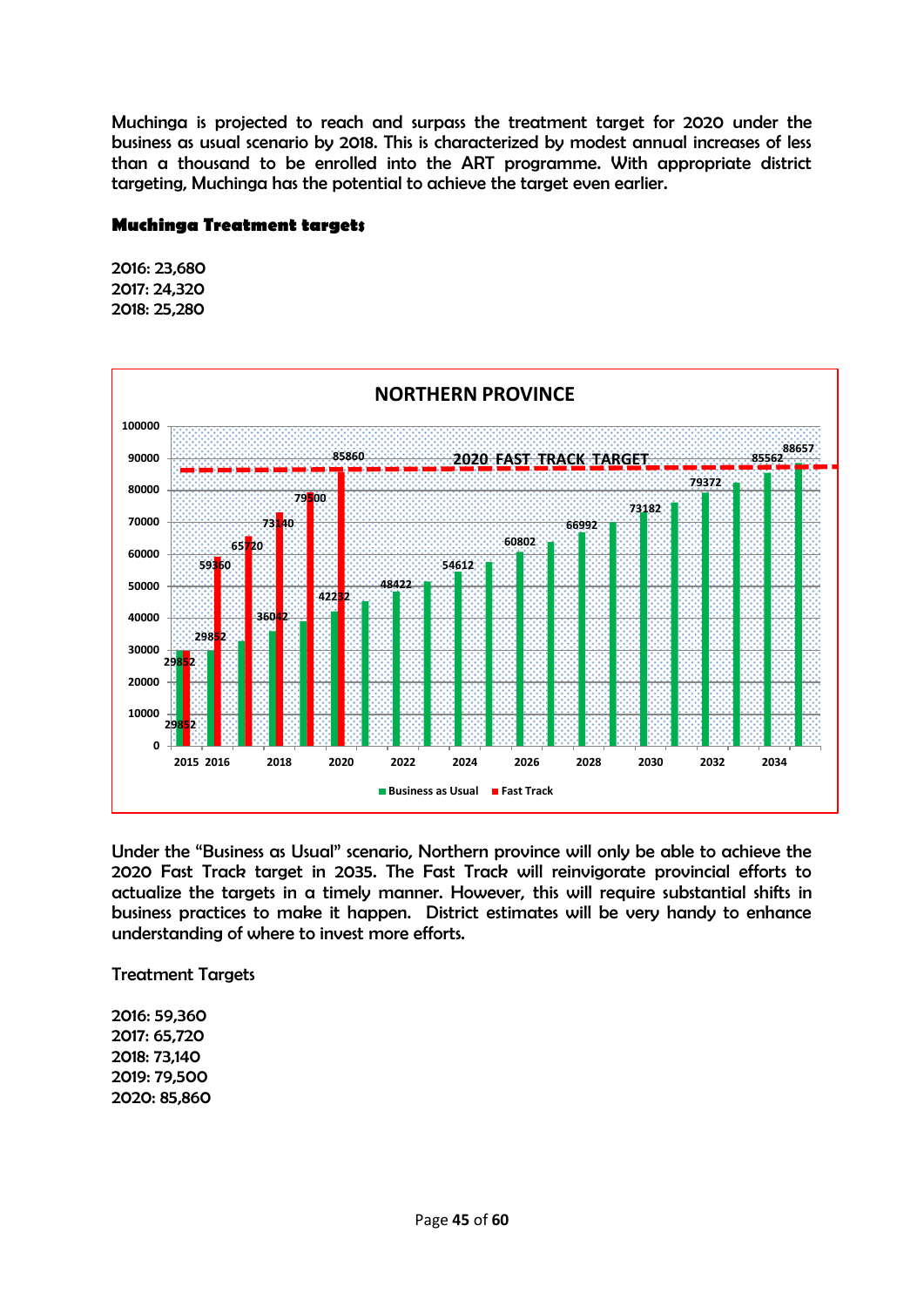

The Fast Track provides an incentive for North Western province to achieve its treatment target in 2020, two years earlier instead of 2022 under the "Business as Usual" scenario.

Treatment Targets

2016: 26,650 2017: 28,290 2018: 29,930 2019: 31,570 2020: 33,210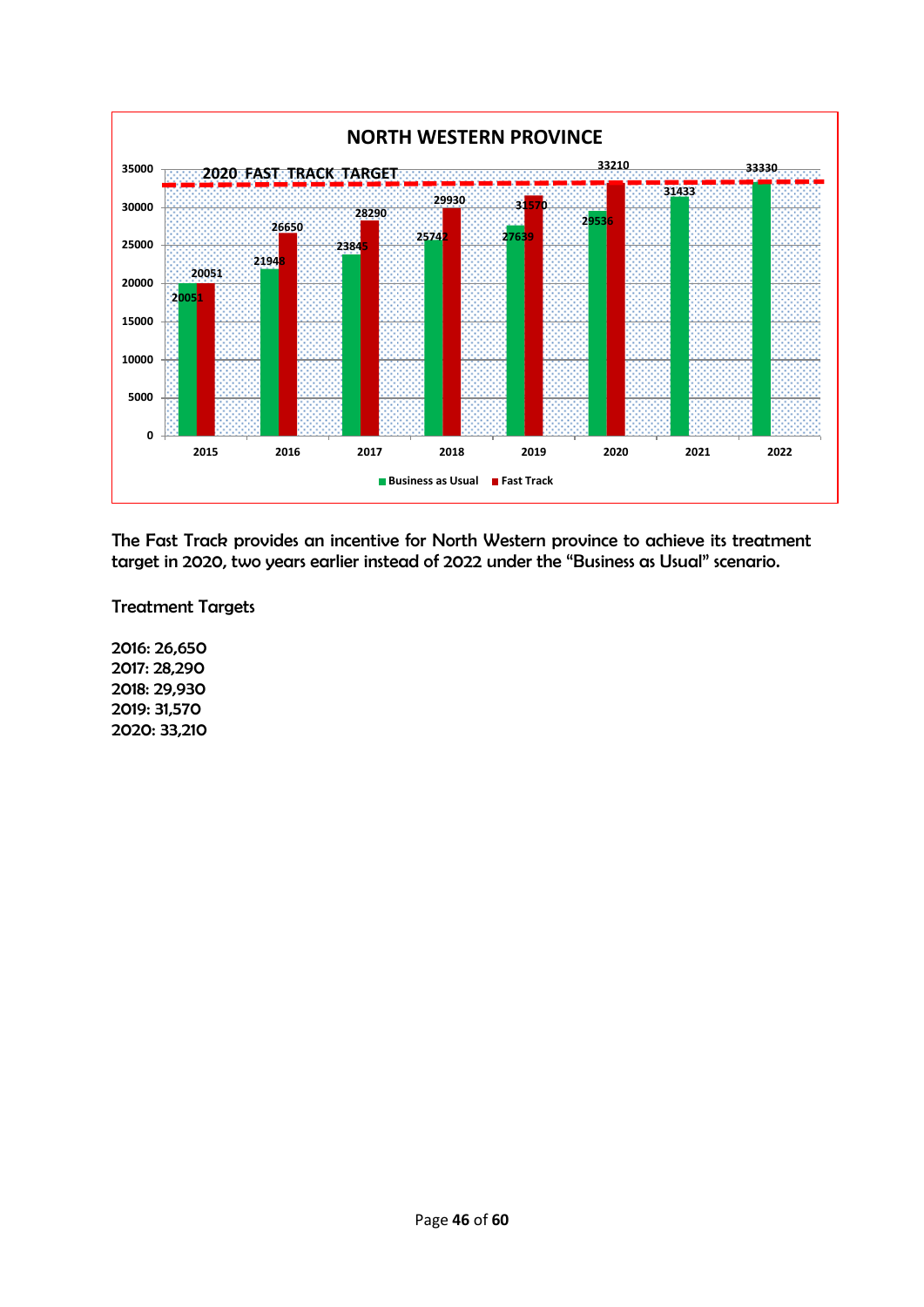

Southern province will have to front-load 3 years from 2023 to be able to meet the Fast Track treatment target by 2020.

Treatment Targets

2016: 104,000 2017: 110,400 2018: 116,800 2019: 123,200 2020:129,600

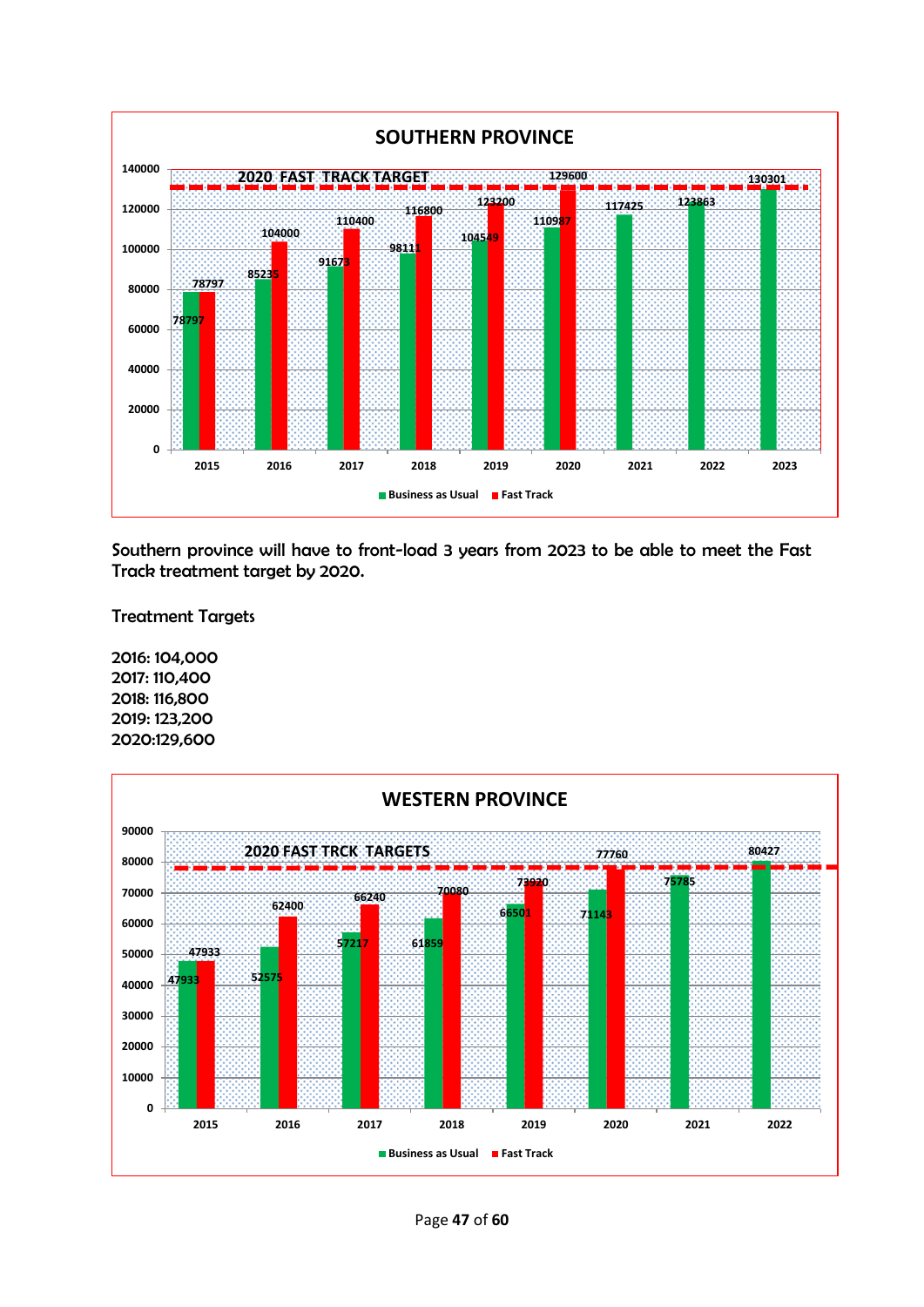Two years of front-loading of efforts will be required for the Western province to achieve its 2020 treatment target on schedule.

Treatment Targets

2016: 62,400 2017: 66,240 2018: 70,080 2019: 73,920 2020: 77,760

**.** 

<sup>&</sup>lt;sup>i</sup> Stringer JS, Zulu I, Levy J, Stringer FM, Mwango A, et. al. (2006). Rapid scale-up of antiretroviral therapy at primary health care sites in Zambia: feasibility and early outcomes. JAMA 296:782-793.

<sup>&</sup>lt;sup>ii</sup> Ministry of Health Zambia (2015-2017). Health Sector Supply Chain Strategy and Implementation Plan.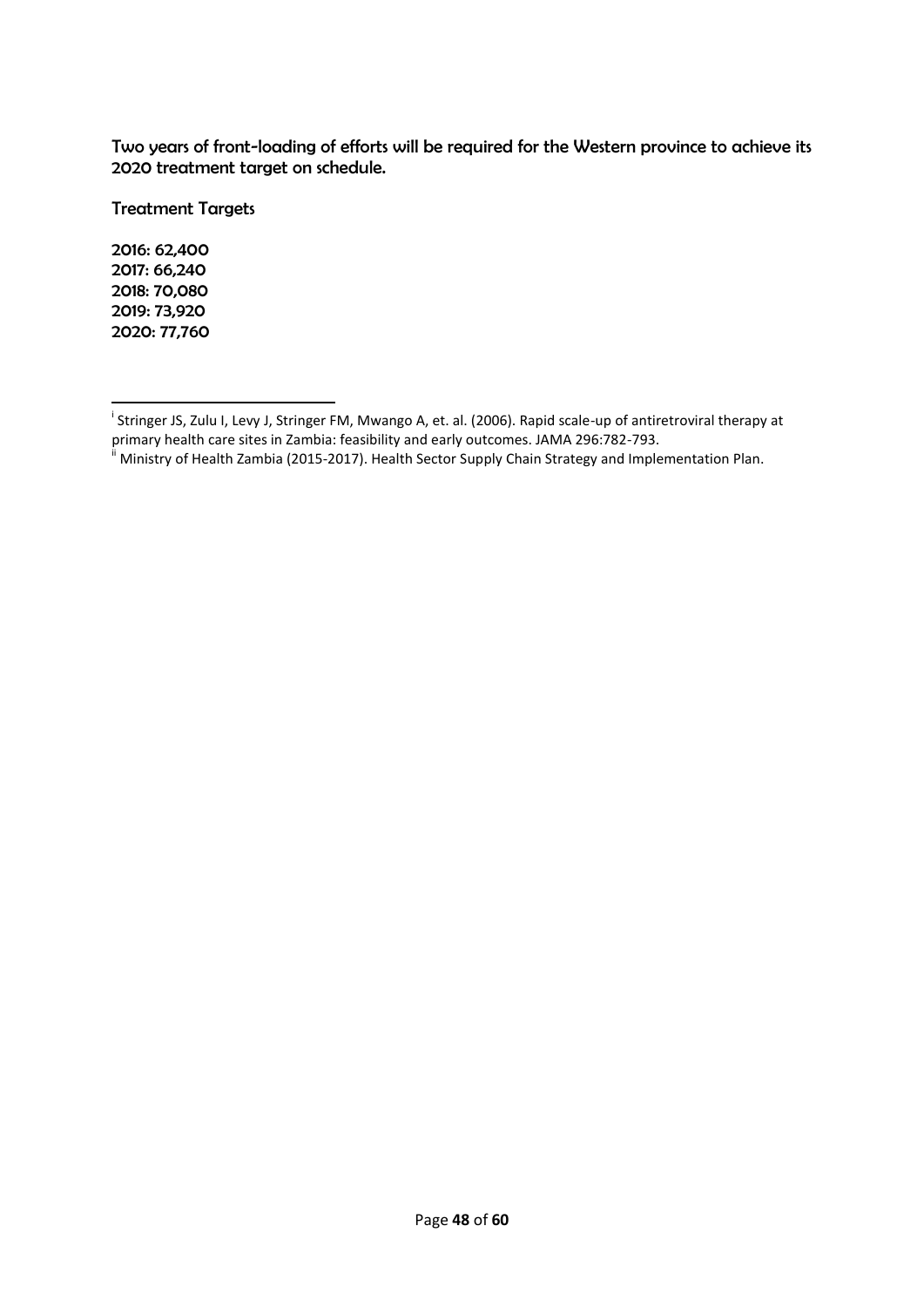#### **Annex 3: Annual Fast Track Targets**

1

| Year | <b>Estimated</b><br><b>PLHIV</b> | <b>Fast Track Component</b> |                  |                 |  |
|------|----------------------------------|-----------------------------|------------------|-----------------|--|
|      |                                  | <b>Diagnosed HIV+</b>       | <b>Treatment</b> | <b>Survival</b> |  |
|      |                                  | (Know HIV \$tatu\$)         |                  |                 |  |
| 2015 | 1,200,000                        | 992,142                     | 758,646          | 553,812         |  |
| 2016 | 1,220,000                        | 1,022,714                   | 817,517          | 632,850         |  |
| 2017 | 1,240,000                        | 1,063,285                   | 876,388          | 711,887         |  |
| 2018 | 1,260,000                        | 1,098,857                   | 935,258          | 790,925         |  |
| 2019 | 1,280,000                        | 1,134,428                   | 994,129          | 869,962         |  |
| 2020 | 1,300,000                        | 1,170,000                   | 1,053,000        | 949,000         |  |

#### **National: Annual Fast Track Targets (2015 – 2020)**

# **Central Province: Annual Fast Track Targets (2015 – 2020)**

| Year | <b>Estimated</b><br><b>PLHIV</b> | <b>Fast Track Component</b>                  |                  |                 |  |
|------|----------------------------------|----------------------------------------------|------------------|-----------------|--|
|      |                                  | <b>Diagnosed HIV+</b><br>(Know HIV \$tatu\$) | <b>Treatment</b> | <b>Survival</b> |  |
| 2015 | 125,000                          | 106,250                                      | 82,267           | 60,055          |  |
| 2016 | 127,600                          | 109,840                                      | 89,370           | 64,364          |  |
| 2017 | 130,200                          | 113,430                                      | 96,472           | 68,673          |  |
| 2018 | 132,800                          | 117,020                                      | 103,575          | 72,981          |  |
| 2019 | 135,400                          | 120,610                                      | 110,677          | 77,290          |  |
| 2020 | 138,000                          | 124,200                                      | 117,780          | 81,599          |  |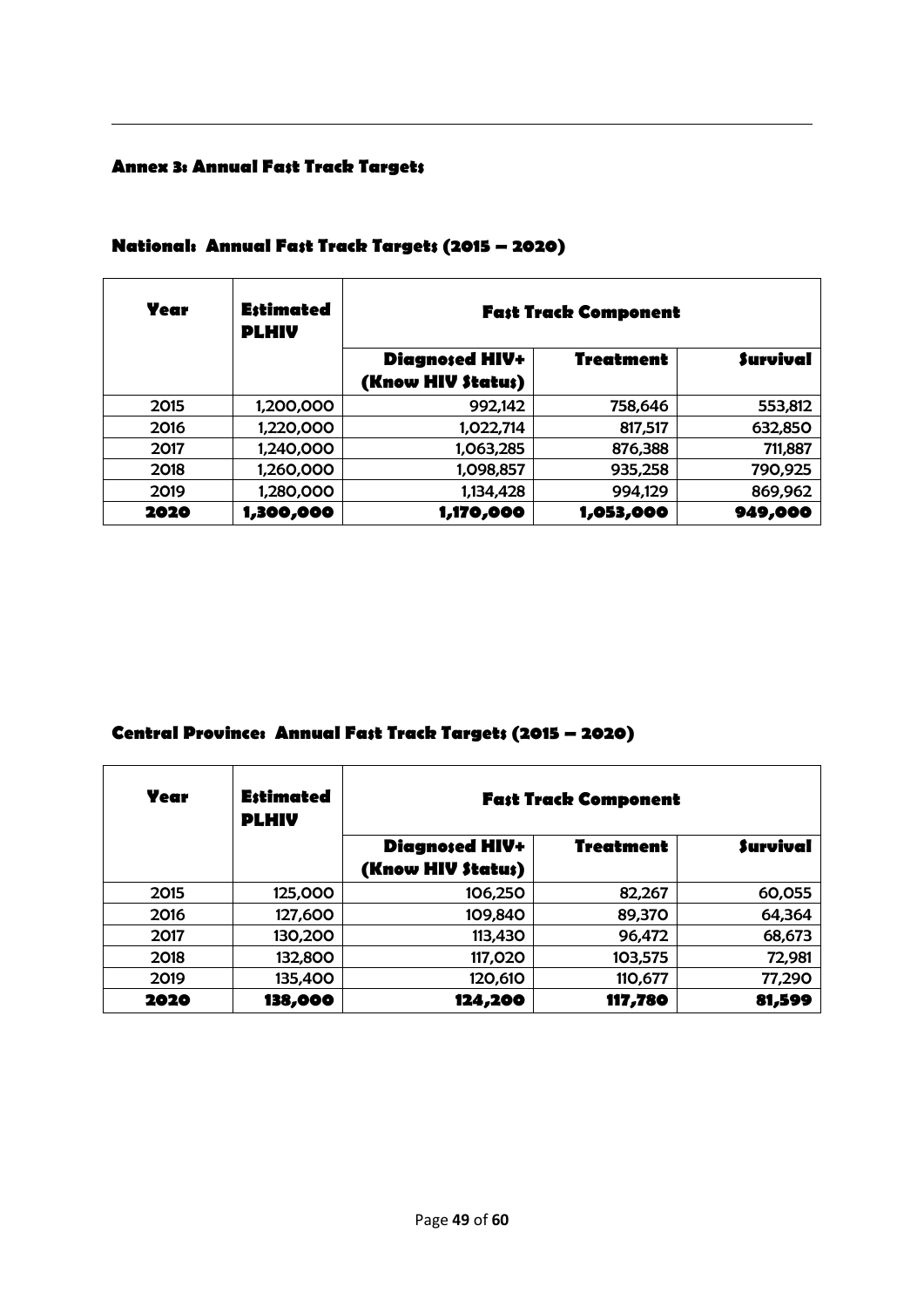| Year | <b>Estimated</b><br><b>PLHIV</b> | <b>Fast Track Component</b> |                  |                 |  |
|------|----------------------------------|-----------------------------|------------------|-----------------|--|
|      |                                  | <b>Diagnosed HIV+</b>       | <b>Treatment</b> | <b>Survival</b> |  |
|      |                                  | (Know HIV \$tatu\$)         |                  |                 |  |
| 2015 | 261,000                          | 197,742                     | 158,820          | 115,940         |  |
| 2016 | 265,800                          | 209,494                     | 173,226          | 134,362         |  |
| 2017 | 270,600                          | 221,245                     | 187,632          | 152,784         |  |
| 2018 | 275,400                          | 232,997                     | 202,038          | 171,206         |  |
| 2019 | 280,200                          | 244,748                     | 216,444          | 189,628         |  |
| 2020 | 285,000                          | 256,500                     | 230,850          | 208,050         |  |

#### 1 **Copperbelt Province: Annual Fast Track Targets (2015 – 2020)**

#### **Eastern Province: Annual Fast Track Targets (2015 – 2020)**

| Year | <b>Estimated</b><br><b>PLHIV</b> | <b>Fast Track Component</b>                                  |        |        |  |
|------|----------------------------------|--------------------------------------------------------------|--------|--------|--|
|      |                                  | <b>Survival</b><br><b>Diagnosed HIV+</b><br><b>Treatment</b> |        |        |  |
|      |                                  | (Know HIV \$tatu\$)                                          |        |        |  |
| 2015 | 99,000                           | 82,255                                                       | 70,353 | 51,358 |  |
| 2016 | 101,000                          | 85,424                                                       | 73,940 | 57,000 |  |
| 2017 | 103,000                          | 88,593                                                       | 77,528 | 62,643 |  |
| 2018 | 105,000                          | 91,762                                                       | 81,115 | 68,285 |  |
| 2019 | 107,000                          | 94,931                                                       | 84,703 | 73,928 |  |
| 2020 | 109,000                          | 98,100                                                       | 88,290 | 79,570 |  |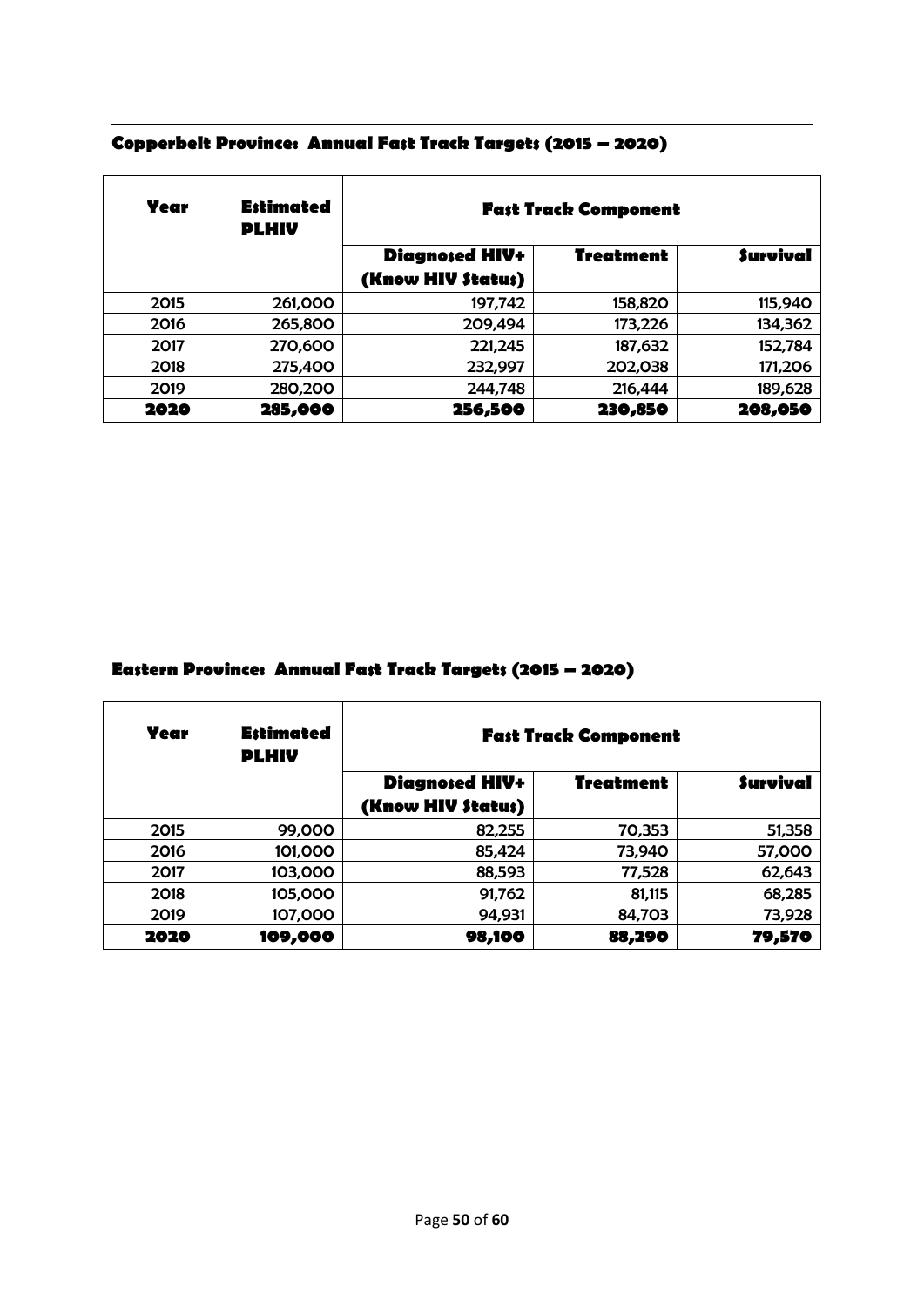| Year | <b>Estimated</b><br><b>PLHIV</b> | <b>Fast Track Component</b> |                  |                 |
|------|----------------------------------|-----------------------------|------------------|-----------------|
|      |                                  | <b>Diagnosed HIV+</b>       | <b>Treatment</b> | <b>Survival</b> |
|      |                                  | (Know HIV \$tatu\$)         |                  |                 |
| 2015 | 65,000                           | 57,044                      | 29,855           | 21,794          |
| 2016 | 66,600                           | 58,775                      | 35,710           | 28,093          |
| 2017 | 68,200                           | 60,506                      | 41,565           | 34,392          |
| 2018 | 69,800                           | 62,238                      | 47,420           | 40,692          |
| 2019 | 71,400                           | 63,969                      | 53,275           | 46,991          |
| 2020 | 73,000                           | 65,700                      | 59,130           | 53,290          |

#### 1 **Luapula Province: Annual Fast Track Targets (2015 – 2020)**

# **Lusaka Province: Annual Fast Track Targets (2015 – 2020)**

| Year | <b>Estimated</b><br><b>PLHIV</b> | <b>Fast Track Component</b> |                  |                 |
|------|----------------------------------|-----------------------------|------------------|-----------------|
|      |                                  | <b>Diagnosed HIV+</b>       | <b>Treatment</b> | <b>Survival</b> |
|      |                                  | (Know HIV \$tatu\$)         |                  |                 |
| 2015 | 272,000                          | 249,271                     | 220,461          | 160,937         |
| 2016 | 272,800                          | 249,097                     | 221,881          | 169,137         |
| 2017 | 273,600                          | 248,923                     | 222,301          | 177,337         |
| 2018 | 274,400                          | 248,748                     | 222,720          | 185,537         |
| 2019 | 275,200                          | 248,574                     | 223,140          | 193,737         |
| 2020 | 276,000                          | 248,400                     | 223,560          | 201,480         |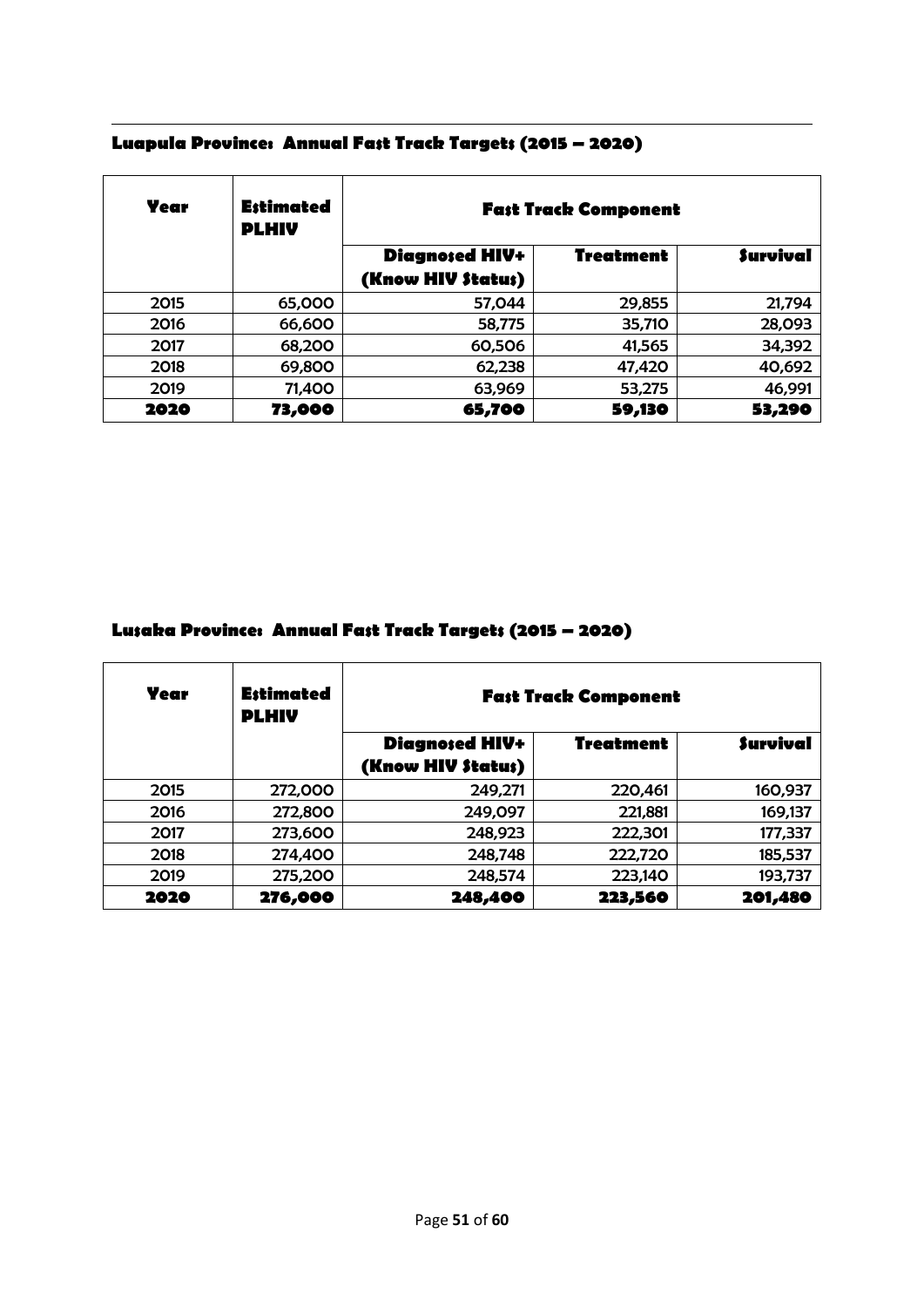| Year | <b>Estimated</b><br><b>PLHIV</b> | <b>Fast Track Component</b> |                  |                 |
|------|----------------------------------|-----------------------------|------------------|-----------------|
|      |                                  | <b>Diagnosed HIV+</b>       | <b>Treatment</b> | <b>Survival</b> |
|      |                                  | (Know HIV \$tatu\$)         |                  |                 |
| 2015 | 29,000                           | 24,477                      | 20,257           | 14,788          |
| 2016 | 29,200                           | 24,982                      | 20,906           | 16,210          |
| 2017 | 29,400                           | 25,486                      | 21,754           | 17,633          |
| 2018 | 29,600                           | 25,991                      | 22,603           | 19,055          |
| 2019 | 29,800                           | 26,495                      | 23,451           | 20,478          |
| 2020 | 30,000                           | 27,000                      | 24,300           | 21,900          |

#### 1 **Muchinga Province: Annual Fast Track Targets (2015 – 2020)**

#### **Northern Province: Annual Fast Track Targets (2015 – 2020)**

| Year | <b>Estimated</b><br><b>PLHIV</b> | <b>Fast Track Component</b> |                  |                 |
|------|----------------------------------|-----------------------------|------------------|-----------------|
|      |                                  | <b>Diagnosed HIV+</b>       | <b>Treatment</b> | <b>Survival</b> |
|      |                                  | (Know HIV \$tatu\$)         |                  |                 |
| 2015 | 75,000                           | 38,860                      | 29,852           | 21,792          |
| 2016 | 81,200                           | 50,168                      | 41,054           | 32,910          |
| 2017 | 87,400                           | 61,476                      | 52,255           | 44,027          |
| 2018 | 93,600                           | 72,784                      | 63,457           | 55,145          |
| 2019 | 99,800                           | 84,092                      | 74,658           | 66,2262         |
| 2020 | 106,000                          | 95,400                      | 85,860           | 77,380          |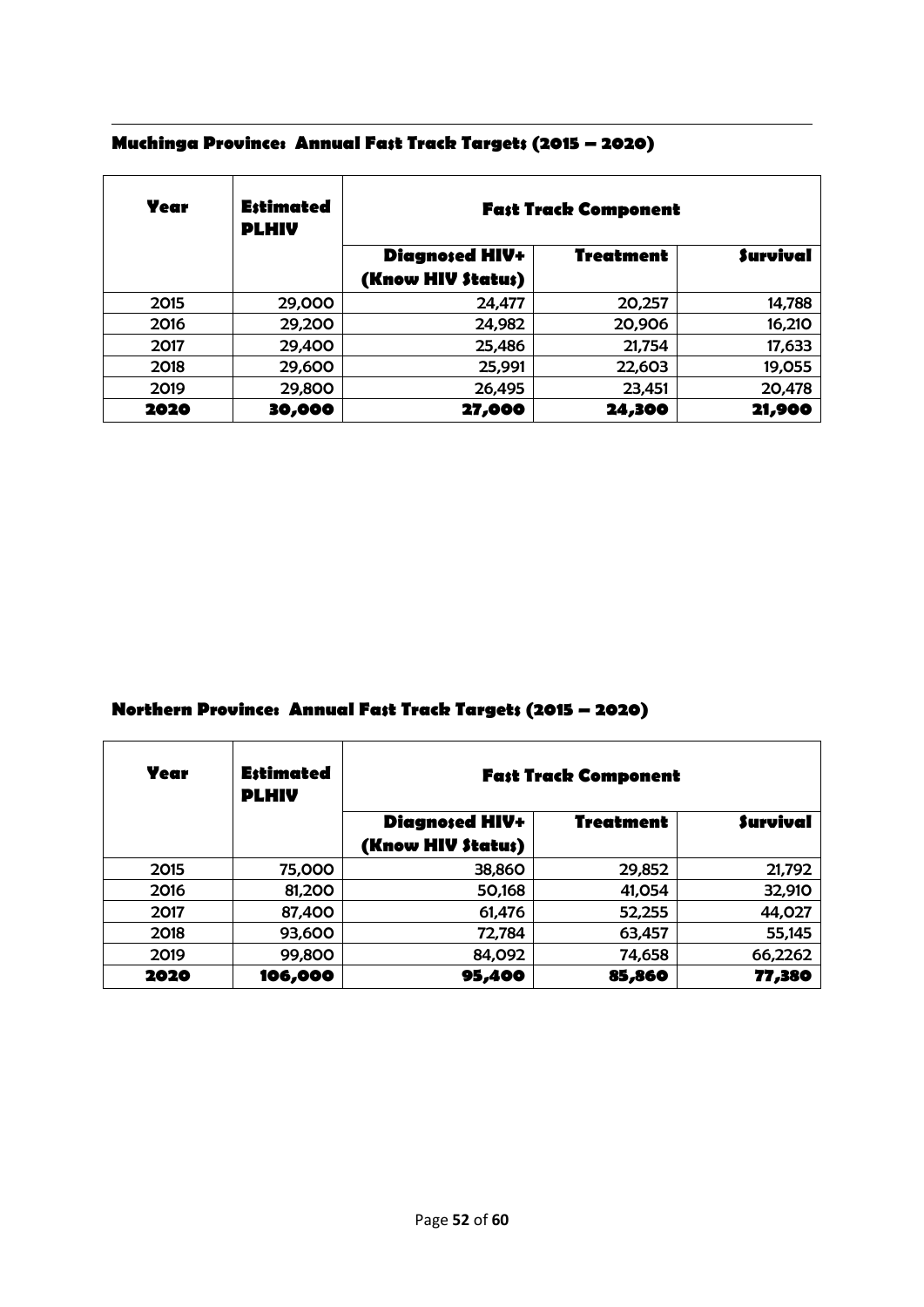| Year | <b>Estimated</b><br><b>PLHIV</b> | <b>Fast Track Component</b> |           |                 |
|------|----------------------------------|-----------------------------|-----------|-----------------|
|      |                                  | <b>Diagnosed HIV+</b>       | Treatment | <b>Survival</b> |
|      |                                  | (Know HIV \$tatu\$)         |           |                 |
| 2015 | 37,000                           | 31,708                      | 20,051    | 14,637          |
| 2016 | 37,800                           | 32,746                      | 22,683    | 17,696          |
| 2017 | 38,600                           | 33,785                      | 25,315    | 20,754          |
| 2018 | 39,400                           | 34,823                      | 27,946    | 23,813          |
| 2019 | 40,200                           | 35,862                      | 30,578    | 26,871          |
| 2020 | 41,000                           | 36,900                      | 33,210    | 29,930          |

#### 1 **North Western Province: Annual Fast Track Targets (2015 – 2020)**

# **Southern Province: Annual Fast Track Targets (2015 – 2020)**

| Year | <b>Estimated</b><br><b>PLHIV</b> | <b>Fast Track Component</b> |                  |                 |
|------|----------------------------------|-----------------------------|------------------|-----------------|
|      |                                  | <b>Diagnosed HIV+</b>       | <b>Treatment</b> | <b>Survival</b> |
|      |                                  | (Know HIV \$tatu\$)         |                  |                 |
| 2015 | 146,000                          | 112,700                     | 78,797           | 57,522          |
| 2016 | 148,800                          | 118,960                     | 88,958           | 69,378          |
| 2017 | 151,600                          | 125,220                     | 99,118           | 81,233          |
| 2018 | 154,400                          | 131,480                     | 109,279          | 93,089          |
| 2019 | 157,200                          | 137,740                     | 119,439          | 104,944         |
| 2020 | 160,000                          | 144,000                     | 129,600          | 116,800         |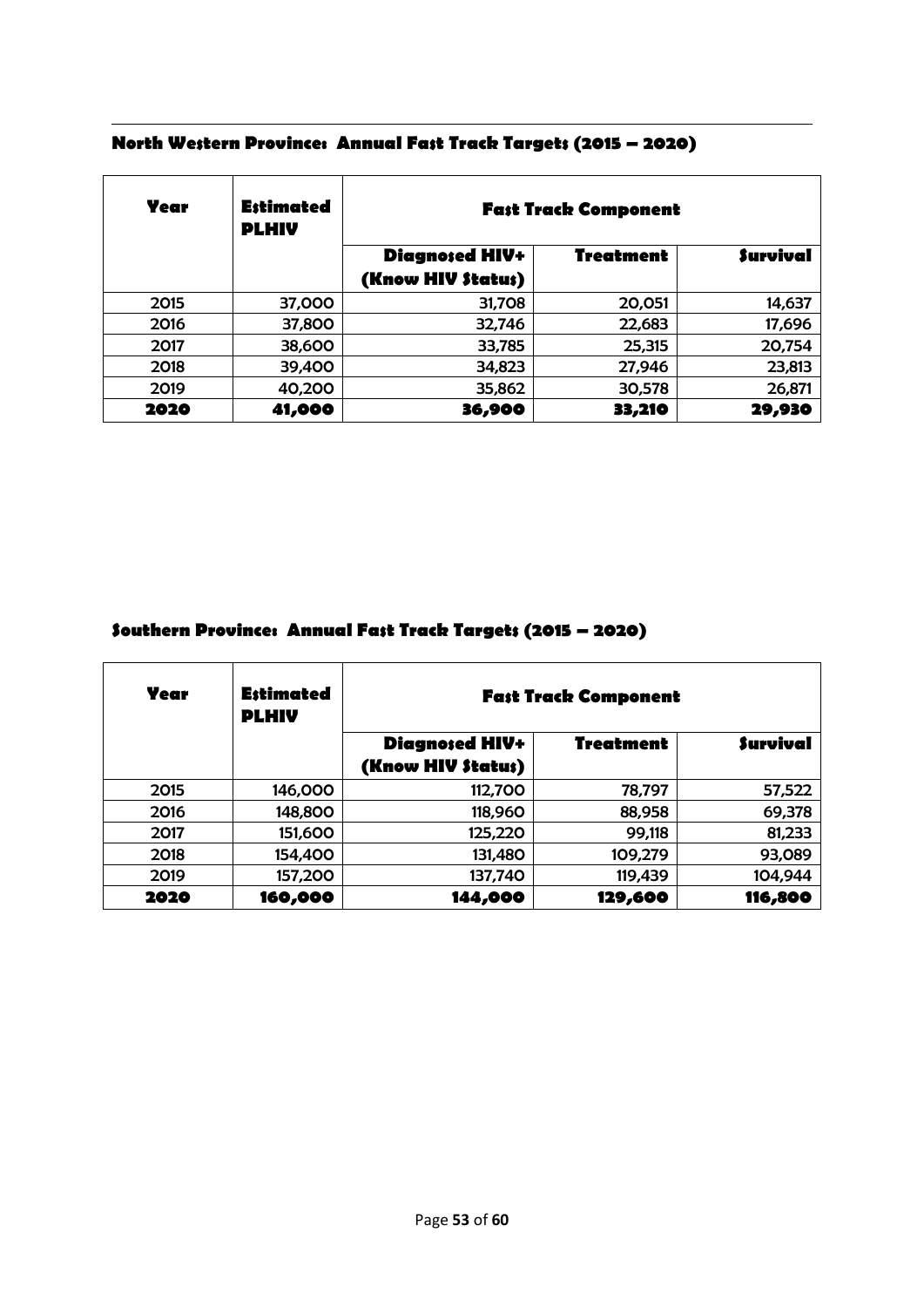| Year | <b>Estimated</b><br><b>PLHIV</b> | <b>Fast Track Component</b>                  |                  |                 |
|------|----------------------------------|----------------------------------------------|------------------|-----------------|
|      |                                  | <b>Diagnosed HIV+</b><br>(Know HIV \$tatu\$) | <b>Treatment</b> | <b>Survival</b> |
| 2015 | 88,000                           | 62,694                                       | 47,933           | 34,991          |
| 2016 | 89,600                           | 67,435                                       | 53,898           | 42,009          |
| 2017 | 91,200                           | 72,176                                       | 59,864           | 49,027          |
| 2018 | 92,800                           | 76,918                                       | 65,829           | 56,044          |
| 2019 | 94,400                           | 81,659                                       | 71,795           | 63,062          |
| 2020 | 96,000                           | 86,400                                       | 77,760           | 70,080          |

# **Western Province: Annual Fast Track Targets (2015 – 2020)**

1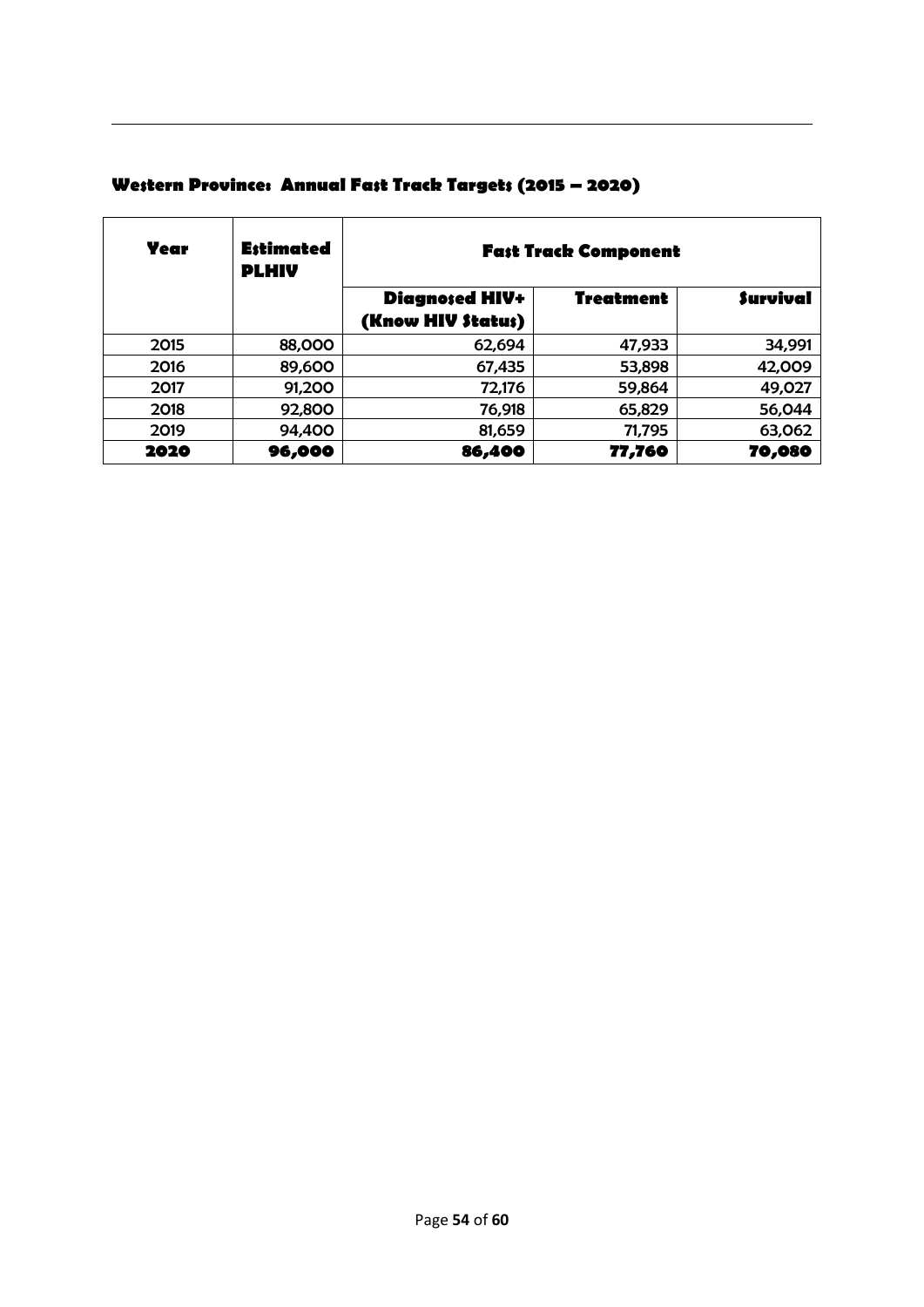

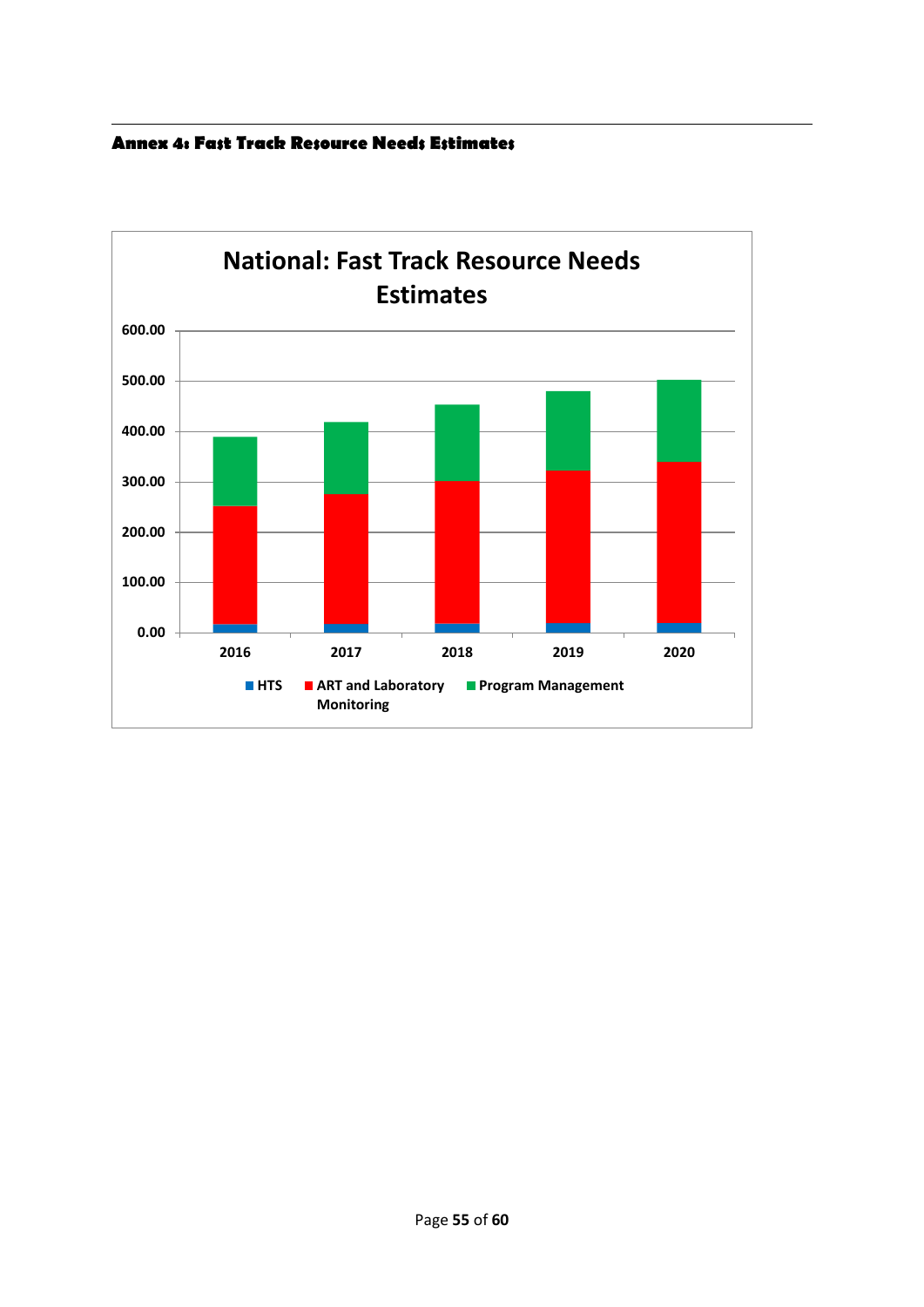

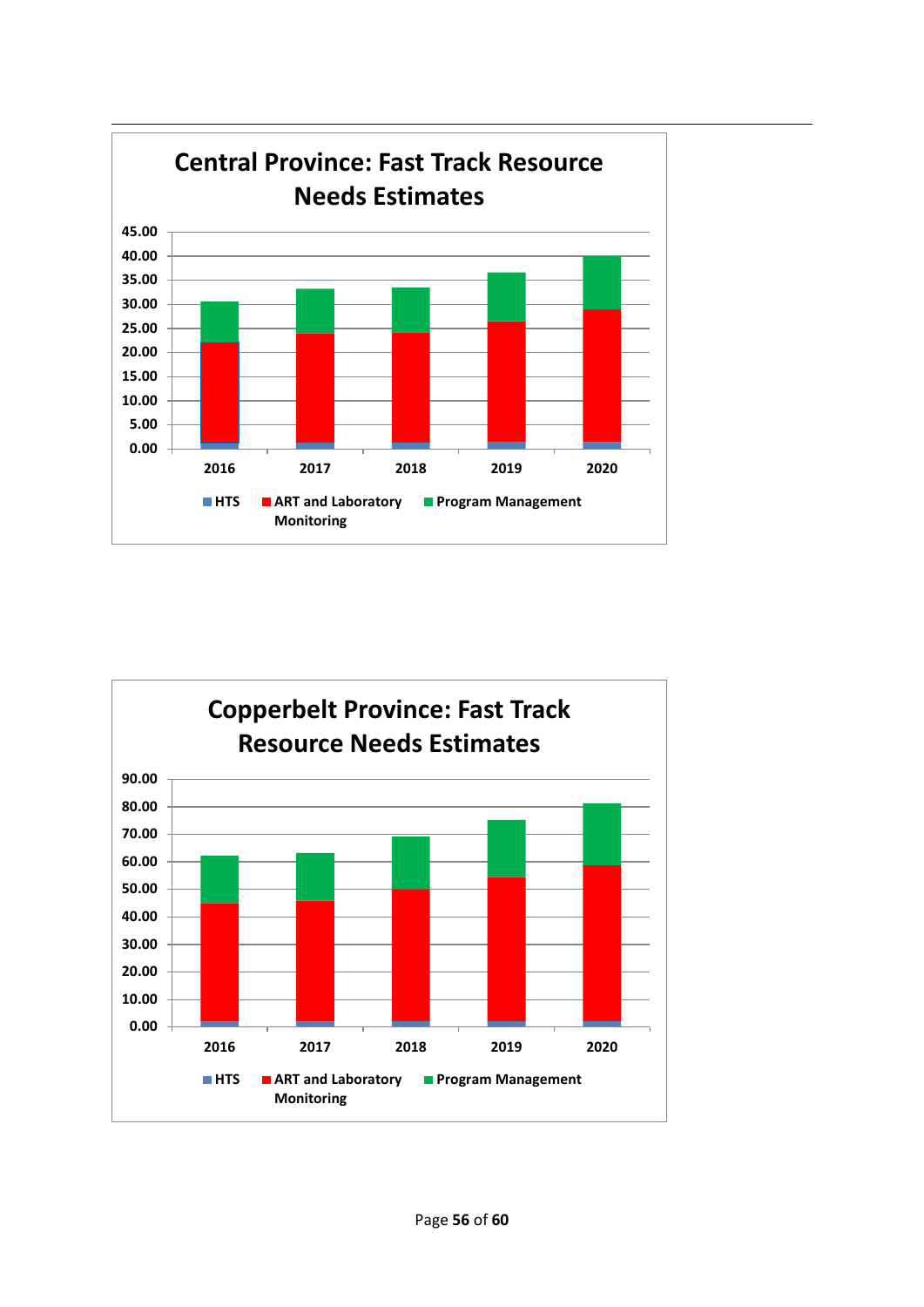

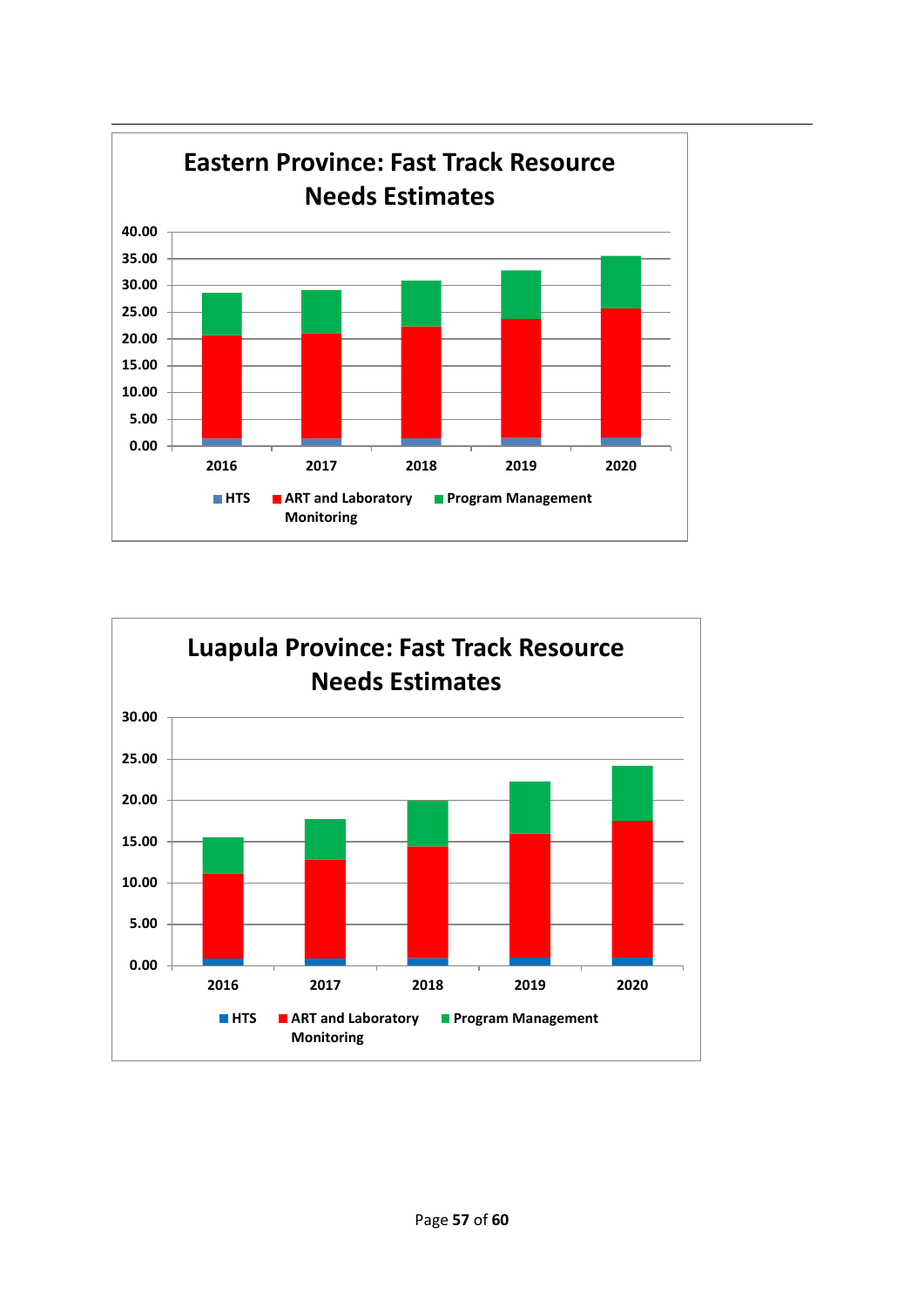

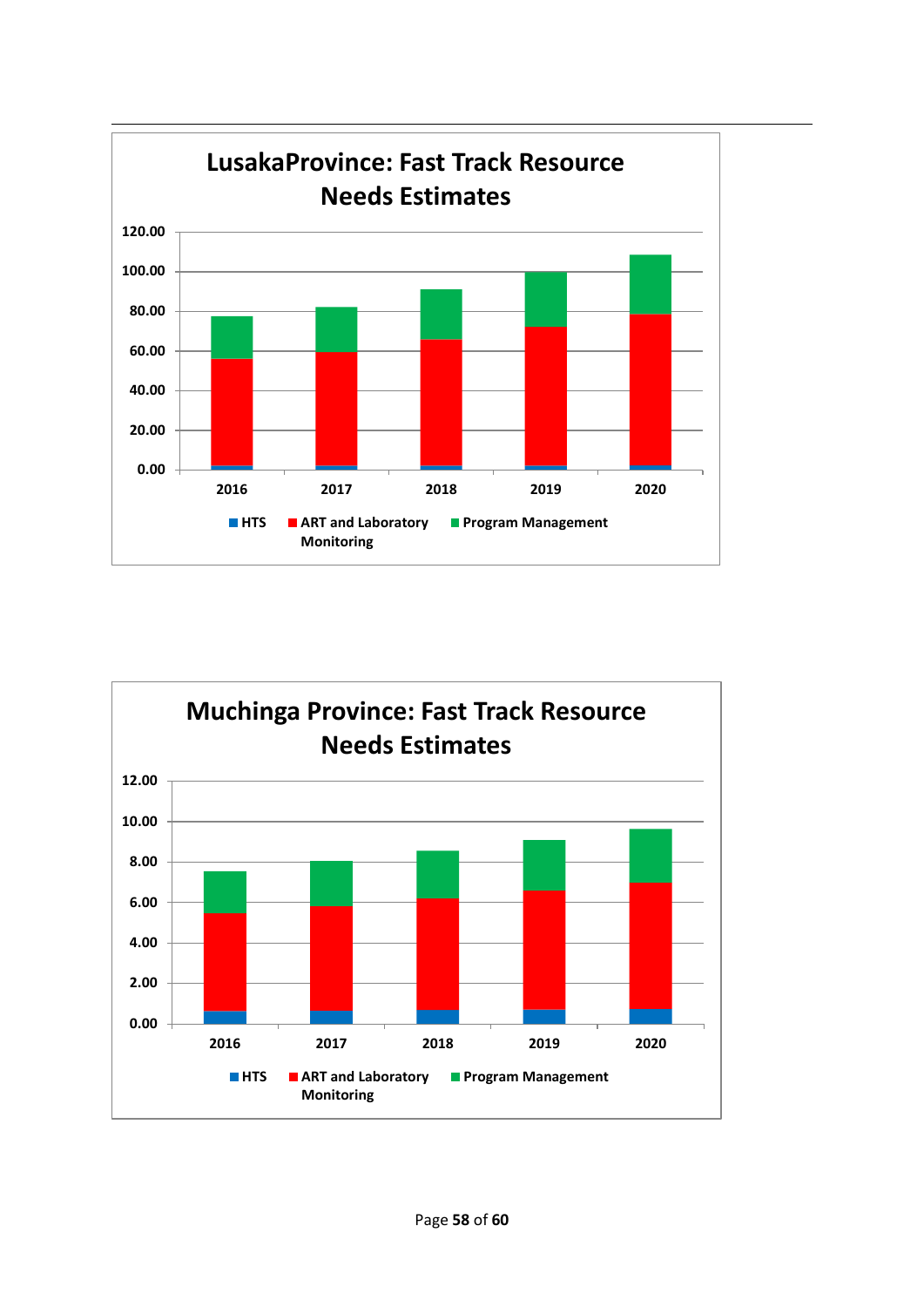